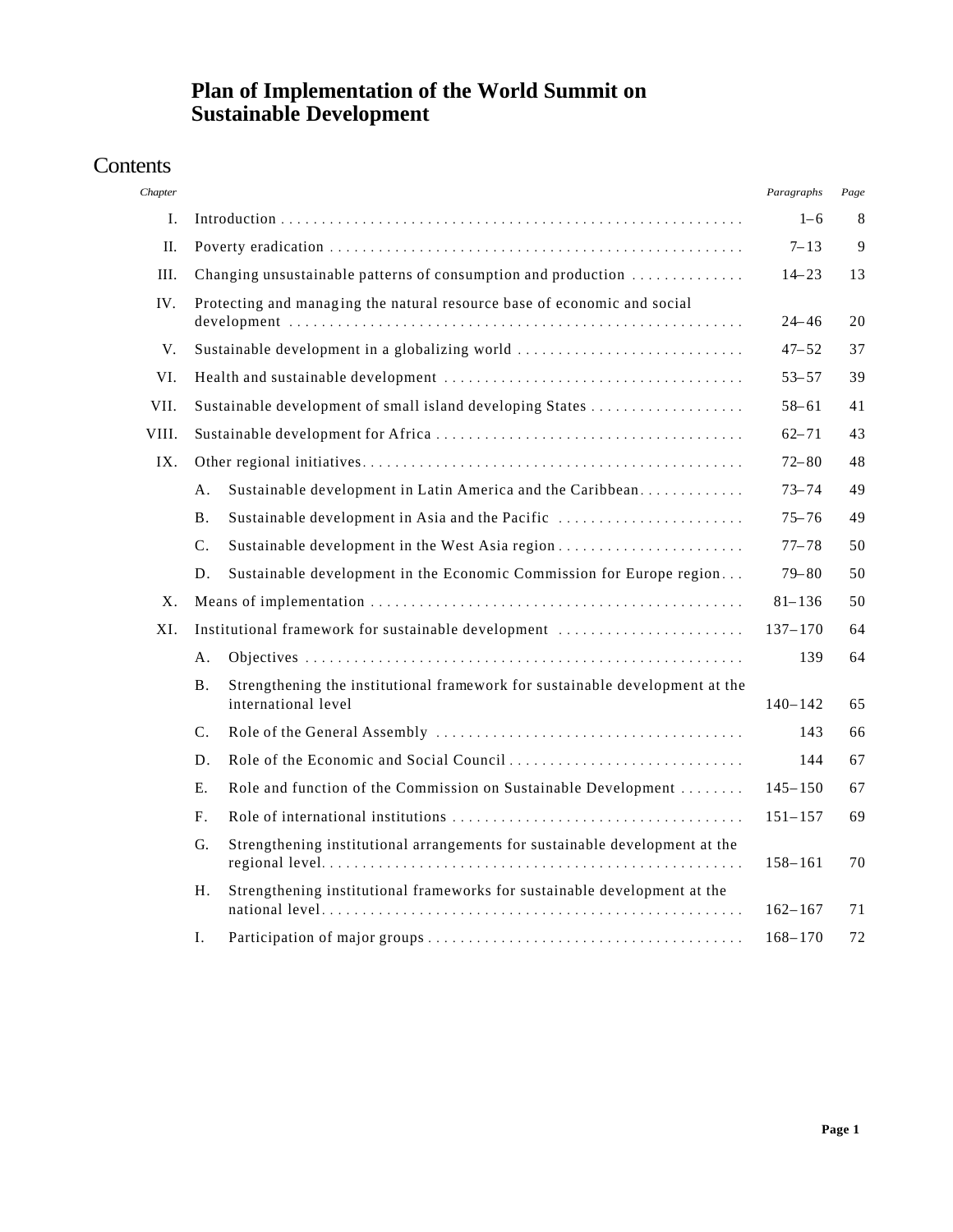# **I. Introduction**

1. The United Nations Conference on Environment and Development, held in Rio de Janeiro in 1992,1 provided the fundamental principles and the programme of action for achieving sustainable development. We strongly reaffirm our commitment to the Rio principles,<sup>2</sup> the full implementation of Agenda  $21^2$  and the Programme for the Further Implementation of Agenda 213. We also commit ourselves to achieving the internationally agreed development goals, including those contained in the United Nations Millennium Declaration 4 and in the outcomes of the major United Nations conferences and international agreements since 1992.

2. The present plan of implementation will further build on the achievements made since the United Nations Conference on Environment and Development and expedite the realization of the remaining goals. To this end, we commit ourselves to undertaking concrete actions and measures at all levels and to enhancing international cooperation, taking into account the Rio principles, including, inter alia, the principle of common but differentiated responsibilities as set out in principle 7 of the Rio Declaration on Environment and Development.5 These efforts will also promote the integration of the three components of sustainable development — economic development, social development and environmental protection — as interdependent and mutually reinforcing pillars. Poverty eradication, changing unsustainable patterns of production and consumption and protecting and man aging the natural resource base of economic and social development are overarching objectives of, and essential requirements for, sustainable development.

3. We recognize that the implementation of the outcomes of the Summit should benefit all, particularly women, youth, children and vulnerable groups. Furthermore, the implementation should involve all relevant actors through partnerships, especially between Governments of the North and South, on the one hand, and between Governments and major groups, on the other, to achieve the widely shared goals of sustainable development. As reflected in the Monterrey Consensus, 6 such partnerships are key to pursuing sustainable development in a globalizing world.

4. Good governance within each country and at the intern ational level is essential for sustainable development. At the domestic level, sound environmental, social and economic policies, democratic institutions responsive to the needs of the people, the rule of law, anti-corruption measures, gender equality and an enabling environment for investment are the basis for sustainable development. As a result of globalization, external factors have become critical in determining the success or failure of developing countries in their national efforts. The gap between d eveloped and developing countries points to the continued need for a dynamic and enabling international economic environment supportive of international cooperation, particularly in the areas of finance, technology transfer, debt and trade and full and effective participation of developing countries in global decision -making, if the

<sup>1</sup> *Report of the United Nations Conference on Environment and Development, Rio de Janeiro, 3-14 June 1992* (United Nations publication, Sales No. E.93.I.8 and corrigenda).

<sup>2</sup> Ibid., vol. I: *Resolutions Adopted by the Conference* , resolution 1, annexes I and II.

<sup>3</sup> General Assembly resolution S-19/2, annex.

<sup>4</sup> General Assembly resolution 55/2.

<sup>5</sup> Report of the *United Nations Conference on Environment and Development, Rio de Janeiro, 3-14 June 1992* (United Nations publication, Sales No. E.93.I.8 and c orrigenda), vol. I: *Resolutions Adopted by the Conference*, resolution 1, annex I.

<sup>6</sup> *Report of the International Conference on Financing for Development , Monterrey, Mexico, 18-22 March 2002* (United Nations publication, Sales No. E.02.II.A.7), chap. I, resolution 1, annex.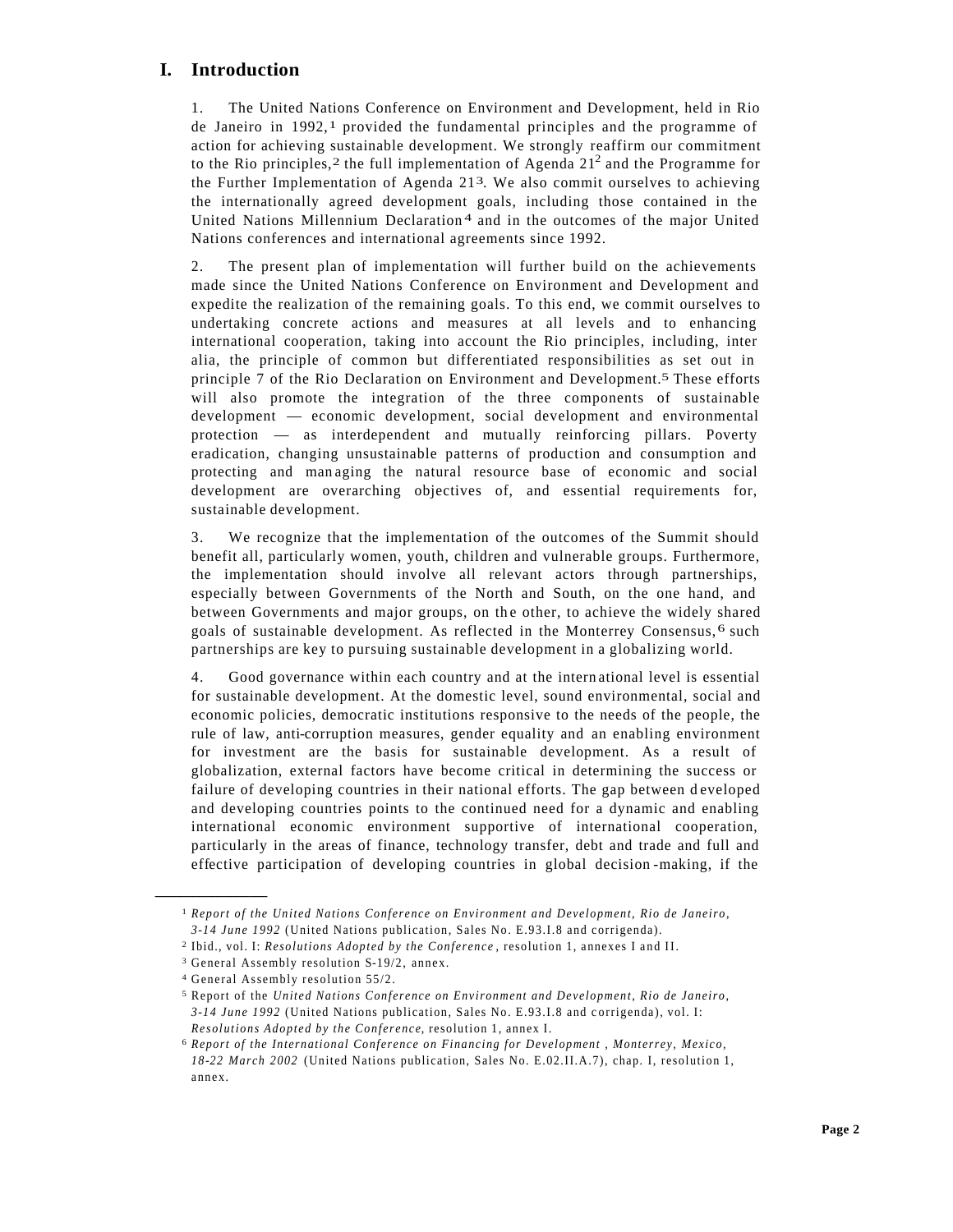momentum for global progress towards sustainable development is to be maintained and increased.

5. Peace, security, stability and respect for human rights and fundamental freedoms, including the right to development, as well as respect for cultural diversity, are essential for achieving sustainable development and ensuring that sustainable development benefits all.

6. We acknowledge the importance of ethics for sustainable develo pment and, therefore, emphasize the need to consider ethics in the implementation of Agenda 21.

# **II. Poverty eradication**

7. Eradicating poverty is the greatest global challenge facing the world today and an indispensable requirement for sustainable dev elopment, particularly for developing countries. Although each country has the primary responsibility for its own sustainable development and poverty eradication and the role of national policies and development strategies cannot be overemphasized, concert ed and concrete measures are required at all levels to enable developing countries to achieve their sustainable development goals as related to the internationally agreed poverty -related targets and goals, including those contained in Agenda 21, the relevant outcomes of other United Nations conferences and the United Nations Millennium Declaration. This would include actions at all levels to:

(a) Halve, by the year 2015, the proportion of the world's people whose income is less than 1 dollar a day and the proportion of people who suffer from hunger and, by the same date, to halve the proportion of people without access to safe drinking water;

(b) Establish a world solidarity fund to eradicate poverty and to promote social and human development in the developing countries pursuant to modalities to be determined by the General Assembly, while stressing the voluntary nature of the contributions and the need to avoid duplication of existing United Nations funds, and encouraging the role of the private sector and individual citizens relative to Governments in funding the endeavours;

(c) Develop national programmes for sustainable development and local and community development, where appropriate within country -owned poverty reduction strategies, to promote the empowerment of people living in poverty and their organizations. These programmes should reflect their priorities and enable them to increase access to productive resources, public services and institutions, in particular land, water, employment opportunities, credit, education and health;

(d) Promote women's equal access to and full participation in, on the basis of equality with men, decision-making at all levels, mainstreaming gender perspectives in all policies and strategies, eliminating all forms of violence and discrimination against women and improving the status, health and economic welfare of women and girls through full and equal access to economic opportunity, land, credit, education and health -care services;

(e) Develop policies and ways and means to improve access by indigenous people and their communities to economic activities and increase their employment through, where appropriate, measures such as training, technical assistance and credit facilities. Recognize that traditional and direct dependence on renewable resources and ecosystems, including sustainable harvesting, continues to be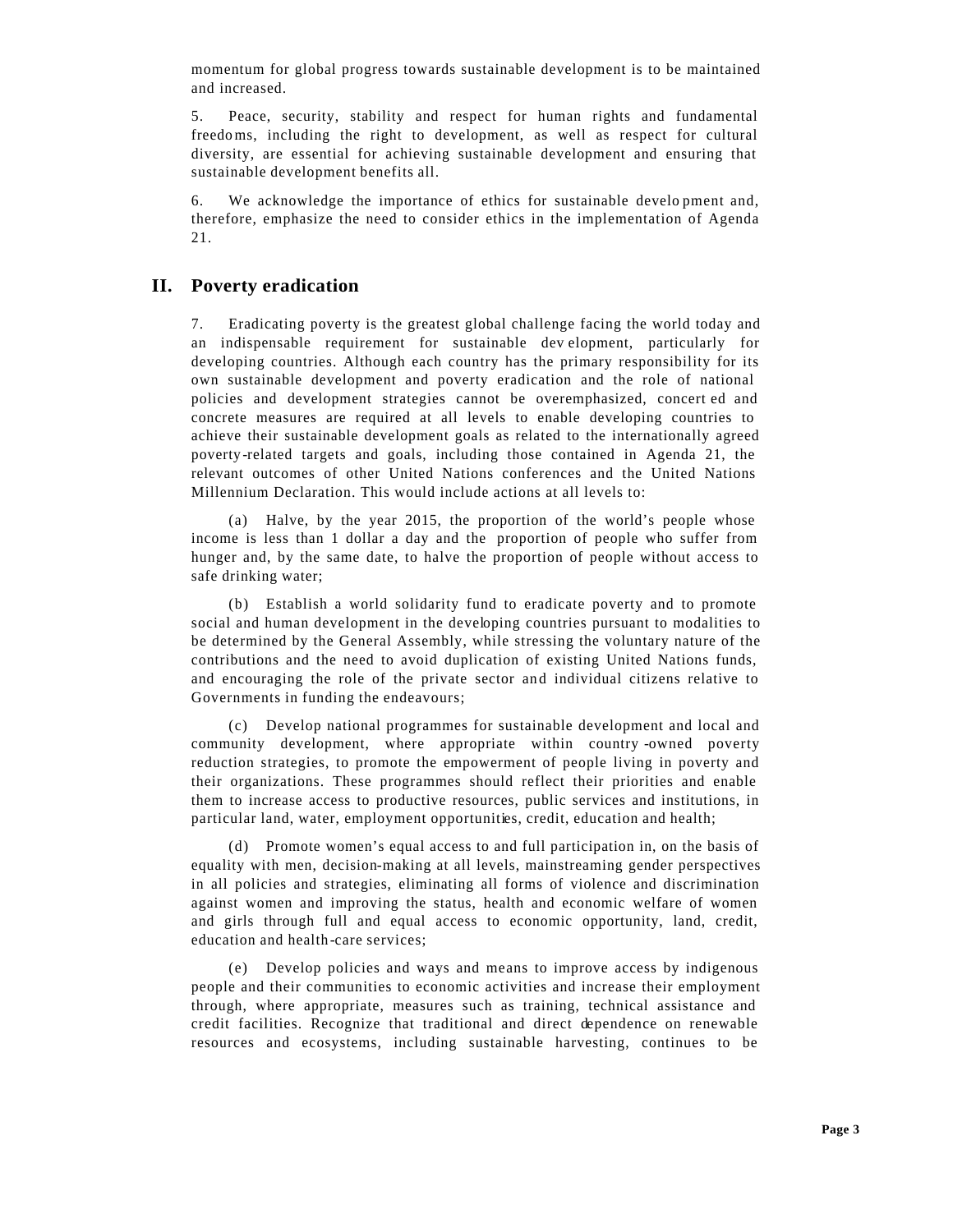essential to the cultural, economic and physical well-being of indigenous people and their communities;

(f) Deliver basic health services for all and reduce environmental health threats, taking into account the special needs of children and the linkages between poverty, health and environment, with provision of financial resources, technical assistance and knowledge transfer to developing countries and countries with economies in transition;

(g) Ensure that children everywhere, boys and girls alike, will be able to complete a full course of primary schooling and will have equal access to all levels of education;

(h) Provide access to agricultural resources for people living in poverty, especially women and indigenous communities, and promote, as appropriate, land tenure arrangements that recognize and protect indigenous and common property resource management systems;

Build basic rural infrastructure, diversify the economy and improve transportation and access to markets, market information and credit for the rural poor to support sustainable agriculture and rural development;

(j) Transfer basic sustainable agricultural techniques and knowledge, including natural resource management, to small and medium-scale farmers, fishers and the rural poor, especially in developing countries, including through multistakeholder approaches and public -private partnerships aimed at increasing agriculture production and food security;

(k) Increase food availability and affordability, including through harvest and food technology and management, as well as equitable and efficient distribution systems, by promoting, for example, community -based partnerships linking urban and rural people and enterprises;

(l) Combat desertification and mitigate the effects of drought and floods through measures such as improved use of climate and weather information and forecasts, early warning systems, land and natural resource management, agricultural practices and ecosystem conservation in order to reverse current trends and minimize degradation of land and water resources, including through the provision of adequate and predictable financial resources to implement the United Nations Convention to Combat Desertification in Those Countries Experiencing Serious Drought and/or Desertification, particularly in Africa,7 as one of the tools for poverty eradication;

(m) Increase access to sanitation to improve human health and reduce infant and child mortality, prioritizing water and sanitation in national sustainable development strategies and poverty reduction strategies where they exist.

8. The provision of clean drinking water and adequate sanitation is necessary to protect human health and the environment. In this respect, we agree to halve, by the year 2015, the proportion of people who are unable to reach or to afford safe drinking water (as outlined in the Millennium Declaration) and the proportion of people who do not have access to basic sanitation, which would include actions at all levels to:

- (a) Develop and implement efficient household sanitation systems;
- (b) Improve sanitation in public institutions, especially schools;

<sup>7</sup> United Nations, *Treaty Series*, vol. 1954, No. 33480.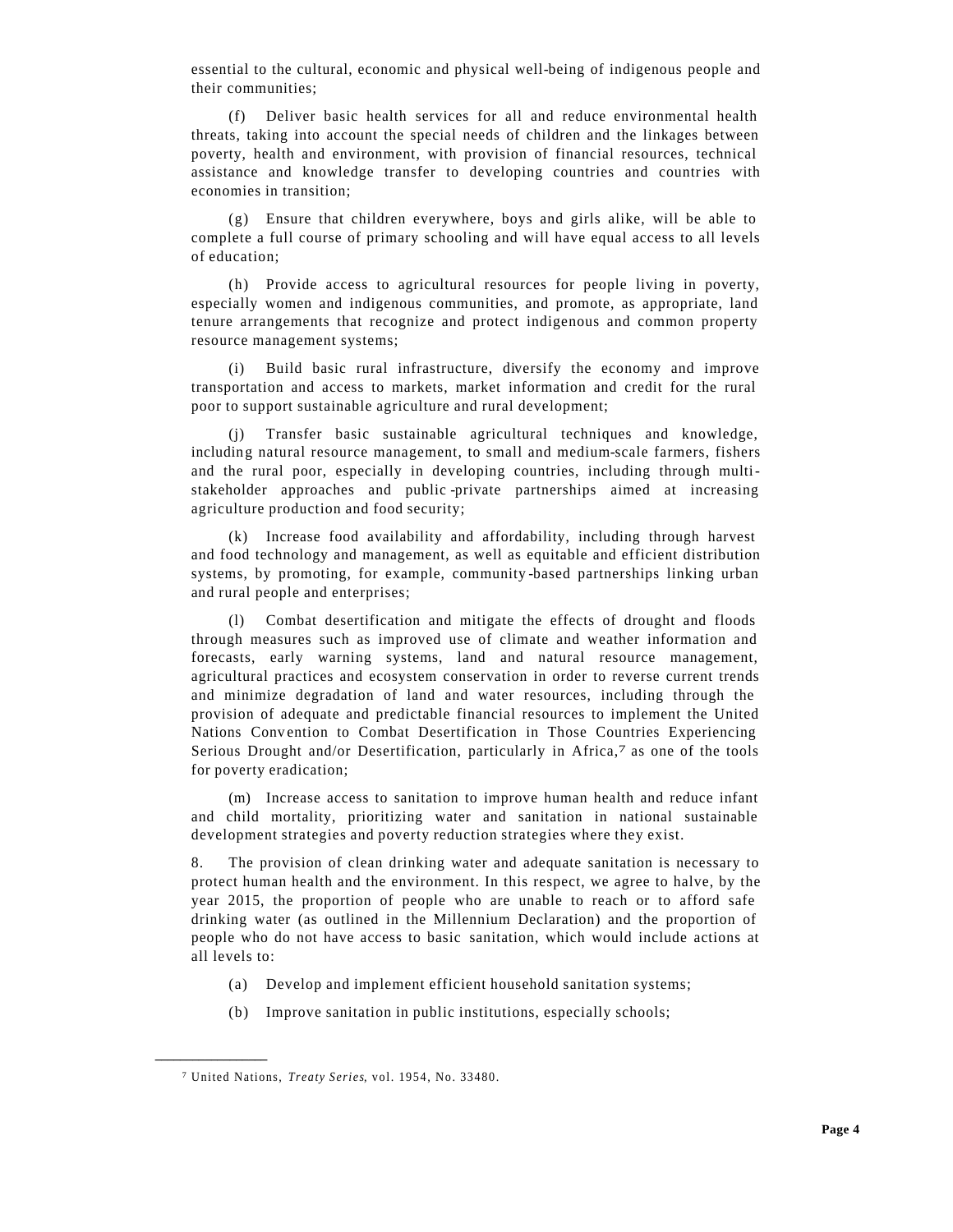(c) Promote safe hygiene practices;

(d) Promote education and outreach focused on children, as agents of behavioural change;

(e) Promote affordable and socially and culturally acceptable technologies and practices;

(f) Develop innovative financing and partnership mechanisms;

(g) Integrate sanitation into water resources management strategies.

9. Take joint actions and improve efforts to work together at all levels to improve access to reliable and affordable energy services for sustainable development sufficient to facilitate the achievement of the Millennium de velopment goals, including the goal of halving the proportion of people in poverty by 2015, and as a means to generate other important services that mitigate poverty, bearing in mind that access to energy facilitates the eradication of poverty. This would include actions at all levels to:

(a) Improve access to reliable, affordable, economically viable, socially acceptable and environmentally sound energy services and resources, taking into account national specificities and circumstances, through various means, such as enhanced rural electrification and decentralized energy systems, increased use of renewables, cleaner liquid and gaseous fuels and enhanced energy efficiency, by intensifying regional and international cooperation in support of national efforts, including through capacity -building, financial and technological assistance and innovative financing mechanisms, including at the micro- and meso- levels, recognizing the specific factors for providing access to the poor;

(b) Improve access to modern biomass technologies and fuelwood sources and supplies and commercialize biomass operations, including the use of agricultural residues, in rural areas and where such practices are sustainable;

(c) Promote a sustainable use of biomass and, as appropriate , other renewable energies through improvement of current patterns of use, such as management of resources, more efficient use of fuelwood and new or improved products and technologies;

(d) Support the transition to the cleaner use of liquid and gaseous fossil fuels, where considered more environmentally sound, socially acceptable and costeffective;

(e) Develop national energy policies and regulatory frameworks that will help to create the necessary economic, social and institutional conditions in the energy sector to improve access to reliable, affordable, economically viable, socially acceptable and environmentally sound energy services for sustainable development and poverty eradication in rural, peri-urban and urban areas;

(f) Enhance international and regional cooperation to improve access to reliable, affordable, economically viable, socially acceptable and environmentally sound energy services, as an integral part of poverty reduction programmes, by facilitating the creation of enabling environme nts and addressing capacity -building needs, with special attention to rural and isolated areas, as appropriate;

(g) Assist and facilitate on an accelerated basis, with the financial and technical assistance of developed countries, including through public -private partnerships, the access of the poor to reliable, affordable, economically viable, socially acceptable and environmentally sound energy services, taking into account the instrumental role of developing national policies on energy for sustainable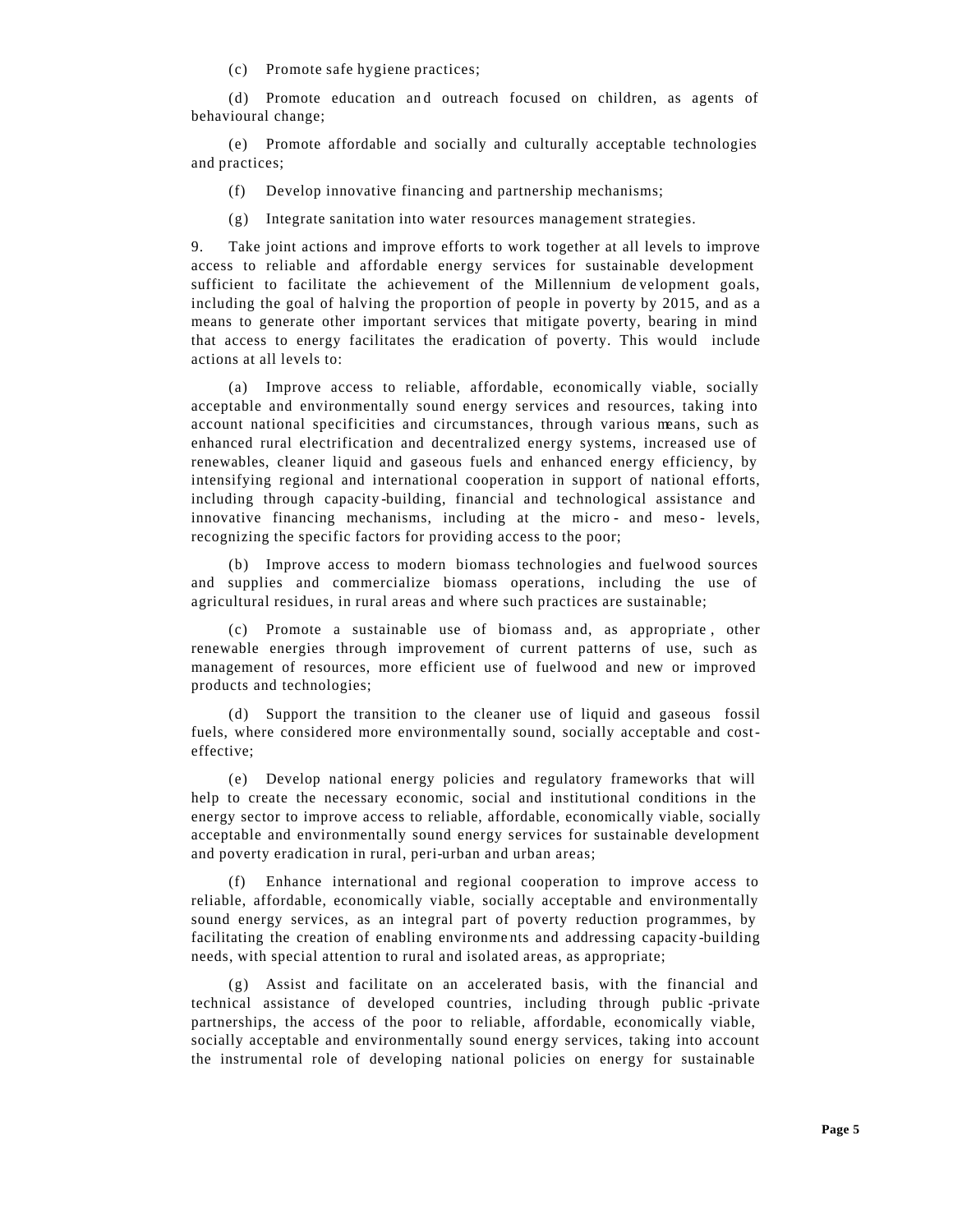development, bearing in mind that in developing countries sharp increases in energy services are required to improve the standards of living of their populations and that energy services have positive impacts on poverty eradication and improve standards of living.

10. Strengthen the contribution of industrial development to poverty eradication and sustainable natural resource management. This would include actions at all levels to:

(a) Provide assistance and mobilize resources to enhance industrial productivity and competitiveness as well as industrial development in developing countries, including the transfer of environmentally sound technologies on preferential terms, as mutually agreed;

(b) Provide assistance to increase income -generating employment opportunities, taking into account the Declaration on Fundamental Principles and Rights at Work of the International Labour Organization; 8

(c) Promote the development of micro, small and medium-sized enterprises, including by means of training, education and skill enhancement, with a special focus on agro -industry as a provider of livelihoods for rural communities;

(d) Provide financial and technological support, as appropriate, to rural communities of developing countries to enable them to benefit from safe and sustainable livelihood opportunities in small-scale mining ventures;

(e) Provide support to developing countries for the development of safe lowcost technologies that provide or conserve fuel for cooking and water heating;

(f) Provide support for n atural resource management for creating sustainable livelihoods for the poor.

11. By 2020, achieve a significant improvement in the lives of at least 100 million slum dwellers, as proposed in the "Cities without slums" initiative. This would include actions at all levels to:

(a) Improve access to land and property, to adequate shelter and to basic services for the urban and rural poor, with special attention to female heads of household;

(b) Use low-cost and sustainable materials and appropriate technolog ies for the construction of adequate and secure housing for the poor, with financial and technological assistance to developing countries, taking into account their culture, climate, specific social conditions and vulnerability to natural disasters;

(c) Increase decent employment, credit and income for the urban poor, through appropriate national policies, promoting equal opportunities for women and men;

(d) Remove unnecessary regulatory and other obstacles for microenterprises and the informal sector;

(e ) Support local authorities in elaborating slum upgrading programmes within the framework of urban development plans and facilitate access, particularly for the poor, to information on housing legislation.

12. Take immediate and effective measures to eliminate the worst forms of child labour as defined in International Labour Organization Convention No. 182, and

<sup>8</sup> See *ILO Declaration on Fundamental Principles and Rights at Work and its Follow-up Adopted by the International Labour Conference at its Eighty -sixth Session* , *Geneva, 16 June 1998* (Geneva, International Labour Office, 1998).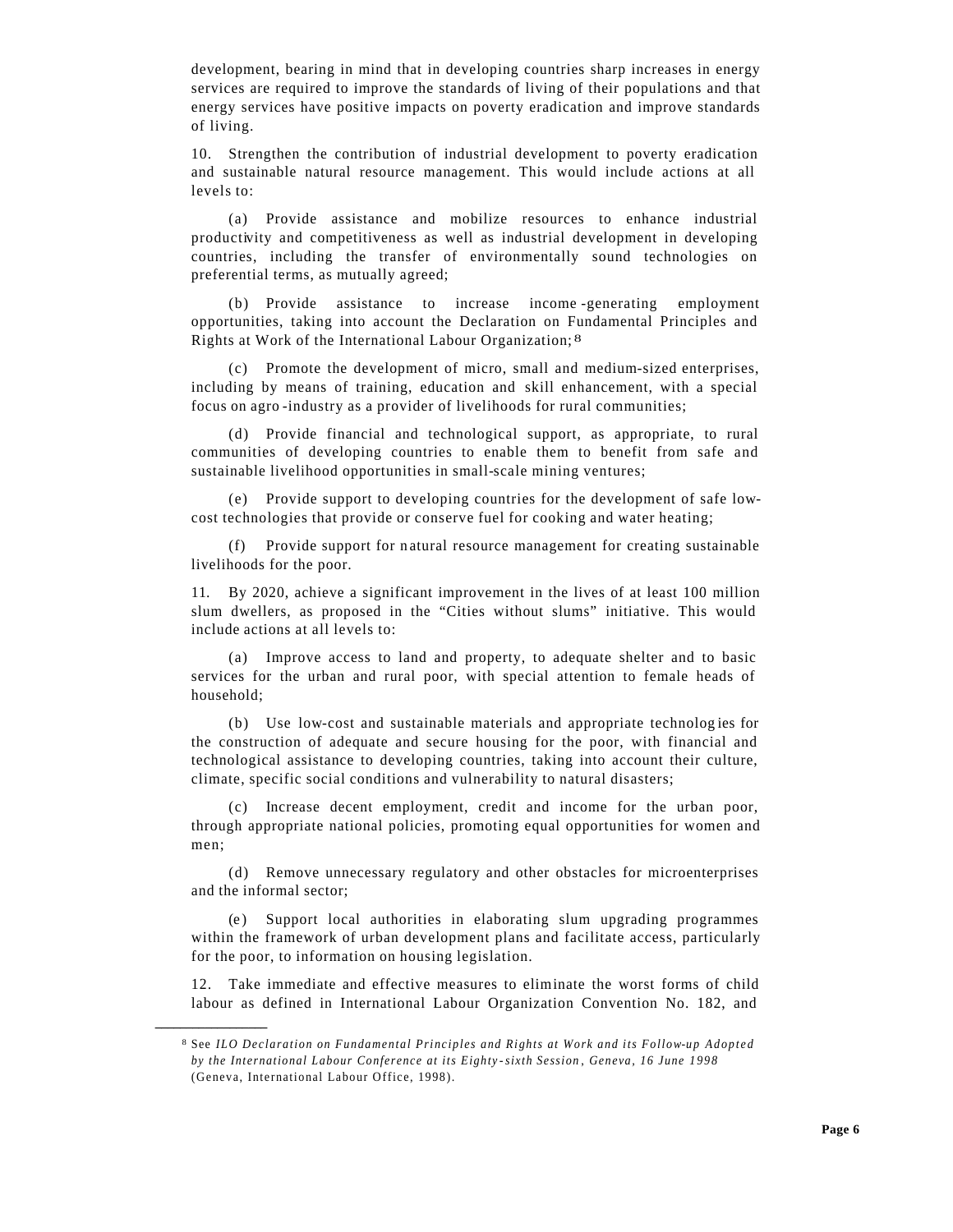elaborate and implement strategies for the elimination of child labour that is contrary to accepted international standards.

13. Promote international cooperation to assist developing countries, upon request, in addressing child labour and its root causes, inter alia, through social and economic policies aimed at poverty conditions, while stressing that labour standards should not be used for protectionist trade purposes.

## **III. Changing unsustainable patterns of consumption and production**

14. Fundamental changes in the way societies produce and consume are indispensable for achieving global sustainable development. All countries should promote sustainable consumption and production patterns, with the developed countries taking the lead and with all countries benefiting from the process, taking into account the Rio principles, including, inter alia, the principle of common but differentiated responsibilities as set out in principle 7 of the Rio Declaration on Environment and Development. Governments, relevant international organizations, the private sector and all major groups should play an active role in changing unsustainable consumption and production patterns. This would include the actions at all levels set out below.

15. Encourage and promote the development of a 10 -year framework of programmes in support of regional and national initiatives to accelerate the shift towards sustainable consumption and production to promote social and economic development within the carrying capacity of ecosystems by addressing and, where appropriate, delinking economic growth and environmental degradation through improving efficiency and sustainability in the use of resources and production processes and reducing resource degradation, pollution and waste. All countries should take action, with developed countries taking the lead, taking into account the development needs and capabilities of developing countries, through mobilization, from all sources, of financial and technical assistance and capacity-building for developing countries. This would require actions at all levels to:

(a) Identify specific activities, tools, policies, measures and monitoring and assessment mechanisms, including, where appropriate, life -cycle analysis and national indicators for measuring progress, bearing in mind that standards applied by some countries may be inappropriate and of unwarranted economic and social cost to other countries, in particular developing countries;

(b) Adopt and implement policies and measures aimed at promoting sustainable patterns of production and consumption, applying, inter alia, the polluter-pays principle described in principle 16 of the Rio Declaration on Environment and Development;

(c) Develop production and consumption policies to improve the products and services provided, while reducing environmental and health impacts, using, where appropriate, science-based approaches, such as life-cycle analysis;

(d) Develop awareness-raising programmes on the importance of sustainable production and consumption patterns, particularly among youth and the relevant segments in all countries, especially in developed countries, through, inter alia, education, public and consumer information, advertising and other media, taking into account local, national and regional cultural values;

(e) Develop and adopt, where appropriate, on a voluntary basis, effective, transparent, verifiable, non -misleading and non-discriminatory consumer information tools to provide information relating to sustainable consumption and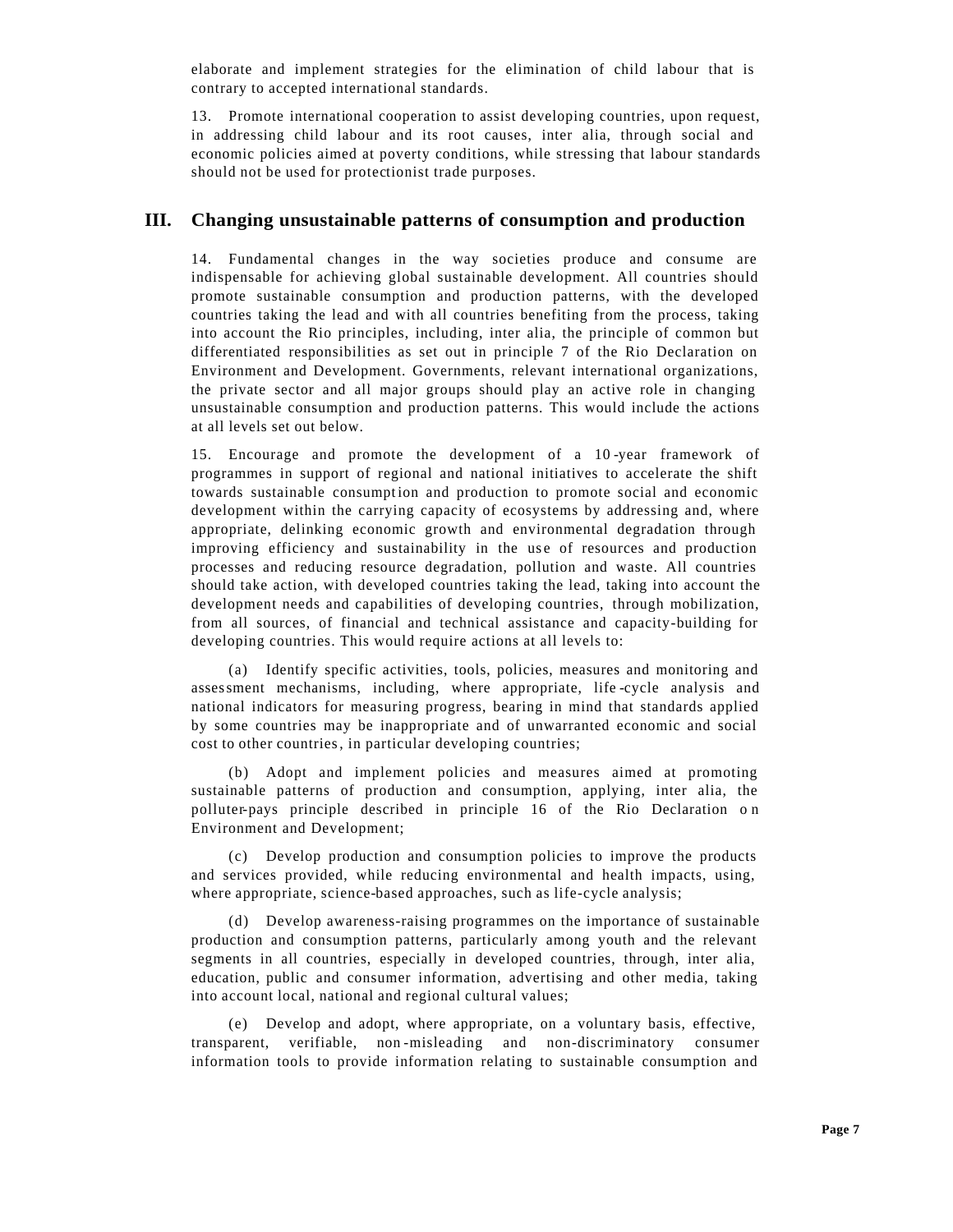production, including human health and safety aspects. These tools should not be used as disguised trade barriers;

(f) Increase eco -efficiency, with financial support from all sources, where mutually agreed, for capacity -building, technology transfer and exchange of technology with developing countries and countries with economies in transition, in cooperation with relevant international organizations.

16. Increase investment in cleaner production and eco-efficiency in all countries through, inter alia, incentives and support schemes and policies directed at establishing appropriate regulatory, financial and legal frameworks. This would include actions at all levels to:

(a) Establish and support cleaner production programmes and centres and more efficient production methods by providing, inter alia, incentives and capacity building to assist enterprises, especially small and medium-sized enterprises, particularly in developing countries, in improving productivity and sustainable development;

(b) Provide incentives for investment in cleaner production and eco efficiency in all countries, such as state -financed loans, venture capital, technical assistance and training programmes for small and medium-sized companies while avoiding trade-distorting measures inconsistent with the rules of the World Trade Organization;

(c) Collect and disseminate information on cost-effective examples in cleaner production, eco-efficiency and environmental management and promote the exchange of best practices and know-how on environmentally sound technologies between public and private institutions;

(d) Provide training programmes to small and medium-sized enterprises on the use of information and communication technologies.

17. Integrate the issue of production and consumption patterns into sustainable development policies, programmes and strategies, including, where applicable, into poverty reduction strategies.

18. Enhance corporate environmental and social responsibility and accountability. This would include actions at all levels to:

(a) Encourage industry to improve social and environmental performance through voluntary initiatives, including environmental management systems, codes of conduct, certification and public reporting on environmental and social issues, taking into account such initiatives as the International Organization for Standardization standards and Global Reporting Initiative guidelines on sustainability reporting, bearing in mind principle 11 of the Rio Declaration on Environment and Development;

(b) Encourage dialogue between enterprises and the communities in which they operate and other stakeholders;

(c) Encourage financial institutions to incorporate sustainable development considerations into their decision -making processes;

(d) Develop workplace-based partnerships and programmes, including training and education programmes.

19. Encourage relevant authorities at all levels to take sustainable development considerations into account in decision-making, including on national and local development planning, investment in infrastructure, business development and public procurement. This would include actions at all levels to: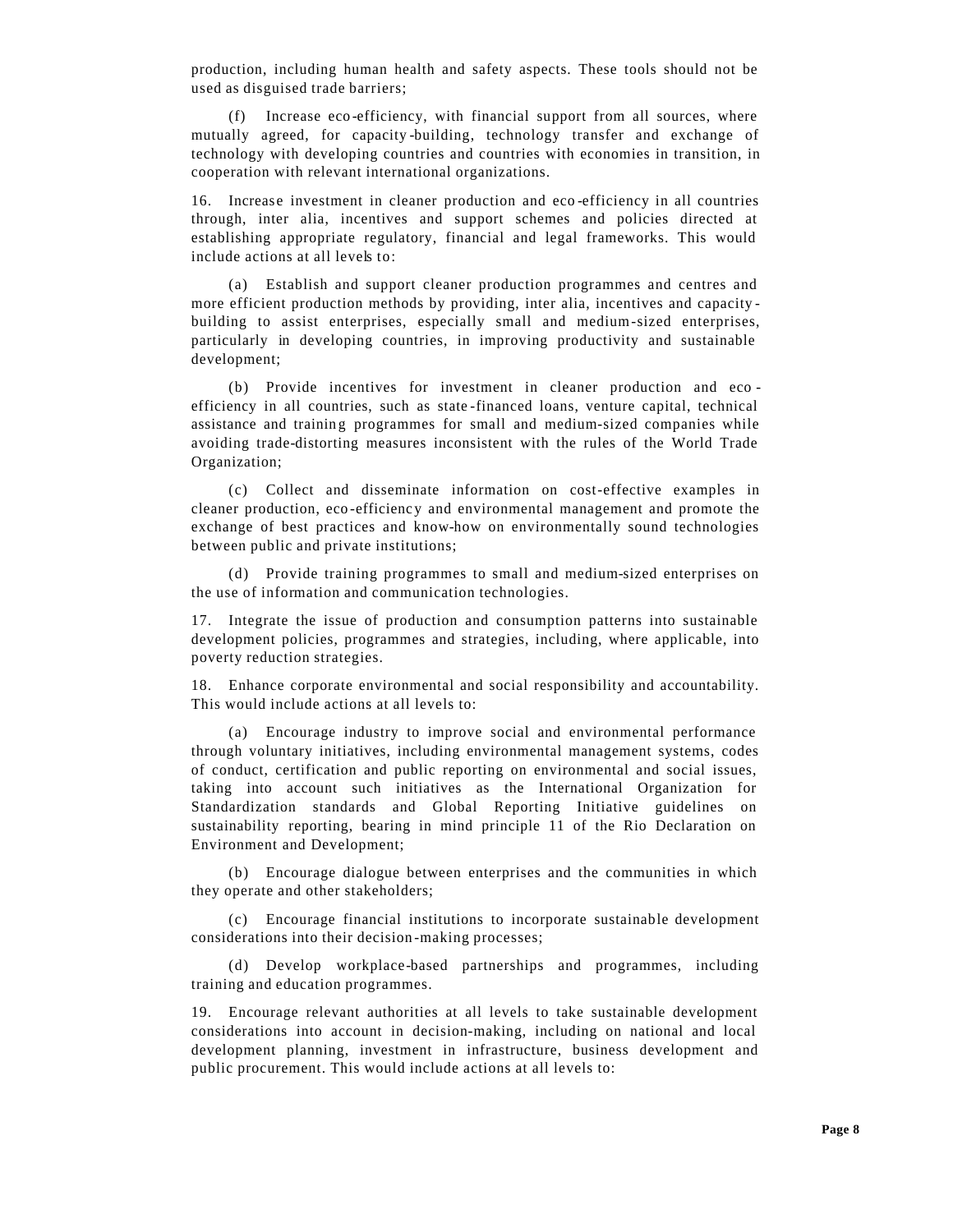(a) Provide support for the developme nt of sustainable development strategies and programmes, including in decision -making on investment in infrastructure and business development;

(b) Continue to promote the internalization of environmental costs and the use of economic instruments, taking into account the approach that the polluter should, in principle, bear the costs of pollution, with due regard to the public interest and without distorting international trade and investment;

(c) Promote public procurement policies that encourage develo pment and diffusion of environmentally sound goods and services;

(d) Provide capacity -building and training to assist relevant authorities with regard to the implementation of the initiatives listed in the present paragraph;

(e) Use environmental impact assessment procedures.

\* \* \*

20. Call upon Governments as well as relevant regional and international organizations and other relevant stakeholders to implement, taking into account national and regional specificities and circumstances, the recommendatio ns and conclusions adopted by the Commission on Sustainable Development concerning energy for sustainable development at its ninth session, including the issues and options set out below, bearing in mind that in view of the different contributions to global environmental degradation, States have common but differentiated responsibilities. This would include actions at all levels to:

(a) Take further action to mobilize the provision of financial resources, technology transfer, capacity -building and the diff usion of environmentally sound technologies according to the recommendations and conclusions of the Commission on Sustainable Development, as contained in section A, paragraph 3, and section D, paragraph 30, of its decision 9/19 on energy for sustainable development;

(b) Integrate energy considerations, including energy efficiency, affordability and accessibility, into socio -economic programmes, especially into policies of major energy -consuming sectors, and into the planning, operation and maintenance of long-lived energy consuming infrastructures, such as the public sector, transport, industry, agriculture, urban land use, tourism and construction sectors;

(c) Develop and disseminate alternative energy technologies with the aim of giving a greater share of the energy mix to renewable energies, improving energy efficiency and greater reliance on advanced energy technologies, including cleaner fossil fuel technologies;

(d) Combine, as appropriate, the increased use of renewable energy resources, more efficient use of energy, greater reliance on advanced energy technologies, including advanced and cleaner fossil fuel technologies, and the sustainable use of traditional energy resources, which could meet the growing need for energy services in the longer term to achieve sustainable development;

(e) Diversify energy supply by developing advanced, cleaner, more efficient, affordable and cost-effective energy technologies, including fossil fuel technologies and renewable energy technologies, hydro included, and their transfer to developing countries on concessional terms as mutually agreed. With a sense of urgency, substantially increase the global share of renewable energy sources with the objective of increasing its contribution to total energy supply, recognizing the role

<sup>&</sup>lt;sup>9</sup> Official Records of the Economic and Social Council, 2001, Supplement No. 9 (E/2001/29), chap. I.B.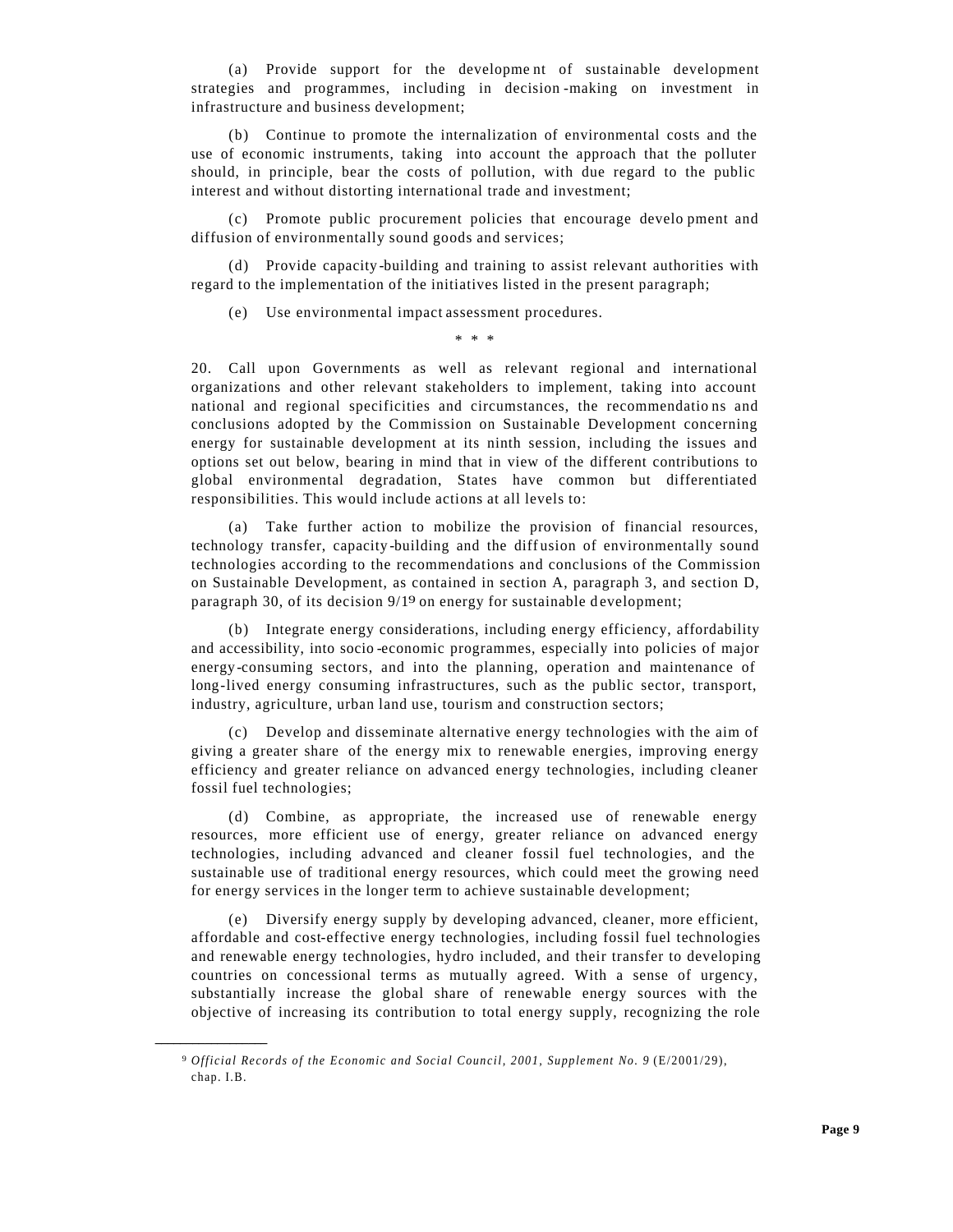of national and voluntary regional targets as well as initiatives, where they exist, and ensuring that energy policies are supportive to developing countries' efforts to eradicate poverty, and regularly evaluate available data to review progress to this end;

(f) Support efforts, including through provision of financial and technical assistance to developing countries, with the involvement of the private sector, to reduce flaring and venting of gas associated with crude oil production;

(g) Develop and utilize indigenous energy sources and infrastructures for various local uses and promote rural community participation, including local Agenda 21 groups, with the support of the international community, in developing and utilizing renewable energ y technologies to meet their daily energy needs to find simple and local solutions;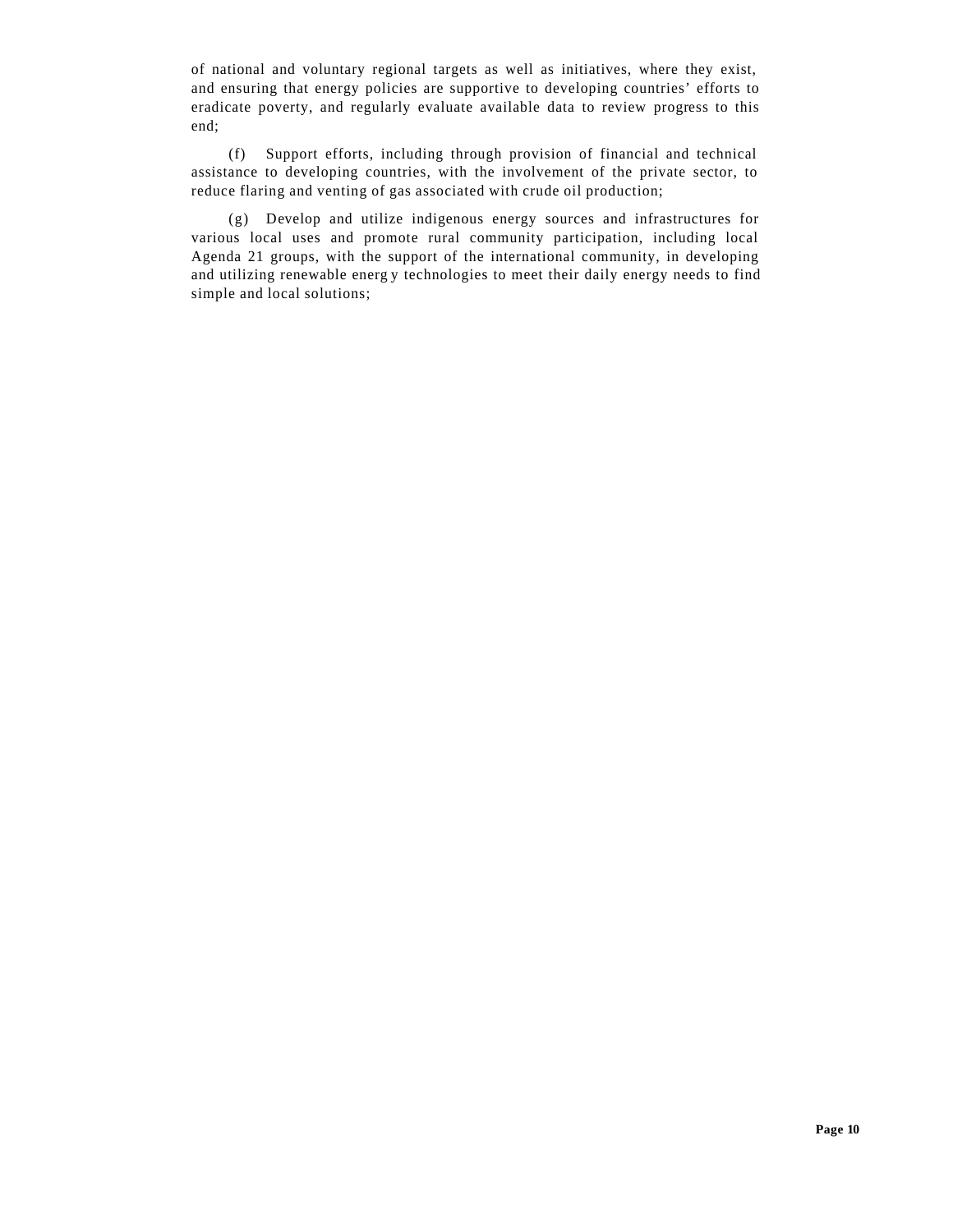(h) Establish domestic programmes for energy efficiency, including, as appropriate, by accelerating the deployment of energy efficiency technologies, with the necessary s upport of the international community;

Accelerate the development, dissemination and deployment of affordable and cleaner energy efficiency and energy conservation technologies, as well as the transfer of such technologies, in particular to developing countries, on favourable terms, including on concessional and preferential terms, as mutually agreed;

(j) Recommend that international financial institutions and other agencies' policies support developing countries, as well as countries with economies in transition, in their own efforts to establish policy and regulatory frameworks which create a level playing field between the following: renewable energy, energy efficiency, advanced energy technologies, including advanced and cleaner fossil fuel techno logies, and centralized, distributed and decentralized energy systems;

(k) Promote increased research and development in the field of various energy technologies, including renewable energy, energy efficiency and advanced energy technologies, including advanced and cleaner fossil fuel technologies, both nationally and through international collaboration; strengthen national and regional research and development institutions/centres on reliable, affordable, economically viable, socially acceptable and environmentally sound energy for sustainable development;

(l) Promote networking between centres of excellence on energy for sustainable development, including regional networks, by linking competent centres on energy technologies for sustainable development that could support and promote efforts at capacity -building and technology transfer activities, particularly of developing countries, as well as serve as information clearing houses;

(m) Promote education to provide information for both men and women about available energy sources and technologies;

(n) Utilize financial instruments and mechanisms, in particular the Global Environment Facility, within its mandate, to provide financial resources to developing countries, in particular least developed count ries and small island developing States, to meet their capacity needs for training, technical know-how and strengthening national institutions in reliable, affordable, economically viable, socially acceptable and environmentally sound energy, including pro moting energy efficiency and conservation, renewable energy and advanced energy technologies, including advanced and cleaner fossil fuel technologies;

(o) Support efforts to improve the functioning, transparency and information about energy markets with respect to both supply and demand, with the aim of achieving greater stability and predictability, and to ensure consumer access to reliable, affordable, economically viable, socially acceptable and environmentally sound energy services;

(p) Policies to reduce market distortions would promote energy systems compatible with sustainable development through the use of improved market signals and by removing market distortions, including restructuring taxation and phasing out harmful subsidies, where they exis t, to reflect their environmental impacts, with such policies taking fully into account the specific needs and conditions of developing countries, with the aim of minimizing the possible adverse impacts on their development;

(q) Take action, where approp riate, to phase out subsidies in this area that inhibit sustainable development, taking fully into account the specific conditions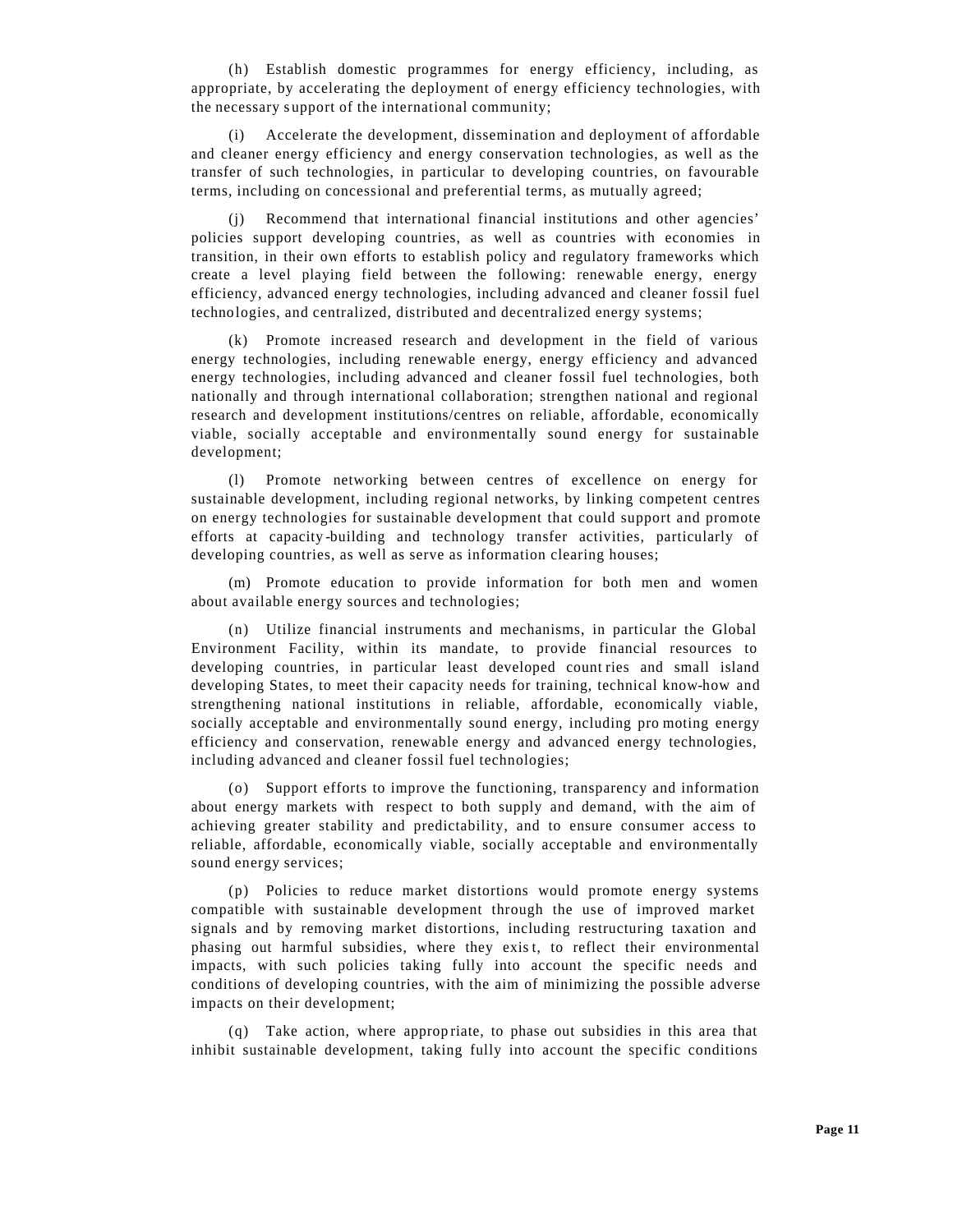and different levels of development of individual countries and considering their adverse effect, particularly on developing countries;

(r) Governments are encouraged to improve the functioning of national energy markets in such a way that they support sustainable development, overcome market barriers and improve accessibility, taking fully into account that such policies should be decided by each country, and that its own characteristics and capabilities and level of development should be considered, especially as reflected in national sustainable development strategies, where they exist;

(s) Strengthen national and regional energy institutions or arrangements for enhancing regional and international cooperation on energy for sustainable development, in particular to assist developing countries in their domestic efforts to provide reliable, affordable, economically viable, soc ially acceptable and environmentally sound energy services to all sections of their populations;

(t) Countries are urged to develop and implement actions within the framework of the ninth session of the Commission on Sustainable Development, including through public -private partnerships, taking into account the different circumstances of countries, based on lessons learned by Governments, international institutions and stakeholders, including business and industry, in the field of access to energy, including renewable energy and energy -efficiency and advanced energy technologies, including advanced and cleaner fossil fuel technologies;

(u) Promote cooperation between international and regional institutions and bodies dealing with different aspects of energy for sustainable development within their existing mandate, bearing in mind paragraph 46 (h) of the Programme of Action for the Further Implementation of Agenda 21, strengthening, as appropriate, regional and national activities for the promotion of education and capacity -building regarding energy for sustainable development;

(v) Strengthen and facilitate, as appropriate, regional cooperation arrangements for promoting cross-border energy trade, including the interconnection of electricity grids and oil a nd natural gas pipelines;

(w) Strengthen and, where appropriate, facilitate dialogue forums among regional, national and international producers and consumers of energy.

\* \* \*

21. Promote an integrated approach to policy -making at the national, regiona l and local levels for transport services and systems to promote sustainable development, including policies and planning for land use, infrastructure, public transport systems and goods delivery networks, with a view to providing safe, affordable and efficient transportation, increasing energy efficiency, reducing pollution, congestion and adverse health effects and limiting urban sprawl, taking into account national priorities and circumstances. This would include actions at all levels to:

(a) Implement transport strategies for sustainable development, reflecting specific regional, national and local conditions, to improve the affordability, efficiency and convenience of transportation as well as urban air quality and health and reduce greenhouse gas emissions, including through the development of better vehicle technologies that are more environmentally sound, affordable and socially acceptable;

(b) Promote investment and partnerships for the development of sustainable, energy efficient multi-modal transportation systems, including public mass transportation systems and better transportation systems in rural areas, with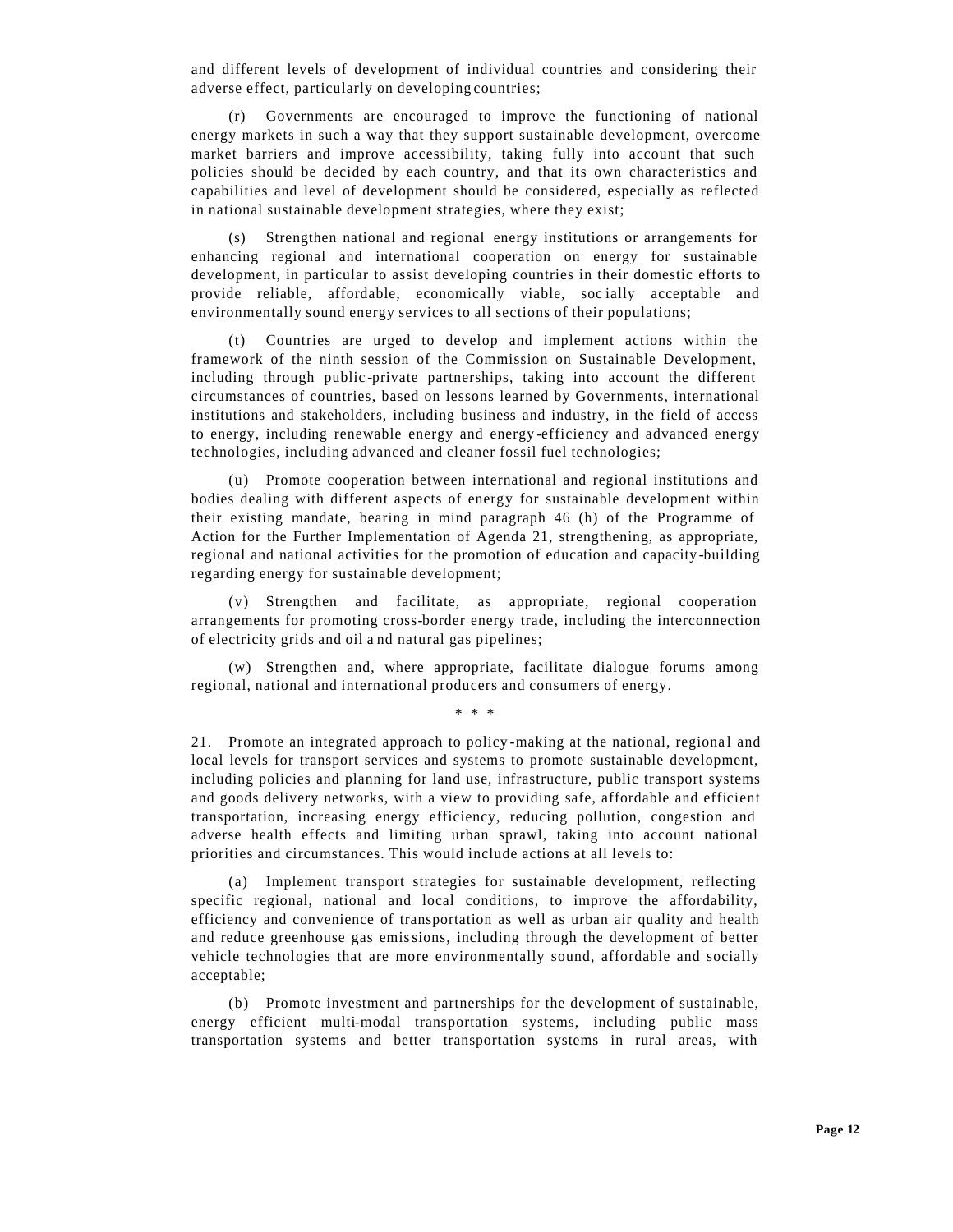technical and financial assistance for developing countries and countries with economies in transition.

\* \* \*

22. Prevent and minimize waste and maximize reuse, recycling and use of environmentally friendly alternative materials, with the participation of government authorities and all stakeholders, in order to minimize adverse effects on the environment and improve resource efficiency, with financial, technical and other assistance for developing countries. This would include actions at all levels to:

(a) Develop waste management systems, with the highest priority placed on waste prevention and minimization, reuse and recycling, and environmentally sound disposal facilities, including technology to recapture the energy contained in waste, and encourage small-scale waste-recycling initiatives that support urban and rural waste management and provide income -generating opportunities, with in ternational support for developing countries;

(b) Promote waste prevention and minimization by encouraging production of reusable consumer goods and biodegradable products and developing the infrastructure required.

\* \* \*

23. Renew the commitment, as advanced in Agenda 21, to sound management of chemicals throughout their life cycle and of hazardous wastes for sustainable development as well as for the protection of human health and the environment, inter alia, aiming to achieve, by 2020, that chemicals are used and produced in ways that lead to the minimization of significant adverse effects on human health and the environment, using transparent science-based risk assessment procedures and science -based risk management procedures, taking into account the precautionary approach, as set out in principle 15 of the Rio Declaration on Environment and Development, and support developing countries in strengthening their capacity for the sound management of chemicals and hazardous wastes by providing technical and financial assistance. This would include actions at all levels to:

(a) Promote the ratification and implementation of relevant international instruments on chemicals and hazardous waste, including the Rotterdam Convention on Prior Informed Consent Proce dures for Certain Hazardous Chemicals and Pesticides in International Trade10 so that it can enter into force by 2003 and the Stockholm Convention on Persistent Organic Pollutants 11 so that it can enter into force by 2004, and encourage and improve coordinat ion as well as supporting developing countries in their implementation;

(b) Further develop a strategic approach to international chemicals management based on the Bahia Declaration and Priorities for Action beyond 2000 of the Intergovernmental Forum on Chemical Safety 12 by 2005, and urge that the United Nations Environment Programme, the Intergovernmental Forum, other international organizations dealing with chemical management and other relevant international organizations and actors closely cooperate in this regard, as appropriate;

<sup>10</sup> UNEP/FAO/PIC/CONF.5, annex III.

<sup>11</sup> www.chem.unep.ch/sc.

<sup>12</sup> Intergovernmental Forum on Chemical Safety, third session, Forum III final report (IFCS/Forum III/23w), annex 6.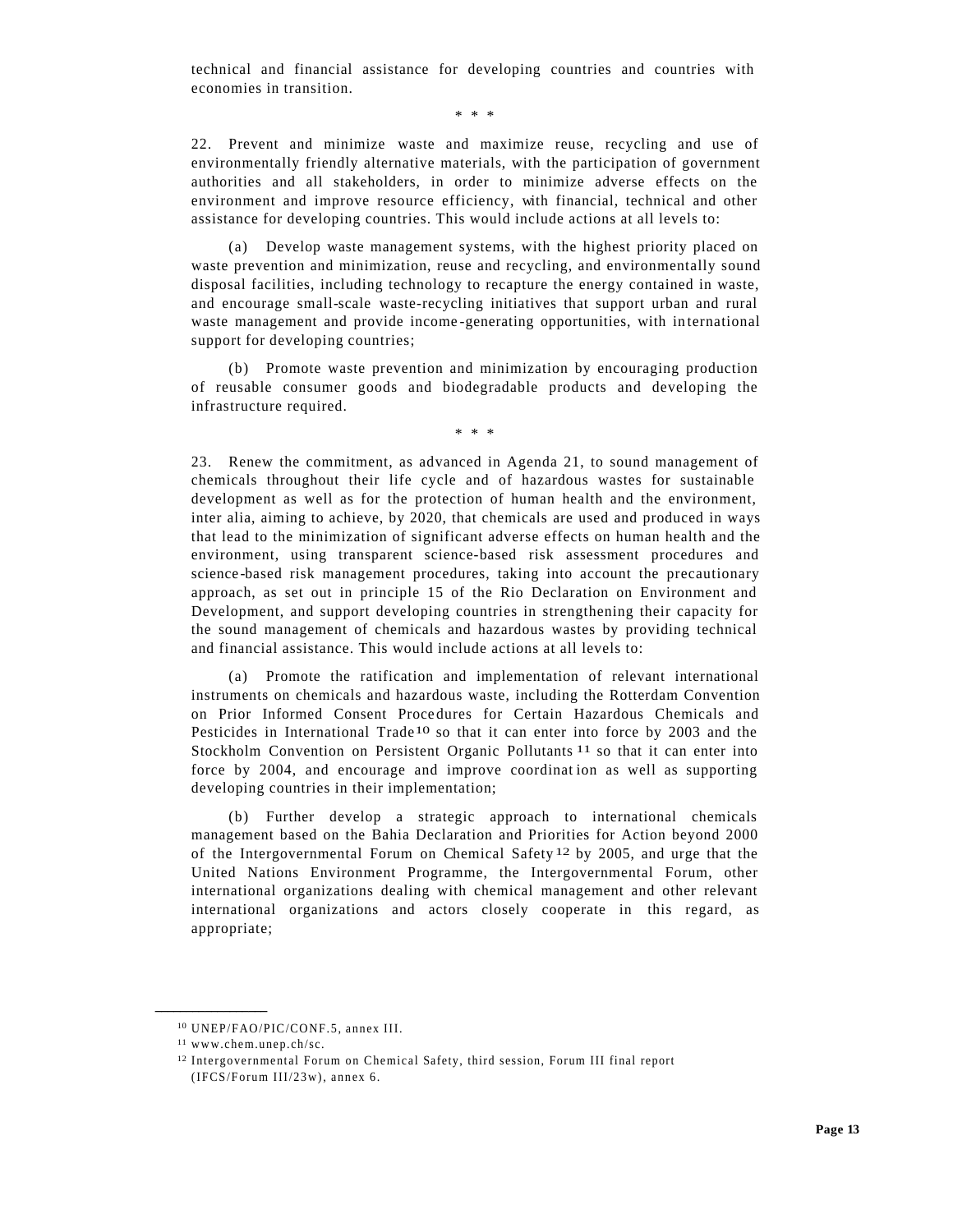(c) Encourage countries to implement the new globally harmonized system for the classification and labelling of chemicals as soon as possible with a view to having the system fully operational by 2008;

(d) Encourage partnerships to promote activities aimed at enhancing environmentally sound management of chemicals and hazardous wastes, implementing multilateral environmental agreements, raising awareness of issues relating to chemicals and hazardous waste and encouraging the collection and use of additional scientific data;

(e) Promote efforts to prevent international illegal trafficking of hazardous chemicals and hazardous wastes and to prevent damage resulting from the transboundary movement and disposal of hazardous wastes in a manner consistent with obligations under relevant international instruments, such as the Basel Convention on the Control of Transboundary Movements of Hazardous Wastes and Their Disposal; 13

(f) Encourage development of coherent and integrated informa tion on chemicals, such as through national pollutant release and transfer registers;

(g) Promote reduction of the risks posed by heavy metals that are harmful to human health and the environment, including through a review of relevant studies, such as the United Nations Environment Programme global assessment of mercury and its compounds.

# **IV. Protecting and managing the natural resource base of economic and social development**

24. Human activities are having an increasing impact on the integrity of ecosystems that provide essential resources and services for human well-being and economic activities. Managing the natural resources base in a sustainable and integrated manner is essential for sustainable development. In this regard, to reverse the current trend in natural resource degradation as soon as possible, it is necessary to implement strategies which should include targets adopted at the national and, where appropriate, regional levels to protect ecosystems and to achieve integrated management of land, water and living resources, while strengthening regional, national and local capacities. This would include actions at all levels as set out below.

25. Launch a programme of actions, with financial and technical assistance, to achieve the Millennium development goal on safe drinking water. In this respect, we agree to halve, by the year 2015, the proportion of people who are unable to reach or to afford safe drinking water, as outlined in the Millennium Declaration, and the proportion of people without access to basic sanitation, which would include actions at all levels to:

(a) Mobilize international and domestic financial resources at all levels, transfer technology, promote best practice and support capacity -building for water and sanitation infrastructure and services development, ensuring that such infrastructure and services meet the needs of the poor and are gender-sensitive;

(b) Facilitate access to public information and participation, including by women, at all levels in support of policy and decision -making related to water resources management and project implementation;

<sup>13</sup> United Nations *Treaty Series*, vol. 1673, No. 28911.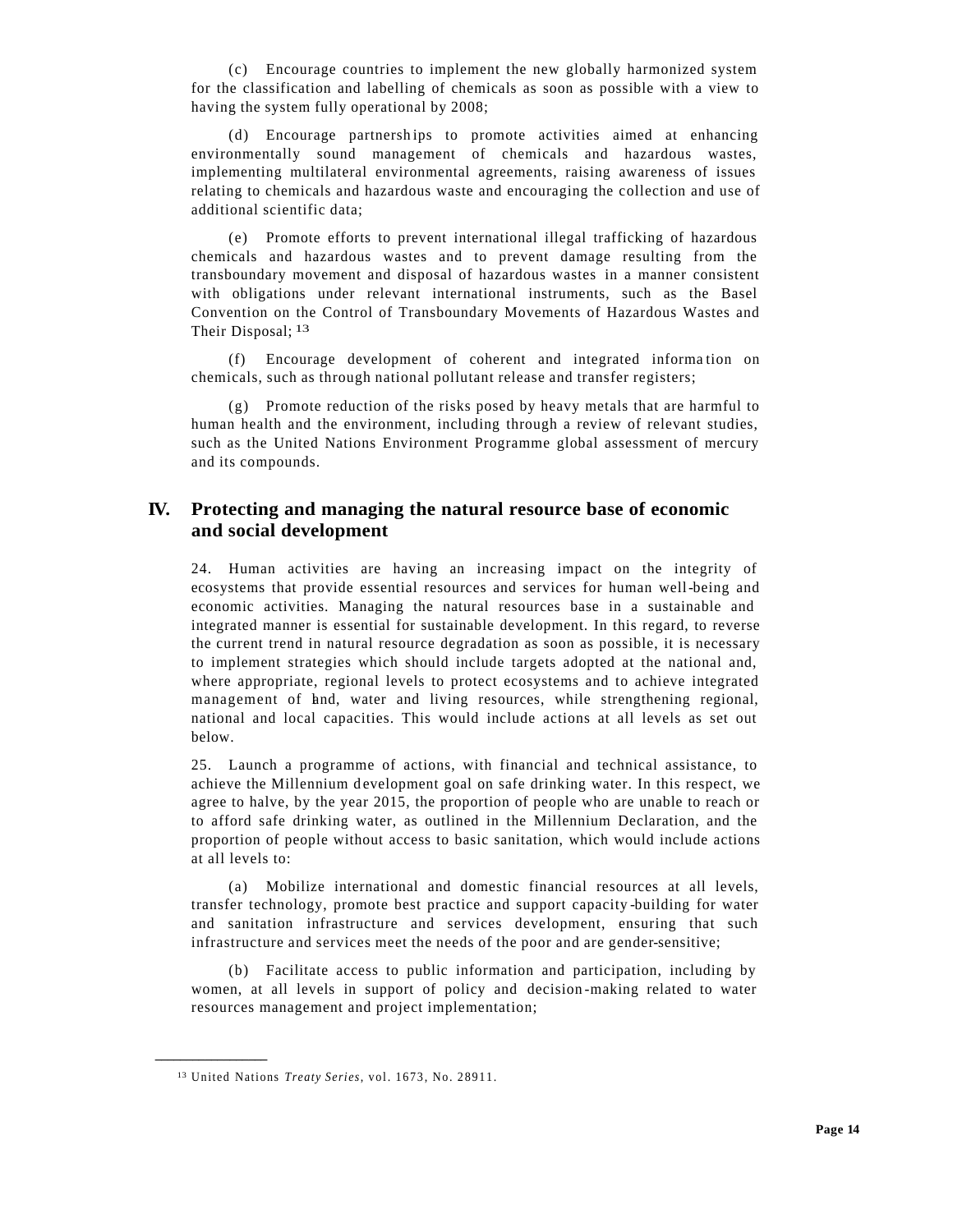(c) Promote priority action by Governments, with the support of all stakeholders, in water management and capacity -building at the national level and, where appropriate, at the regional level, and promote and provide new and additional financial resources and innovative technologies to implement chapter 18 of Agenda 21;

(d) Intensify water pollution prevention to reduce health hazards and protect ecosystems by introducing technologies for affordable sanitation and industrial and domestic wastewater treatment, by mitigating the effects of groundwater contamination and by establishing, at the national level, monitoring systems and effective legal frameworks;

(e) Adopt prevention and protection measures to promote sustainable water use and to address water shortages.

26. Develop integrated water resources management and water efficiency plans by 2005, with support to developing countries, through actions at all levels to:

(a) Develop and implement national/regional strategies, plans and programmes with regard to integrated river basin, watershed and groundwater management and introduce measures to improve the efficiency of water infrastructure to reduce losses and increase recy cling of water;

(b) Employ the full range of policy instruments, including regulation, monitoring, voluntary measures, market and information -based tools, land -use management and cost recovery of water services, without cost recovery objectives becoming a barrier to access to safe water by poor people, and adopt an integrated water basin approach;

(c) Improve the efficient use of water resources and promote their allocation among competing uses in a way that gives priority to the satisfaction of basic human needs and balances the requirement of preserving or restoring ecosystems and their functions, in particular in fragile environments, with human domestic, industrial and agriculture needs, including safeguarding drinking water quality;

(d) Develop programmes for mitigating the effects of extreme water-related events;

(e) Support the diffusion of technology and capacity -building for non conventional water resources and conservation technologies, to developing countries and regions facing water scarcity c onditions or subject to drought and desertification, through technical and financial support and capacity -building;

(f) Support, where appropriate, efforts and programmes for energy -efficient, sustainable and cost-effective desalination of seawater, water recycling and water harvesting from coastal fogs in developing countries, through such measures as technological, technical and financial assistance and other modalities;

(g) Facilitate the establishment of public -private partnerships and other forms of partnership that give priority to the needs of the poor, within stable and transparent national regulatory frameworks provided by Governments, while respecting local conditions, involving all concerned stakeholders, and monitoring the performance and impro ving accountability of public institutions and private companies.

27. Support developing countries and countries with economies in transition in their efforts to monitor and assess the quantity and quality of water resources, including through the establis hment and/or further development of national monitoring networks and water resources databases and the development of relevant national indicators.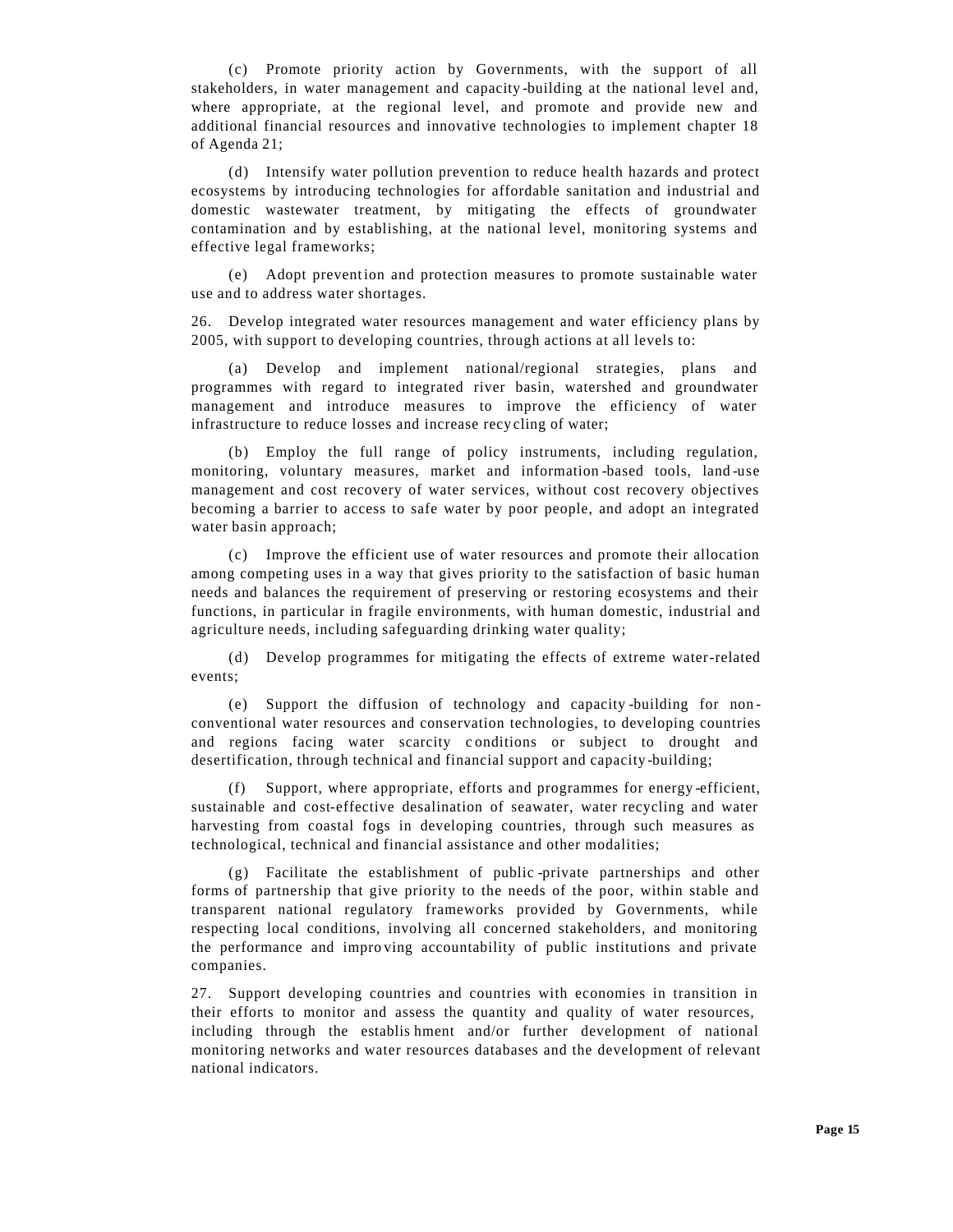28. Improve water resource management and scientific understanding of the water cycle through cooperation in joint observation and research, and for this purpose encourage and promote knowledge-sharing and provide capacity -building and the transfer of technology, as mutually agreed, including remote-sensing and satellite technologies, particularly to developing countries and countries with economies in transition.

29. Promote effective coordination among the various international and intergovernmental bodies and processes working on water -related issues, both within the United Nations system and between the Unit ed Nations and international financial institutions, drawing on the contributions of other international institutions and civil society to inform intergovernmental decision -making; closer coordination should also be promoted to elaborate and support proposals and undertake activities related to the International Year of Freshwater, 2003 and beyond*.*

*\* \* \**

30*.* Oceans, seas, islands and coastal areas form an integrated and essential component of the Earth's ecosystem and are critical for global food security and for sustaining economic prosperity and the well-being of many national economies, particularly in developing countries. Ensuring the sustainable development of the oceans requires effective coordination and cooperation, including at the global and regional levels, between relevant bodies, and actions at all levels to:

(a) Invite States to ratify or accede to and implement the United Nations Convention on the Law of the Sea of 1982, 14 which provides the overall legal framework for ocean activities;

(b) Promote the implementation of chapter 17 of Agenda 21, which provides the programme of action for achieving the sustainable development of oceans, coastal areas and seas through its programme areas of integrated management and sustainable development of coastal areas, including exclusive economic zones;

marine environmental protection; sustainable use and conservation of marine living resources; addressing critical uncertainties for the management of the marine environment and climate change; strengthening international, including regional, cooperation and coordination; and sustainable development of small islands;

(c) Establish an effective, transparent and regular inter-agency coordination mechanism on ocean and coastal issues within the United Natio ns system;

(d) Encourage the application by 2010 of the ecosystem approach, noting the Reykjavik Declaration on Responsible Fisheries in the Marine Ecosystem 15 and decision V/6 of the Conference of Parties to the Convention on Biological Diversity; 16

(e) Promote integrated, multidisciplinary and multisectoral coastal and ocean management at the national level and encourage and assist coastal States in developing ocean policies and mechanisms on integrated coastal management;

(f) Strengthen regional coope ration and coordination between the relevant regional organizations and programmes, the regional seas programmes of the United

<sup>14</sup> *Official Records of the Third United Nations Conference on the Law of the Sea* , vol. XVII (United Nations publication, Sa les No. E.84.V.3), document A/CONF.62/122.

<sup>15</sup> See Food and Agriculture Organization of the United Nations document C200/INF/25, appendix I .

<sup>16</sup> See UNEP/CBD/COP/5/23, annex III.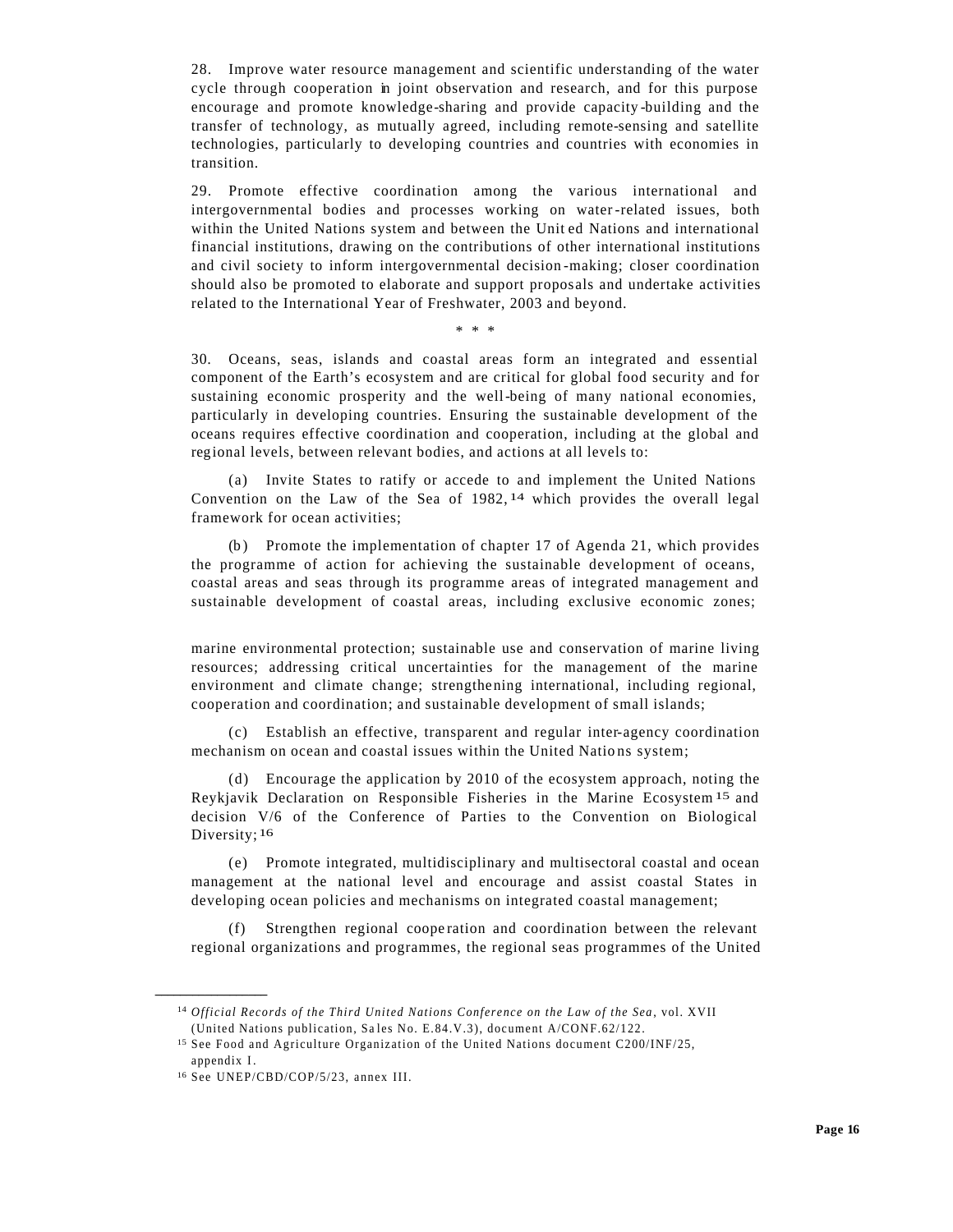Nations Environment Programme, regional fisheries management organizations and other regional science, health and development org anizations;

(g) Assist developing countries in coordinating policies and programmes at the regional and subregional levels aimed at the conservation and sustainable management of fishery resources and implement integrated coastal area management plans, in cluding through the promotion of sustainable coastal and small-scale fishing activities and, where appropriate, the development of related infrastructure;

(h) Take note of the work of the open -ended informal consultative process established by the United Nations General Assembly in its resolution 54/33 in order to facilitate the annual review by the Assembly of developments in ocean affairs and the upcoming review of its effectiveness and utility to be held at its fifty -seventh session under the terms of the above-mentioned resolution.

31. To achieve sustainable fisheries, the following actions are required at all levels:

(a) Maintain or restore stocks to levels that can produce the maximum sustainable yield with the aim of achieving these goals for depleted stocks on an urgent basis and where possible not later than 2015;

(b) Ratify or accede to and effectively implement the relevant United Nations and, where appropriate, associated regional fisheries agreements or arrangements, noting in particular the Agreement for the Implementation of the Provisions of the United Nations Convention on the Law of the Sea of 10 December 1982 relating to the Conservation and Management of Straddling Fish Stocks and Highly Migratory Fish Stocks 17 and the 1993 Agreement to Promote Compliance with International Conservation and Management Measures by Fishing Vessels on the High Seas;18

(c) Implement the 1995 Code of Conduct for Responsible Fisheries,19 taking note of the special requirements of developing countries as noted in its article 5, and the relevant international plans of action and technical guidelines of the Food and Agriculture Organization of the United Nations;

(d) Urgently develop and implement national and, where appropriate, regional plans of action, to put into effect the international plans of action of the Food and Agriculture Organization of the United Nations, in particular the International Plan of Action for the Management of Fishing Capacity 20 by 2005 and the International Plan of Action to Prevent, Deter and Eliminate Illegal, Unreported and Unregulated Fishing 21 by 2004. Establish effective monitoring, reporting and enforcement, and control of fishing vessels, including by flag States, to further the International Plan of Action to Prevent, Deter and Eliminate Illegal, Unreported and Unregulated Fishing;

(e) Encourage relevant regional fisheries management organizations and arrangements to give due consideration to the rights, duties and interests of coastal States and the special requirements of developing States when addressing the issue of the allocation of share of fishery resources for straddling stocks and highly migratory fish stocks, mindful of the provisions of the United Nations Convention

<sup>17</sup> See *International Fisheries Instruments* (United Nations publication, Sale s No. E.98.V.11), sect. I; see also A/CONF.164/37.

<sup>18</sup> Ibid.

<sup>19</sup> Ibid., sect. III.

<sup>20</sup> Rome, Food and Agriculture Organization of the United Nations, 1999.

<sup>21</sup> Ibid., 2001.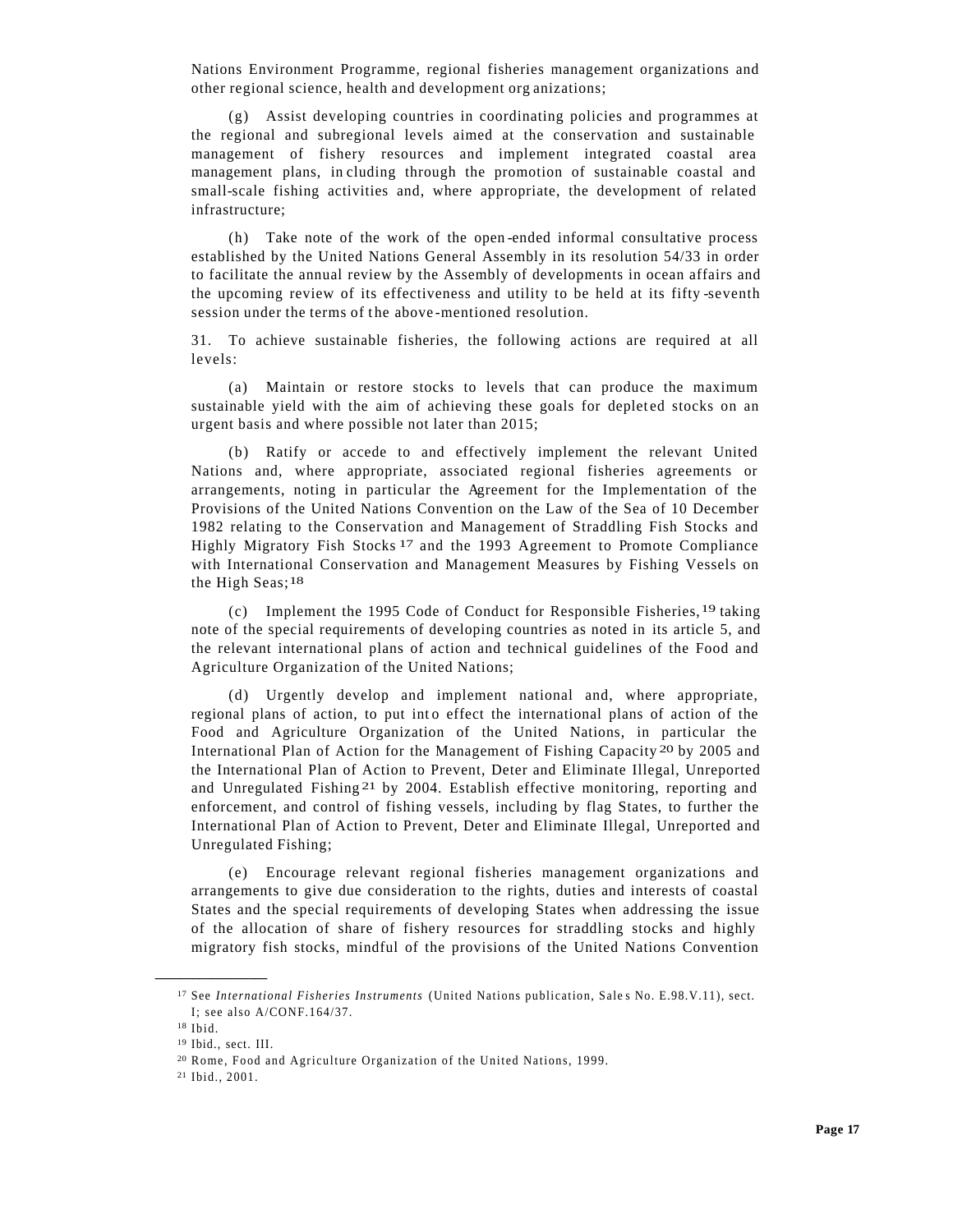on the Law of the Sea and the Agreement for the Implement ation of the Provisions of the United Nations Convention on the Law of the Sea of 10 December 1982 relating to the Conservation and Management of Straddling Fish Stocks and Highly Migratory Fish Stocks, on the high seas and within exclusive economic zones;

(f) Eliminate subsidies that contribute to illegal, unreported and unregulated fishing and to over-capacity, while completing the efforts undertaken at the World Trade Organization to clarify and improve its disciplines on fisheries subsidies, taking into account the importance of this sector to developing countries;

(g) Strengthen donor coordination and partnerships between international financial institutions, bilateral agencies and other relevant stakeholders to enable developing countries, in partic ular the least developed countries and small island developing States and countries with economies in transition, to develop their national, regional and subregional capacities for infrastructure and integrated management and the sustainable use of fisheries;

(h) Support the sustainable development of aquaculture, including smallscale aquaculture, given its growing importance for food security and economic development.

32. In accordance with chapter 17 of Agenda 21, promote the conservation and manageme nt of the oceans through actions at all levels, giving due regard to the relevant international instruments to:

(a) Maintain the productivity and biodiversity of important and vulnerable marine and coastal areas, including in areas within and beyond national jurisdiction;

(b) Implement the work programme arising from the Jakarta Mandate on the Conservation and Sustainable Use of Marine and Coastal Biological Diversity of the Convention on Biological Diversity, 22 including through the urgent mobilization of financial resources and technological assistance and the development of human and institutional capacity, particularly in developing countries;

(c) Develop and facilitate the use of diverse approaches and tools, including the ecosystem approach, the e limination of destructive fishing practices, the establishment of marine protected areas consistent with international law and based on scientific information, including representative networks by 2012 and time/area closures for the protection of nursery grounds and periods, proper coastal land use and watershed planning and the integration of marine and coastal areas management into key sectors;

(d) Develop national, regional and international programmes for halting the loss of marine biodiversity, including in coral reefs and wetlands;

(e) Implement the Ramsar Convention,23 including its joint work programme with the Convention on Biological Diversity, 24 and the programme of action called for by the International Coral Reef Initiative to strengthen joint management plans and international networking for wetland ecosystems in coastal zones, including coral reefs, mangroves, seaweed beds and tidal mud flats.

33. Advance implementation of the Global Programme of Action for the Protection of the Marine Environment from Land -based Activities 25 and the Montreal

<sup>&</sup>lt;sup>22</sup> See A/51/312, annex II, decision II/10.

<sup>23</sup> *Ramsar Convention on Wetlands of International Importance Especially as Waterfowl Habitat*  (United Nations, *Treaty Series,* vol. 996, No. 14583).

<sup>24</sup> See United Nations Environment Programme, Convention on Biological Diversity

<sup>(</sup>Environmental Law and Institution Programme Activity Centre), Jun e 1992.

<sup>25</sup> A/51/116, annex II.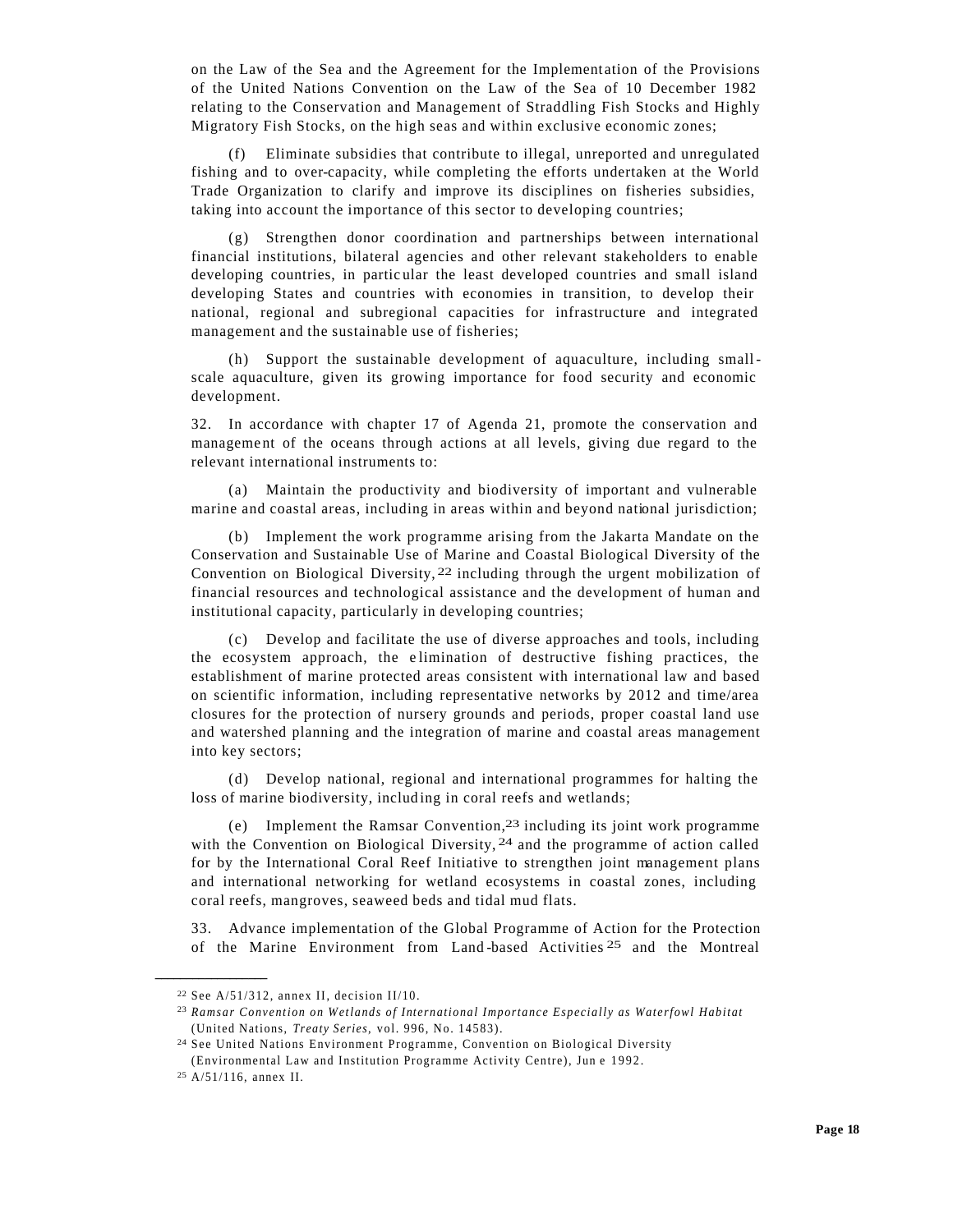Declaration on the Protection of the Marine Environment from Land -based Activities,26 with particular emphasis during the period from 2002 to 2006 on municipal wastewater, the physical alteration and destruct ion of habitats, and nutrients, by actions at all levels to:

(a) Facilitate partnerships, scientific research and diffusion of technical knowledge; mobilize domestic, regional and international resources; and promote human and institutional capacity -building, paying particular attention to the needs of developing countries;

(b) Strengthen the capacity of developing countries in the development of their national and regional programmes and mechanisms to mainstream the objectives of the Global Programme of Action and to manage the risks and impacts of ocean pollution;

(c) Elaborate regional programmes of action and improve the links with strategic plans for the sustainable development of coastal and marine resources, noting in particular areas that are subject to accelerated environmental changes and development pressures;

(d) Make every effort to achieve substantial progress by the next Global Programme of Action conference in 2006 to protect the marine environment from land -based activities.

34. Enhance maritime safety and protection of the marine environment from pollution by actions at all levels to:

(a) Invite States to ratify or accede to and implement the conventions and protocols and other relevant instruments of the International Maritime Org anization relating to the enhancement of maritime safety and protection of the marine environment from marine pollution and environmental damage caused by ships, including the use of toxic anti-fouling paints, and urge the International Maritime Organization (IMO) to consider stronger mechanisms to secure the implementation of IMO instruments by flag States;

(b) Accelerate the development of measures to address invasive alien species in ballast water. Urge the International Maritime Organization to finalize its draft International Convention on the Control and Management of Ships' Ballast Water and Sediments.

35. Governments, taking into account their national circumstances, are encouraged, recalling paragraph 8 of resolution GC (44)/RES/17 of the General Conference of the International Atomic Energy Agency, and taking into account the very serious potential for environment and human health impacts of radioactive wastes, to make efforts to examine and further improve measures and internationally agreed regulations regarding safety, while stressing the importance of having effective liability mechanisms in place, relevant to international maritime transportation and other transboundary movement of radioactive material, radioactive waste and spent fuel, includ ing, inter alia, arrangements for prior notification and consultations done in accordance with relevant international instruments.

36. Improve the scientific understanding and assessment of marine and coastal ecosystems as a fundamental basis for sound dec ision-making, through actions at all levels to:

<sup>26</sup> See E/CN.17/2002/PC.2/15.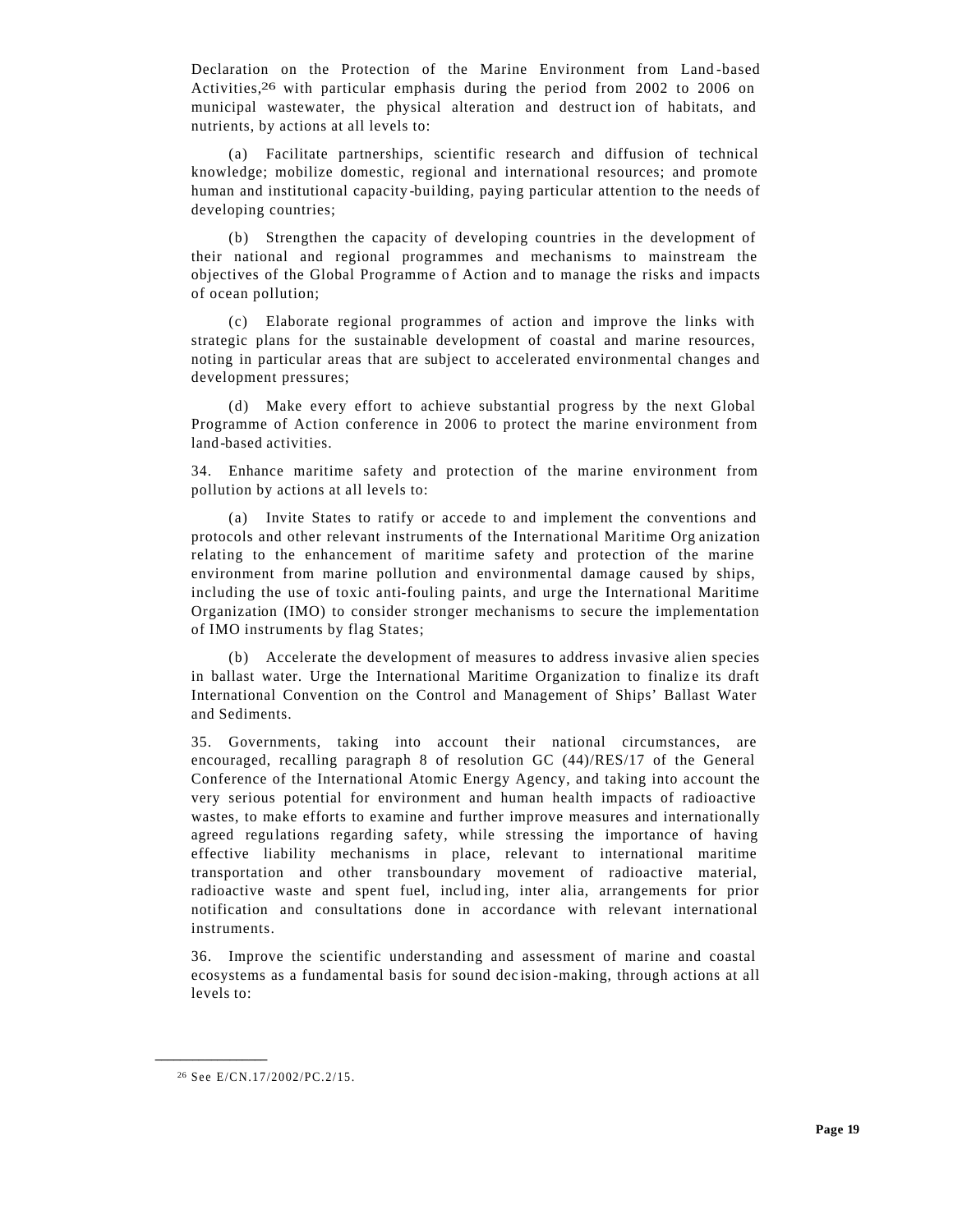(a) Increase scientific and technical collaboration, including integrated assessment at the global and regional levels, including the appropriate transfer of marine science and marine technologies and techn iques for the conservation and management of living and non -living marine resources and expanding ocean observing capabilities for the timely prediction and assessment of the state of marine environment;

(b) Establish by 2004 a regular process under the United Nations for global reporting and assessment of the state of the marine environment, including socio economic aspects, both current and foreseeable, building on existing regional assessments;

(c) Build capacity in marine science, information and management, through, inter alia, promoting the use of environmental impact assessments and environmental evaluation and reporting techniques, for projects or activities that are potentially harmful to the coastal and marine environments and their living and non living resources;

(d) Strengthen the ability of the Intergovernmental Oceanographic Commission of the United Nations Educational, Scientific and Cultural Organization, the Food and Agriculture Organization of the United Nations and other relevant international and regional and subregional organizations to build national and local capacity in marine science and the sustainable management of oceans and their resources.

*\* \* \**

37. An integrated, multi-hazard, inclusive approach to address vulnerability, risk assessment and disaster management, including prevention, mitigation, preparedness, response and recovery, is an essential element of a safer world in the twenty -first century. Actions are required at all levels to:

(a) Strengthen the role of the Inte rnational Strategy for Disaster Reduction and encourage the international community to provide the necessary financial resources to its Trust Fund;

(b) Support the establishment of effective regional, subregional and national strategies and scientific and technical institutional support for disaster management;

(c) Strengthen the institutional capacities of countries and promote international joint observation and research, through improved surface -based monitoring and increased use of satellite data, dis semination of technical and scientific knowledge, and the provision of assistance to vulnerable countries;

(d) Reduce the risks of flooding and drought in vulnerable countries by, inter alia, promoting wetland and watershed protection and restoration, imp roved land use planning, improving and applying more widely techniques and methodologies for assessing the potential adverse effects of climate change on wetlands and, as appropriate, assisting countries that are particularly vulnerable to those effects;

(e) Improve techniques and methodologies for assessing the effects of climate change, and encourage the continuing assessment of those adverse effects by the Intergovernmental Panel on Climate Change;

(f) Encourage the dissemination and use of traditional and indigenous knowledge to mitigate the impact of disasters and promote community -based disaster management planning by local authorities, including through training activities and raising public awareness;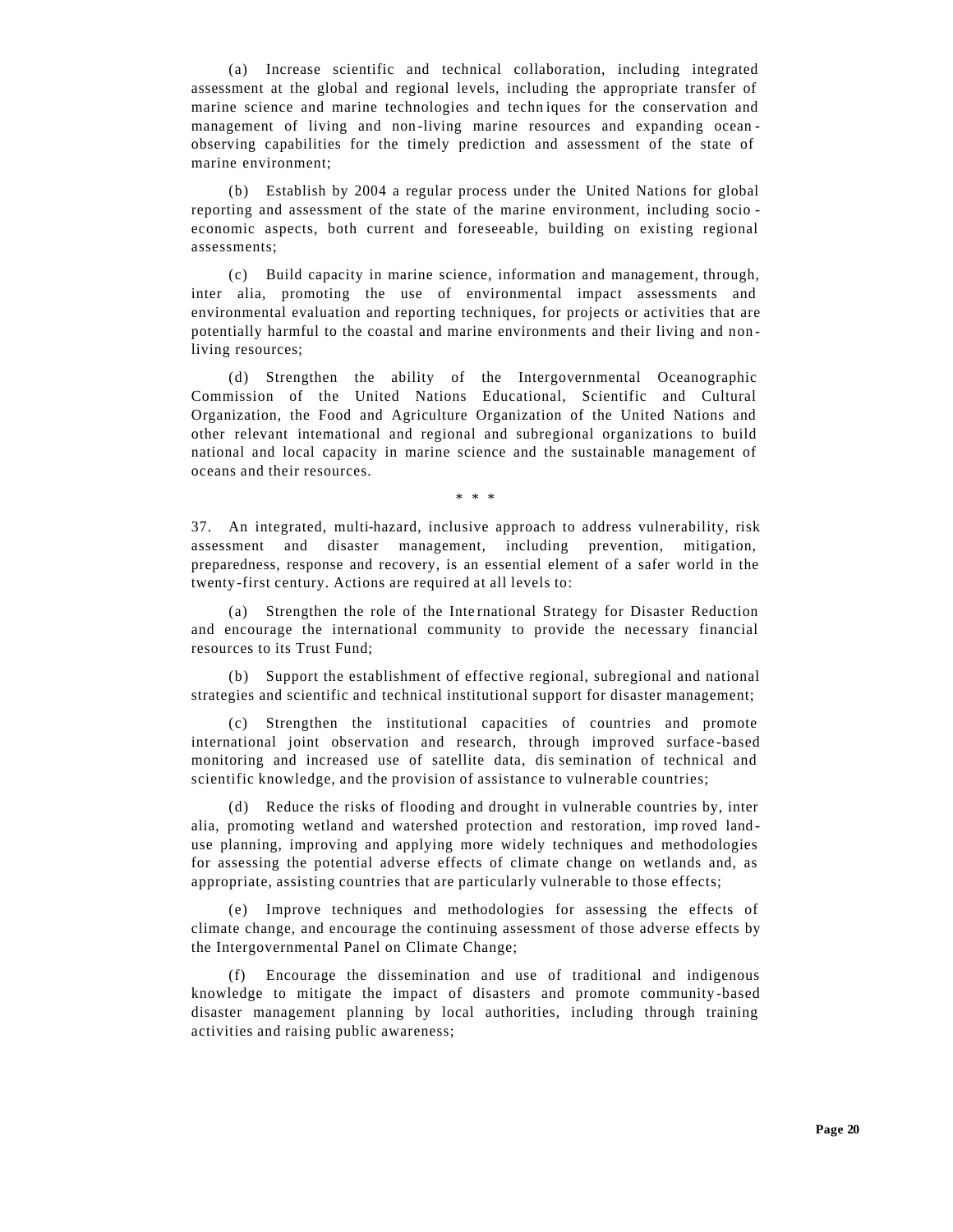(g) Support the ongoing voluntary contribution of, as appropriate, non governmental organizations, the scientific community and other partners in the management of natural disasters according to agreed, relevant guidelines;

(h) Develop and strengthen early warning systems and information networks in disaster management, consistent with the International Strategy for Disaster Reduction;

(i) Develop and strengthen capacity at all levels to collect and disseminate scientific and technical information, including the improvement of early warning systems for predicting extreme weather events, especially El Niño/La Niña, through the provision of assistance to institutions devoted to addressing such events, including the International Centre for the Study of the El Niño phenomenon;

Promote cooperation for the prevention and mitigation of, preparedness for, response to and recovery from major technological and other disasters with an adverse impact on the environment in order to enhance the capabilities of affected countries to cope with such situations.

\* \* \*

38. Change in the Earth's climate and its adverse effects are a common concern of humankind. We remain deeply concerned that all countries, particularly developing countries, including the least developed countries and small island developing States, face increased risks of negative impacts of climate change and recognize that, in this context, the problems of poverty, land degradation, access to water and food and human health remain at the centre of global attention. The United Nations Framework Convention on Climate Change 27 is the key instrument for addressing climate change, a global concern, and we reaffirm our commitment to achieving its ultimate objective of stabilization of greenhouse gas concentrations in the atmosphere at a level that would prevent dangerous anthropogenic interference with the climate system, within a time frame sufficient to allow ecosystems to adapt naturally to climate change, to ensure that food production is not threatened and to enable economic development to proceed in a sustainable manner, in accordance with our common but differentiated responsibilities and respective capabilities. Recalling the United Nations Millennium Declaration, in which heads of State and Government resolved to make every effort to ensure the en try into force of the Kyoto Protocol to the United Nations Framework Convention on Climate Change,28 preferably by the tenth anniversary of the United Nations Conference on Environment and Development in 2002, and to embark on the required reduction of emissions of greenhouse gases, States that have ratified the Kyoto Protocol strongly urge States that have not already done so to ratify it in a timely manner. Actions at all levels are required to:

(a) Meet all the commitments and obligations under the United Nations Framework Convention on Climate Change;

(b) Work cooperatively towards achieving the objectives of the Convention;

(c) Provide technical and financial assistance and capacity -building to developing countries and countries with economies in transition in accordance with commitments under the Convention, including the Marrakesh Accords;29

<sup>27</sup> A/AC.237/18 (Part II)/Add.1 and Corr.1, annex I.

<sup>28</sup> FCCC/CP/1997/7/Add.1, decision 1/CP.3, annex.

<sup>29</sup> FCCC/CP/2001/13 and Add.1 -4 .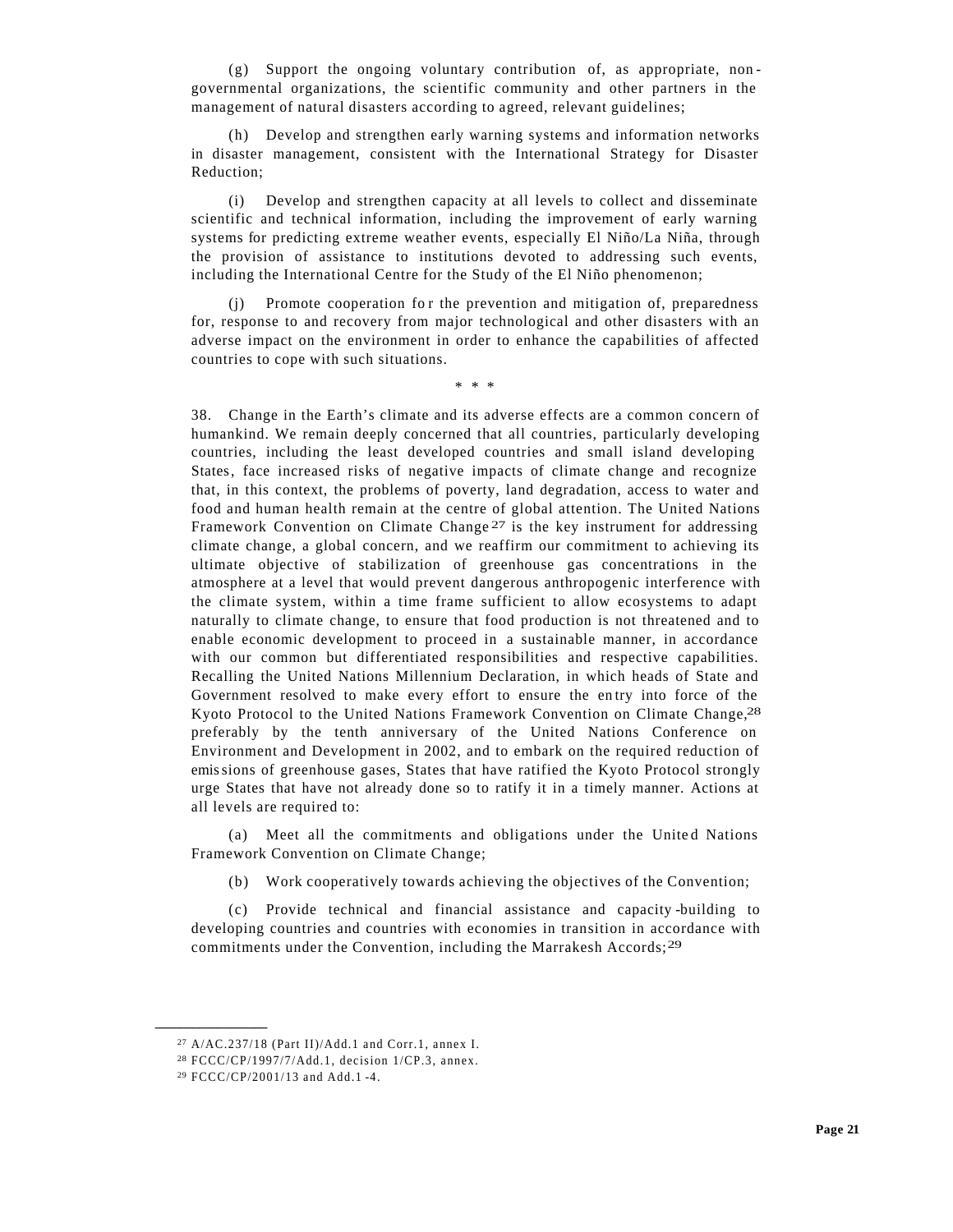(d) Build and enhance scientific and technological capabilities, inter alia, through continuing support to the Intergovernmental Panel on Climate Change for the exchange of scientific data and information especially in developing countries;

(e) Develop and transfer technological solutions;

(f) Develop and disseminate innovative technologies in regard to key sectors of development, particularly energy, and of inv estment in this regard, including through private sector involvement, market -oriented approaches, and supportive public policies and international cooperation;

(g) Promote the systematic observation of the Earth's atmosphere, land and oceans by improving monitoring stations, increasing the use of satellites and appropriate integration of these observations to produce high -quality data that could be disseminated for the use of all countries, in particular developing countries;

(h) Enhance the implementation of national, regional and international strategies to monitor the Earth's atmosphere, land and oceans, including, as appropriate, strategies for integrated global observations, inter alia, with the cooperation of relevant international organizations, especially the specialized agencies, in cooperation with the Convention;

(i) Support initiatives to assess the consequences of climate change, such as the Arctic Council initiative, including the environmental, economic and social impacts on local and indigenous communities.

39. Enhance cooperation at the international, regional and national levels to reduce air pollution, including transboundary air pollution, acid deposition and ozone depletion, bearing in mind the Rio principles, including, inter alia, the principle that, in view of the different contributions to global environmental degradation, States have common but differentiated responsibilities, with actions at all levels to:

(a) Strengthen capacities of developing countries and countries with economies in transition to measure, reduce and assess the impacts of air pollution, including health impacts, and provide financial and technical support for these activities;

(b) Facilitate implementation of the Montreal Protocol on Substances that Deplete the Ozone Layer by ensuring adequate replenishment of its fund by 2003/2005;

(c) Further support the effective regime for the protection of the ozone layer established in the Vienna Convention for the Protection of the Ozone Layer and the Montreal Protocol, including its compliance mechanism;

(d) Improve access by developing countries to affordable, accessible, costeffective, safe and environmentally sound alternatives to ozone -depleting substances by 2010, and assist them in complying with the phase -out schedule under the Montreal Protocol, bearing in mind that ozone depletion and climate change are scientifically and technically interrelated;

(e) Take measures to address illegal traffic in ozone-depleting substances.

*\* \* \**

40. Agriculture plays a crucial role in addressing the needs of a growing global population and is inextricably linked to poverty eradication, especially in developing countries. Enhancing the role of women at all levels and in all aspects of rural development, agriculture, nutrition and food security is imperative. Sustainable agriculture and rural development are essential to the implementation of an integrated approach to increasing food production and enhancing food security and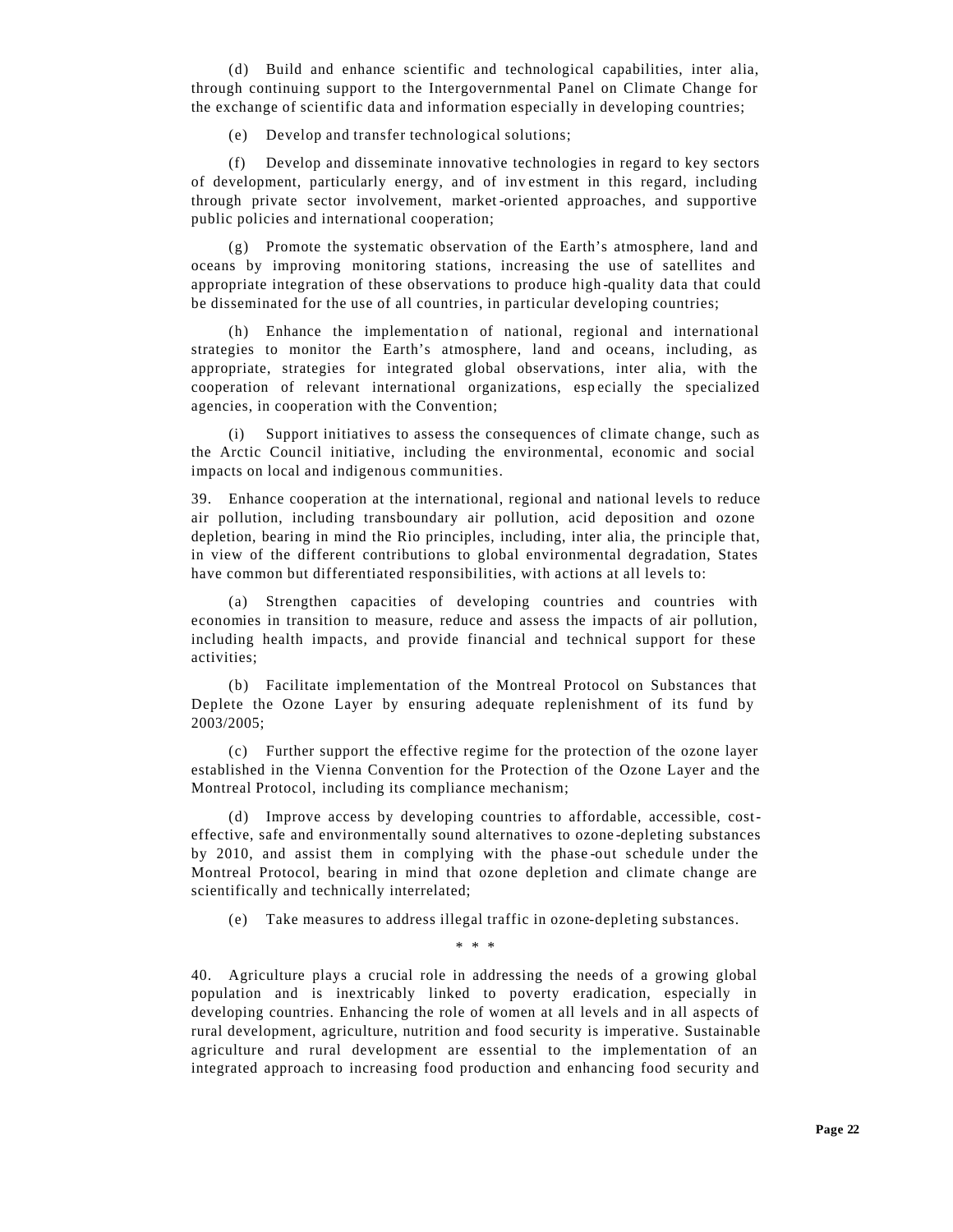food safety in an environmentally sustainable way. This would include actions at all levels to:

(a) Achieve the Millennium Declaration target to halve by the year 2015 the proportion of the world's people who suffer from hunger and realize the right to a standard of living adequate for the health and well-being of themselves and their families, including food, including by promoting food security and fighting hunger in combination with measures which address poverty, consistent with the outcome of the World Food Summit and, for States Parties, with their ob ligations under article 11 of the International Covenant on Economic, Social and Cultural Rights;30

(b) Develop and implement integrated land management and water-use plans that are based on sustainable use of renewable resources and on integrated assessme nts of socio -economic and environmental potentials and strengthen the capacity of Governments, local authorities and communities to monitor and manage the quantity and quality of land and water resources;

(c) Increase understanding of the sustainable use, protection and management of water resources to advance long-term sustainability of freshwater, coastal and marine environments;

(d) Promote programmes to enhance in a sustainable manner the productivity of land and the efficient use of water resources in agriculture, forestry, wetlands, artisanal fisheries and aquaculture, especially through indigenous and local community -based approaches;

(e) Support the efforts of developing countries to protect oases from silt, land degradation and increasing salinity by providing appropriate technical and financial assistance;

(f) Enhance the participation of women in all aspects and at all levels relating to sustainable agriculture and food security;

(g) Integrate existing information systems on land -use practices by strengthening national research and extension services and farmer organizations to trigger farmer-to-farmer exchange on good practices, such as those related to environmentally sound, low-cost technologies, with the assistance of relevant international organizations;

(h) Enact, as appropriate, measures that protect indigenous resource management systems and support the contribution of all appropriate stakeholders, men and women alike, in rural planning and development;

(i) Adopt policies and implement laws that guarantee well defined and enforceable land and water use rights and promote legal security of tenure, recognizing the existence of different national laws and/or systems of land access and tenure, and provide technical and financial assistance to developing countries as well as countries with economies in transition that are undertaking land tenure reform in order to enhance sustainable livelihoods;

(j) Reverse the declining trend in public sector finance for sustainable agriculture, provide ap propriate technical and financial assistance, and promote private sector investment and support efforts in developing countries and countries with economies in transition to strengthen agricultural research and natural resource management capacity and diss emination of research results to the farming communities;

<sup>30</sup> See General Assembly resolution 2200 A (XXI), annex.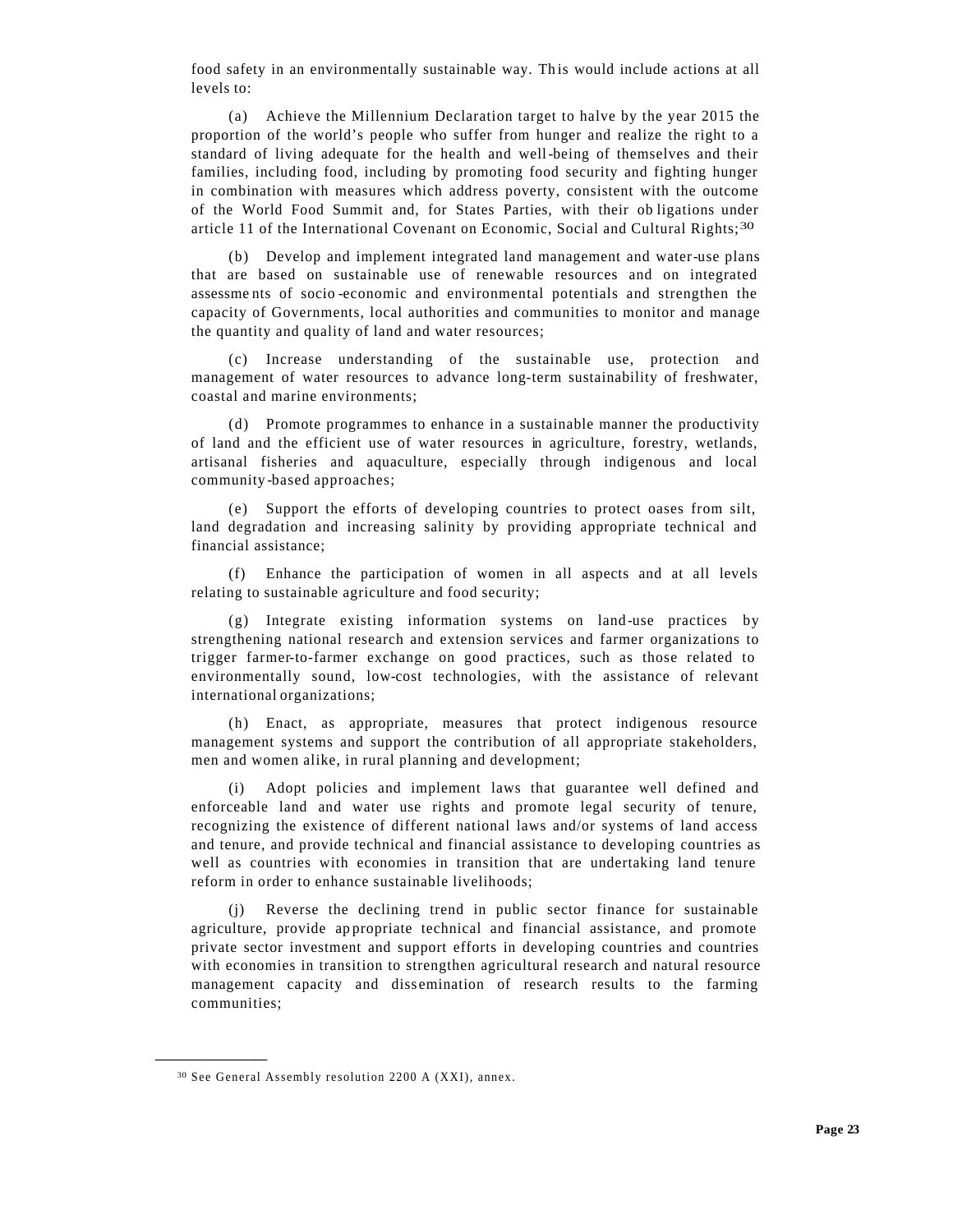(k) Employ market-based incentives for agricultural enterprises and farmers to monitor and manage water use and quality, inter alia, by applying such methods as small-scale irrigation and wastewater recycling and reuse;

(l) Enhance access to existing markets and develop new markets for value added agricultural products;

(m) Increase brown -field redevelopment in developed countries and countries with economies in transition, with appropriate technical assistance where contamination is a serious problem;

(n) Enhance international cooperation to combat the illicit cultivation of narcotic plants, taking into account their negative social, economic and environmental impacts;

(o) Promote programmes for the environmentally sound, effective and efficient use of soil fertility improvement practices and agricultural pest control;

(p) Strengthen and improve coordination of existing initiatives to enhance sustainable agricultural production and food security;

(q) Invite countries that have not done so to ratify the International Treaty on Plant Genetic Resources for Food and Agriculture; 31

(r) Promote the conservation, and sustainable use and management of traditional and indigenous agricultural systems and strengthen indigenous models of agricultural production.

\* \* \*

41. Strengthen the implementation of the United Nations Convention to Combat Desertification in Those Countries Experiencing Serious Drought and/or Desertification, particularly in Africa, $7$  to address causes of desertification and land degradation in order to maintain and restore land, and to address poverty resulting from land degradation. This would include actions at all levels to:

(a) Mobilize adequate and predictable financial resources, transfer of technologies and capacity-building at all levels;

(b) Formulate national action programmes to ensure timely and effective implementation of the Convention and its related projects, with the support of the international community, including th rough decentralized projects at the local level;

(c) Encourage the United Nations Framework Convention on Climate Change, the Convention on Biological Diversity and the Convention to Combat Desertification to continue exploring and enhancing synergies, with due regard to their respective mandates, in the elaboration and implementation of plans and strategies under the respective Conventions;

(d) Integrate measures to prevent and combat desertification as well as to mitigate the effects of drought through relevant policies and programmes, such as land, water and forest management, agriculture, rural development, early warning systems, environment, energy, natural resources, health and education, and poverty eradication and sustainable development strategies;

(e) Provide affordable local access to information to improve monitoring and early warning related to desertification and drought;

<sup>31</sup> *Report of the Conference of the Food and Agriculture Organization of the United Nations, Thirty- first Session, Rome, 2 - 13 November 2001* (C2001/REP), appendix D.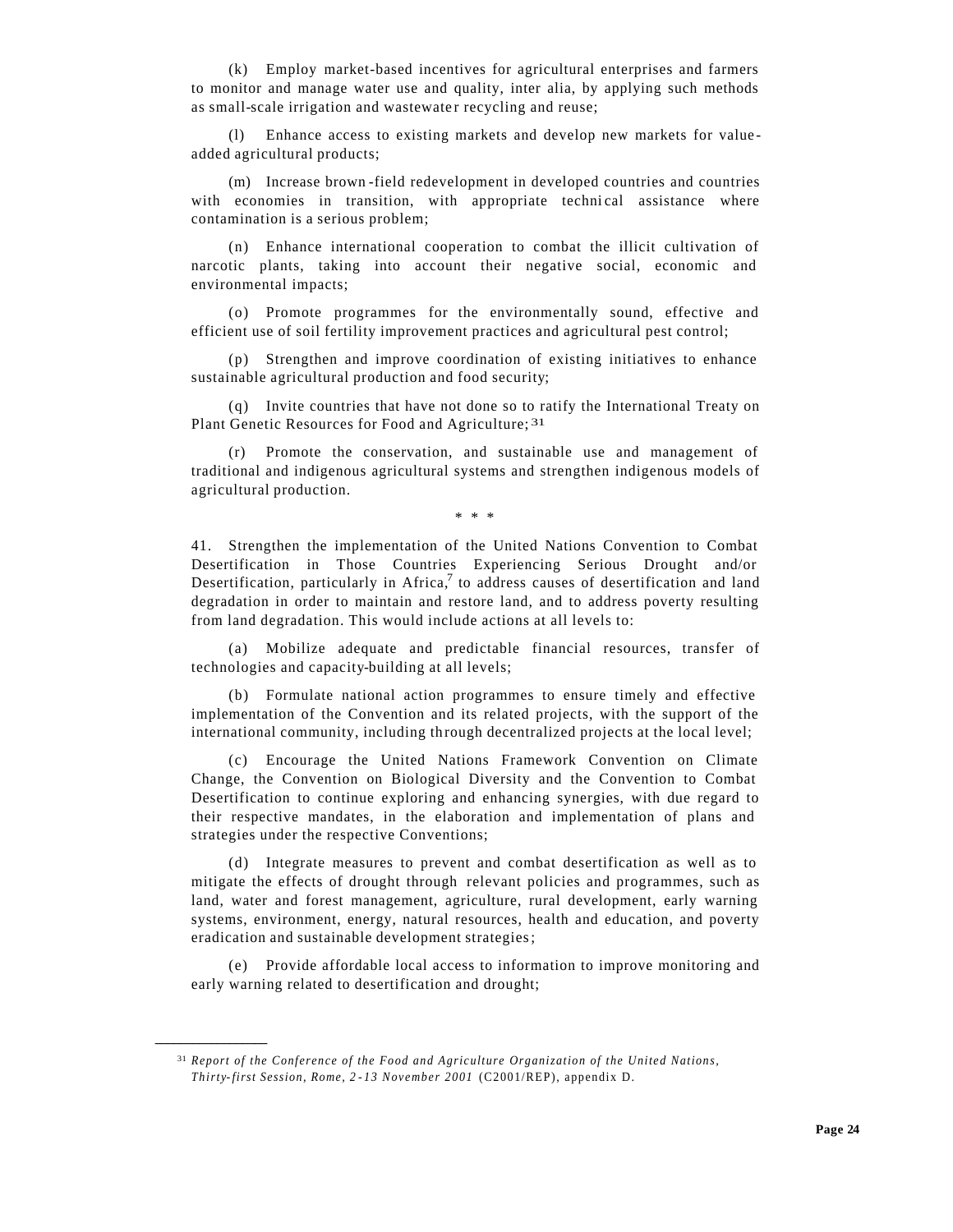(f) Call on the Second Assembly of the Global Environment Facility (GEF) to take action on the recommendations of the GEF Council concerning the designation of land degradation (desertification and deforestation) as a focal area of GEF as a means of GEF support for the successful implementation of the Convention to Combat Desertification; and consequently, consider making GEF a financial mechanism of the Convention, taking into account the prerogatives and decisions of the Conference of the Parties to the Convention, while recognizing the complementary roles of GEF and the Global Mechanism of the Convention in providing and mobilizing resources for the elaboration and implementation of action programmes;

(g) Improve the sustainability of grassland resources through strengthening management and law enforcement and providing financial and technical support by the international community to developing countries.

\* \* \*

42. Mountain ecosystems support particular livelihoods and include significant watershed resources, biological diversity and unique flora and fauna. Many are particularly fragile and vulnerable to the adverse effe cts of climate change and need specific protection. Actions at all levels are required to:

(a) Develop and promote programmes, policies and approaches that integrate environmental, economic and social components of sustainable mountain development and strengthen international cooperation for its positive impacts on poverty eradication programmes, especially in developing countries;

(b) Implement programmes to address, where appropriate, deforestation, erosion, land degradation, loss of biodiversity, disru ption of water flows and retreat of glaciers;

(c) Develop and implement, where appropriate, gender-sensitive policies and programmes, including public and private investments that help eliminate inequities facing mountain communities;

(d) Implement programmes to promote diversification and traditional mountain economies, sustainable livelihoods and small-scale production systems, including specific training programmes and better access to national and international markets, communications and transport planning, taking into account the particular sensitivity of mountains;

(e) Promote full participation and involvement of mountain communities in decisions that affect them and integrate indigenous knowledge, heritage and values in all development initiatives;

(f) Mobilize national and international support for applied research and capacity -building, provide financial and technical assistance for the effective implementation of the sustainable development of mountain ecosystems in developing countries and countries with economies in transition, and address the poverty among people living in mountains through concrete plans, projects and programmes, with sufficient support from all stakeholders, taking into account the spirit of the International Year of Mountains, 2002.

\* \* \*

43. Promote sustainable tourism development, including non -consumptive and eco -tourism, taking into account the spirit of the International Year of Eco -tourism 2002, the United Nations Year for Cultural Heritage in 2002, the World Eco -tourism Summit 2002 and its Quebec Declaration, and the Global Code of Ethics for Tourism as adopted by the World Tourism Organization in order to increase the benefits from tourism resources for the population in host communities while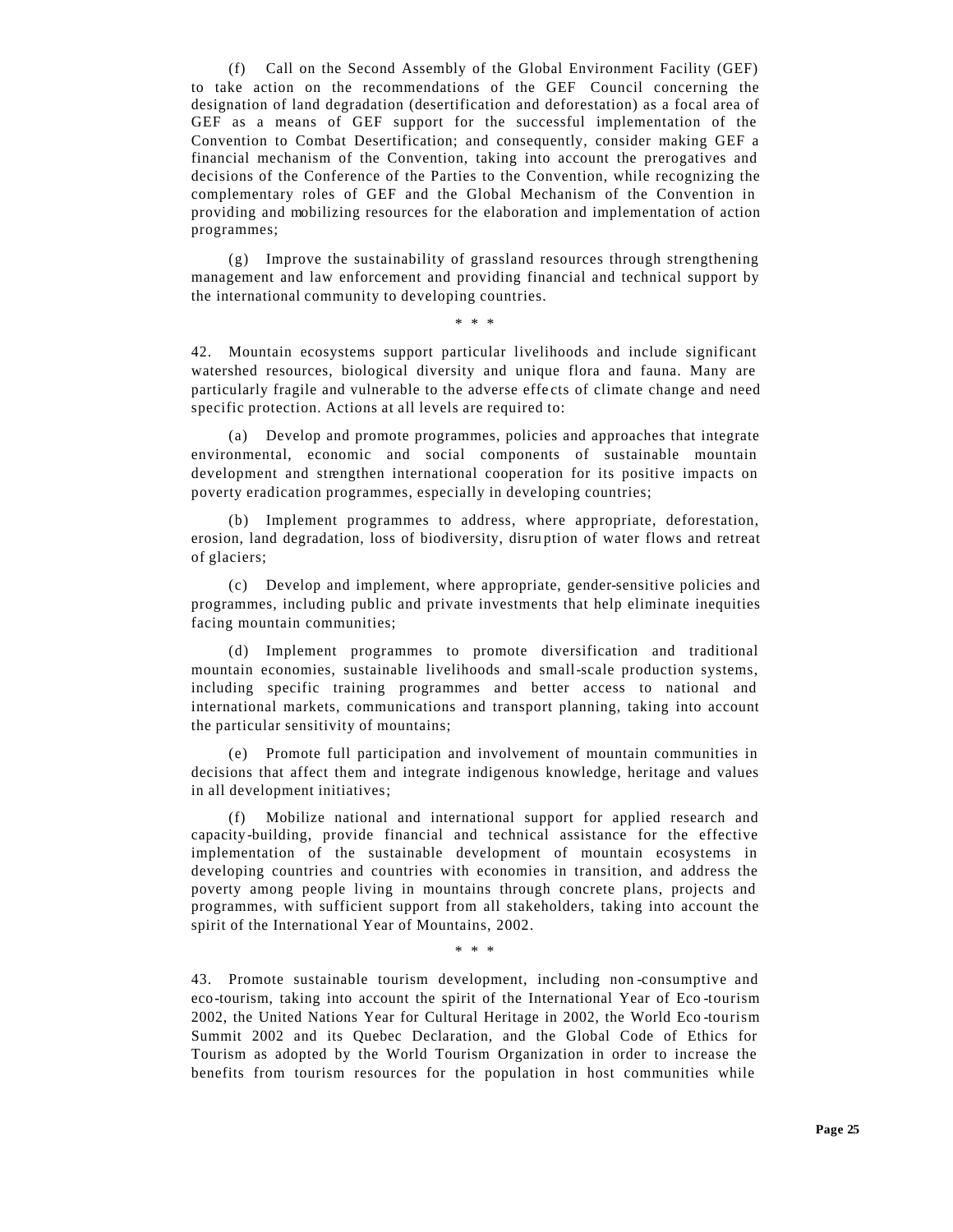maintaining the cultural and environmental integrity of the host communities and enhancing the protection of ecologically sensitive areas and natural heritages. Promote sustainable tourism development and capacity -building in order to contribute to the strengthening of rural and local communities. This would include actions at all levels to:

(a) Enhance international cooperation, foreign direct investment and partnerships with both private and public sectors, at all levels;

(b) Develop programmes, including education and tra ining programmes, that encourage people to participate in eco -tourism, enable indigenous and local communities to develop and benefit from eco -tourism, and enhance stakeholder cooperation in tourism development and heritage preservation, in order to improve the protection of the environment, natural resources and cultural heritage;

(c) Provide technical assistance to developing countries and countries with economies in transition to support sustainable tourism business development and investment and touris m awareness programmes, to improve domestic tourism, and to stimulate entrepreneurial development;

(d) Assist host communities in managing visits to their tourism attractions for their maximum benefit, while ensuring the least negative impacts on and risks for their traditions, culture and environment, with the support of the World Tourism Organization and other relevant organizations;

(e) Promote the diversification of economic activities, including through the facilitation of access to markets and comme rcial information, and participation of emerging local enterprises, especially small and medium-sized enterprises.

\* \* \*

44. Biodiversity, which plays a critical role in overall sustainable development and poverty eradication, is essential to our planet, human well-being and to the livelihood and cultural integrity of people. However, biodiversity is currently being lost at unprecedented rates due to human activities; this trend can only be reversed if the local people benefit from the conservation and su stainable use of biological diversity, in particular in countries of origin of genetic resources, in accordance with article 15 of the Convention on Biological Diversity. The Convention is the key instrument for the conservation and sustainable use of biological diversity and the fair and equitable sharing of benefits arising from use of genetic resources. A more efficient and coherent implementation of the three objectives of the Convention and the achievement by 2010 of a significant reduction in the current rate of loss of biological diversity will require the provision of new and additional financial and technical resources to developing countries, and includes actions at all levels to:

(a) Integrate the objectives of the Convention into global, regiona l and national sectoral and cross-sectoral programmes and policies, in particular in the programmes and policies of the economic sectors of countries and international financial institutions;

(b) Promote the ongoing work under the Convention on the sustainable use on biological diversity, including on sustainable tourism, as a cross-cutting issue relevant to different ecosystems, sectors and thematic areas;

(c) Encourage effective synergies between the Convention and other multilateral environmental agreements, inter alia, through the development of joint plans and programmes, with due regard to their respective mandates, regarding common responsibilities and concerns;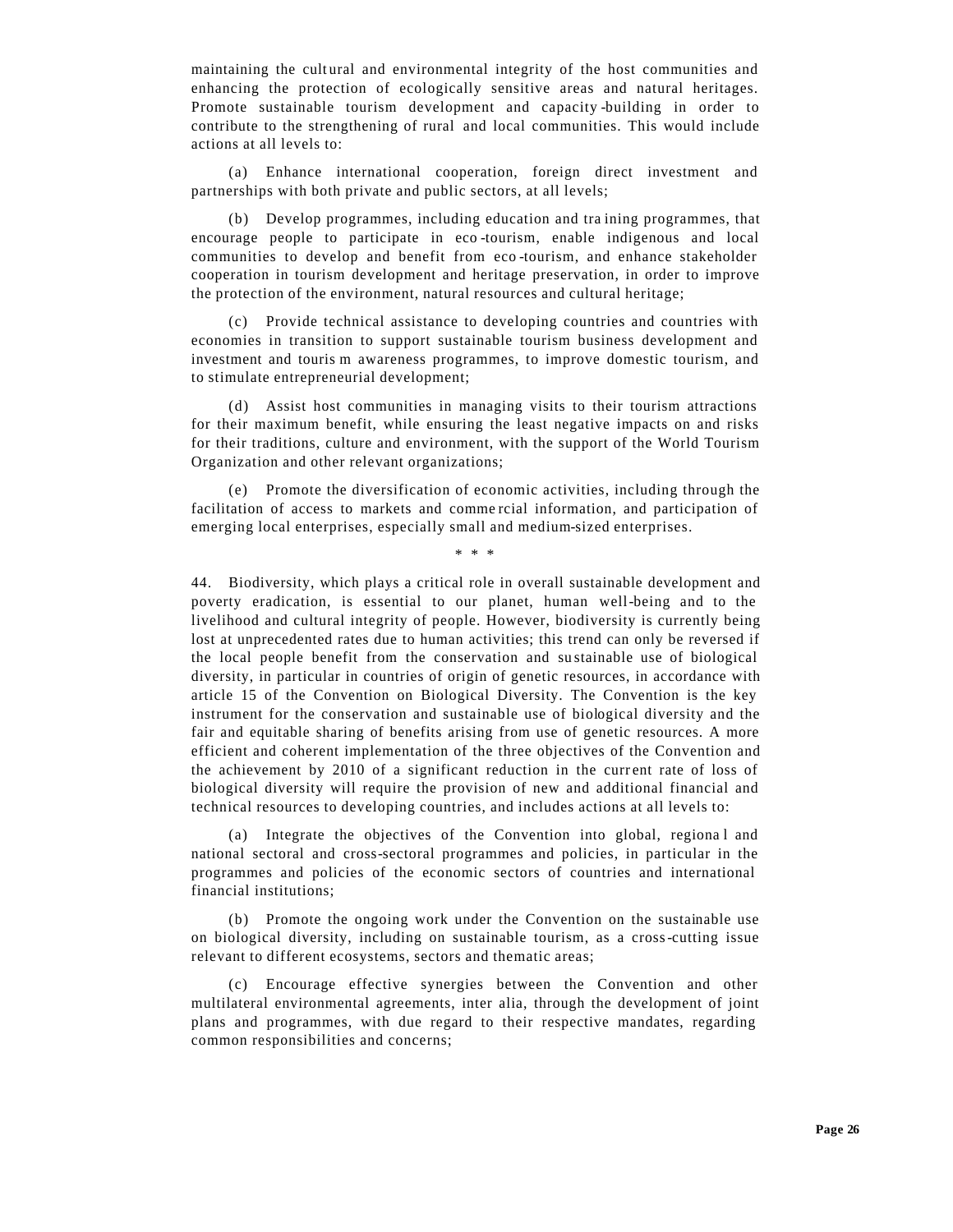(d) Implement the Convention and its provisions, including active follow-up of its work programmes and decisions through national, regional and global action programmes, in particular the national biodiversity strategies and action plans, and strengthen their integration into relevant cross-sectoral strategies, programmes and policies, including those related to sustainable development and poverty eradication, including initiatives which promote community -based sustainable use of biological diversity;

(e) Promote the wide implementation and further development of the ecosystem approach, as being elaborated in the ongoing work of the Convention;

(f) Promote concrete international support and partnership for the conservation and sustainable use of biodiversity, including in ecosystems, at World Heritage sites and for the protection of endange red species, in particular through the appropriate channelling of financial resources and technology to developing countries and countries with economies in transition;

(g) To effectively conserve and sustainably use biodiversity, promote and support init iatives for hot spot areas and other areas essential for biodiversity and promote the development of national and regional ecological networks and corridors;

(h) Provide financial and technical support to developing countries, including capacity-building, in order to enhance indigenous and community-based biodiversity conservation efforts;

(i) Strengthen national, regional and international efforts to control invasive alien species, which are one of the main causes of biodiversity loss, and encourage the development of effective work programme on invasive alien species at all levels;

(j) Subject to national legislation, recognize the rights of local and indigenous communities who are holders of traditional knowledge, innovations and practices, and, with the approval and involvement of the holders of such knowledge, innovations and practices, develop and implement benefit -sharing mechanisms on mutually agreed terms for the use of such knowledge, innovations and practices;

(k) Encourage and enable all stake holders to contribute to the implementation of the objectives of the Convention and, in particular, recognize the specific role of youth, women and indigenous and local communities in conserving and using biodiversity in a sustainable way;

(l) Promote the effective participation of indigenous and local communities in decision and policy -making concerning the use of their traditional knowledge;

(m) Encourage technical and financial support to developing countries and countries with economies in transition in their efforts to develop and implement, as appropriate, inter alia, national sui generis systems and traditional systems according to national priorities and legislation, with a view to conserving and the sustainable use of biodiversity;

(n) Promote the wide implementation of and continued work on the Bonn Guidelines on Access to Genetic Resources and Fair and Equitable Sharing of Benefits arising out of their Utilization, as an input to assist the Parties when developing and drafting legislative, admin istrative or policy measures on access and benefit -sharing as well as contract and other arrangements under mutually agreed terms for access and benefit -sharing;

(o) Negotiate within the framework of the Convention on Biological Diversity, bearing in mind the Bonn Guidelines, an international regime to promote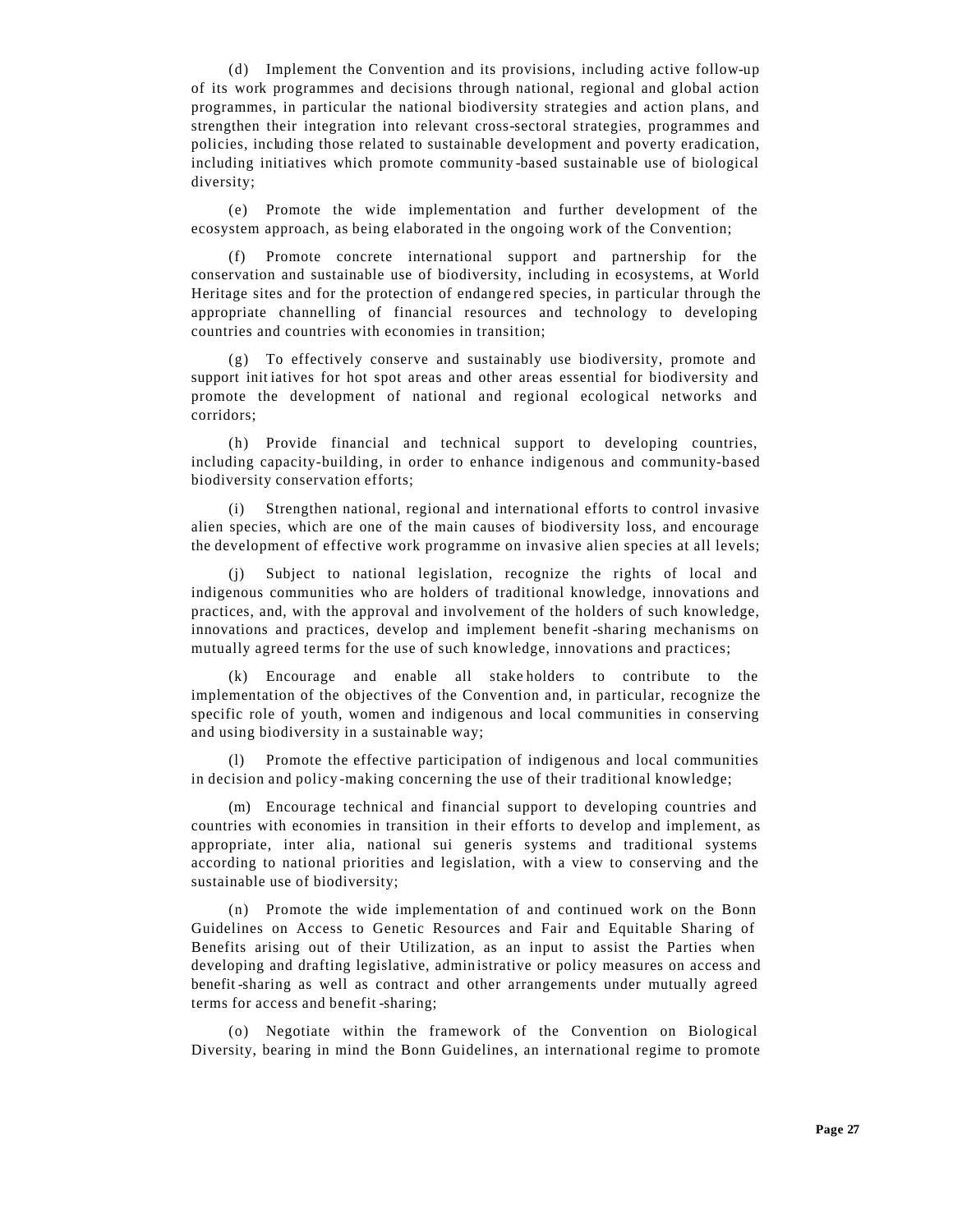and safeguard the fair and equitable sharing of benefits arising out of the utilization of genetic resources;

(p) Encourage successful conclusion of existing processes under the auspices of the Intergovernmental Committee on Intellectual Property and Genetic Resources, Traditional Knowledge and Folklore of the World Intellectual Property Organization, and in the ad hoc open-ended working group on article 8 (j) and related provisions of the Convention;

(q) Promote practicable measures for access to the results and benefits arising from biotechnologies based upon genetic resources, in accordance with articles 15 and 19 of the Convention, including through enhanced scientific and technical cooperation on biotechnology and biosafety, including the exchange of experts, training human resources and developing research-oriented institutional capacities;

(r) With a view to enhancing synergy and mutual supportiveness, taking into account the decisions under the relevant agreements, promote the discussions, without prejudging their outcome, with regard to the relationships between the Convention and agreements related to international trade and intellectual property rights, as outlined in the Doha Ministerial Declaration; 32

(s) Promote the implementation of the programme of work of the Global Taxonomy Initiative;

(t) Invite all States that have not already done so to ratify the Convention, the Cartagena Protocol on Biosafety to the Convention 33 and other biodive rsity related agreements, and invite those that have done so to promote their effective implementation at the national, regional and international levels and to support developing countries and countries with economies in transition technically and financially in this regard.

\* \* \*

45. Forests and trees cover nearly one third of the Earth's surface. Sustainable forest management of both natural and planted forests and for timber and non timber products is essential to achieving sustainable development as well as a critical means to eradicate poverty, significantly reduce deforestation, halt the loss of forest biodiversity and land and resource degradation and improve food security and access to safe drinking water and affordable energy; in addition, it hig hlights the multiple benefits of both natural and planted forests and trees and contributes to the well-being of the planet and humanity. The achievement of sustainable forest management, nationally and globally, including through partnerships among intere sted Governments and stakeholders, including the private sector, indigenous and local communities and non -governmental organizations, is an essential goal of sustainable development. This would include actions at all levels to:

(a) Enhance political commitment to achieve sustainable forest management by endorsing it as a priority on the international political agenda, taking full account of the linkages between the forest sector and other sectors through integrated approaches;

(b) Support the United Nations Forum on Forests, with the assistance of the Collaborative Partnership on Forests, as key intergovernmental mechanisms to facilitate and coordinate the implementation of sustainable forest management at the

<sup>32</sup> See A/C.2/56/7, annex.

<sup>33</sup> Http://www.biodiv.org/biosafety/protocol.asp.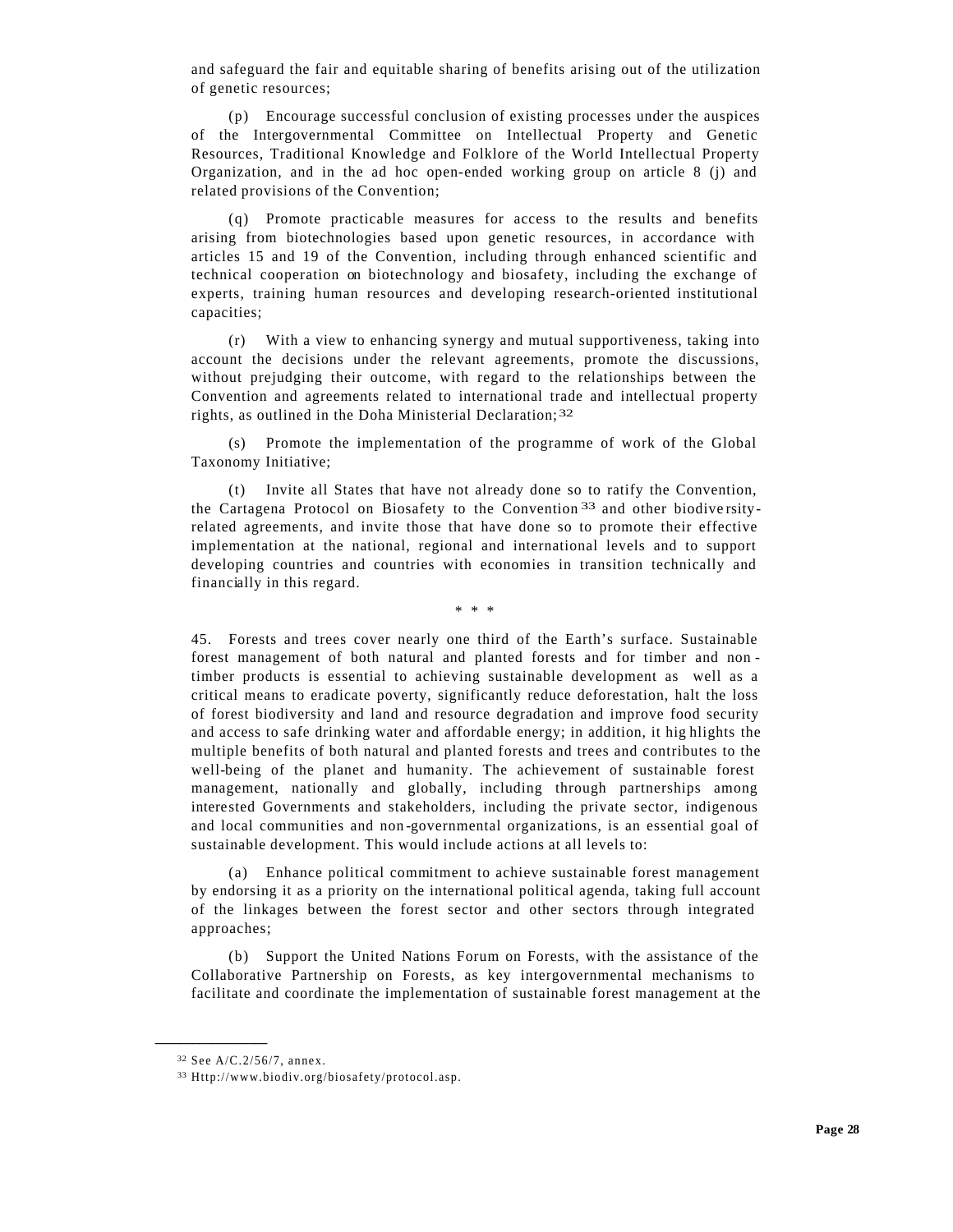national, regional and global levels, thus co ntributing, inter alia, to the conservation and sustainable use of forest biodiversity;

(c) Take immediate action on domestic forest law enforcement and illegal international trade in forest products, including in forest biological resources, with the support of the international community, and provide human and institutional capacity -building related to the enforcement of national legislation in those areas;

(d) Take immediate action at the national and international levels to promote and facilitate the means to achieve sustainable timber harvesting and to facilitate the provision of financial resources and the transfer and development of environmentally sound technologies, and thereby address unsustainable timber harvesting practices;

(e) Develop and implement initiatives to address the needs of those parts of the world that currently suffer from poverty and the highest rates of deforestation and where international cooperation would be welcomed by affected Governments;

(f) Create and strengthen partnerships and international cooperation to facilitate the provision of increased financial resources, the transfer of environmentally sound technologies, trade, capacity -building, forest law enforcement and governance at all levels and integrated land and reso urce management to implement sustainable forest management, including the proposals for action of the Intergovernmental Panel on Forests/Intergovernmental Forum on Forests;

(g) Accelerate implementation of the proposals for action of the Intergovernmental Panel on Forests/Intergovernmental Forum on Forests by countries and by the Collaborative Partnership on Forests and intensify efforts on reporting to the United Nations Forum on Forests to contribute to an assessment of progress in 2005;

(h) Recognize and support indigenous and community -based forest management systems to ensure their full and effective participation in sustainable forest management;

(i) Implement the expanded action -oriented work programme of the Convention on Biological Diversity on all types of forest biological diversity, in close cooperation with the Forum, Partnership members and other forest -related processes and conventions, with the involvement of all relevant stakeholders.

\* \* \*

46. Mining, minerals and metals are important to the economic and social development of many countries. Minerals are essential for modern living. Enhancing the contribution of mining, minerals and metals to sustainable development includes actions at all levels to:

(a) Support efforts to address the environmental, economic, health and social impacts and benefits of mining, minerals and metals throughout their life cycle, including workers' health and safety, and use a range of partnerships, furthering existing activities at the national and internatio nal levels among interested Governments, intergovernmental organizations, mining companies and workers and other stakeholders to promote transparency and accountability for sustainable mining and minerals development;

(b) Enhance the participation of stakeholders, including local and indigenous communities and women, to play an active role in minerals, metals and mining development throughout the life cycles of mining operations, including after closure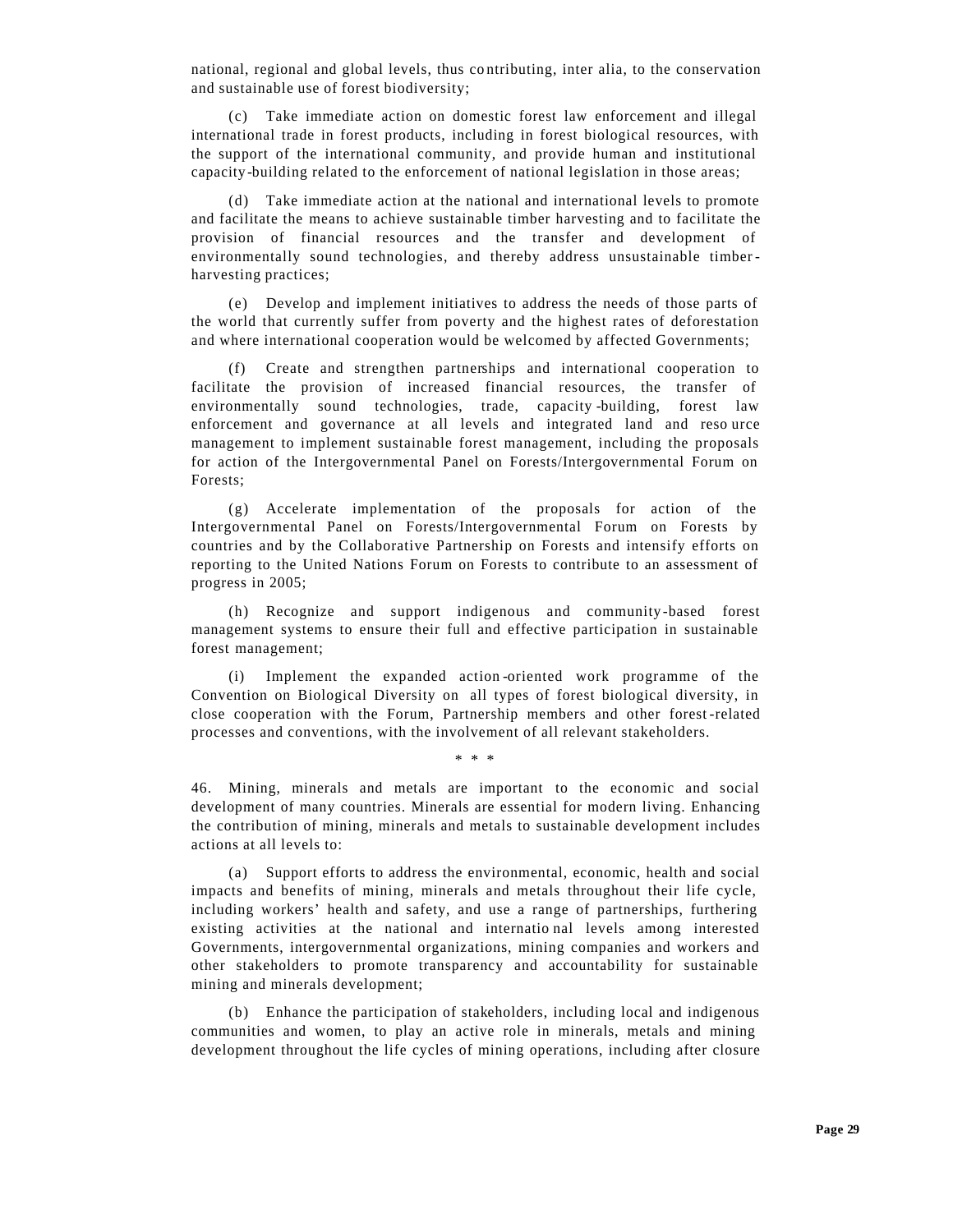for rehabilitation purposes, in accordance with natio nal regulations and taking into account significant transboundary impacts;

(c) Foster sustainable mining practices through the provision of financial, technical and capacity-building support to developing countries and countries with economies in transition for the mining and processing of minerals, including smallscale mining, and, where possible and appropriate, improve value -added processing, upgrade scientific and technological information and reclaim and rehabilitate degraded sites.

## **V. Sustainable development in a globalizing world**

47. Globalization offers opportunities and challenges for sustainable development. We recognize that globalization and interdependence are offering new opportunities for trade, investment and capital flows and advances in technology, including information technology, for the growth of the world economy, development and the improvement of living standards around the world. At the same time, there remain serious challenges, including serious financial crises, insecurity, poverty, exclusion and inequality within and among societies. The developing countries and countries with economies in transition face special difficulties in responding to those challenges and opportunities. Globalization should be fully inclusive and equ itable, and there is a strong need for policies and measures at the national and international levels, formulated and implemented with the full and effective participation of developing countries and countries with economies in transition, to help them to respond effectively to those challenges and opportunities. This will require urgent action at all levels to:

(a) Continue to promote open, equitable, rules-based, predictable and non discriminatory multilateral trading and financial systems that benefit all countries in the pursuit of sustainable development. Support the successful completion of the work programme contained in the Doha Ministerial Declaration and the implementation of the Monterrey Consensus. Welcome the decision contained in the Doha Ministerial Declaration to place the needs and interests of developing countries at the heart of the work programme of the Declaration, including through enhanced market access for products of interest to developing countries;

(b) Encourage ongoing efforts by international financial and trade institutions to ensure that decision -making processes and institutional structures are open and transparent;

(c) Enhance the capacities of developing countries, including the least developed countries, landlocked developing countries and small island developing States, to benefit from liberalized trade opportunities through international cooperation and measures aimed at improving productivity, commodity diversification and competitiveness, community -based entrepreneurial capacity and transportation and communication infrastructure development;

(d) Support the International Labour Organization and encourage its ongoing work on the social dimension of globalization, as stated in paragraph 64 of the Monterrey Consensus;

(e ) Enhance the delivery of coordinated, effective and targeted trade -related technical assistance and capacity-building programmes, including taking advantage of existing and future market access opportunities, and examining the relationship between trade, environment and development.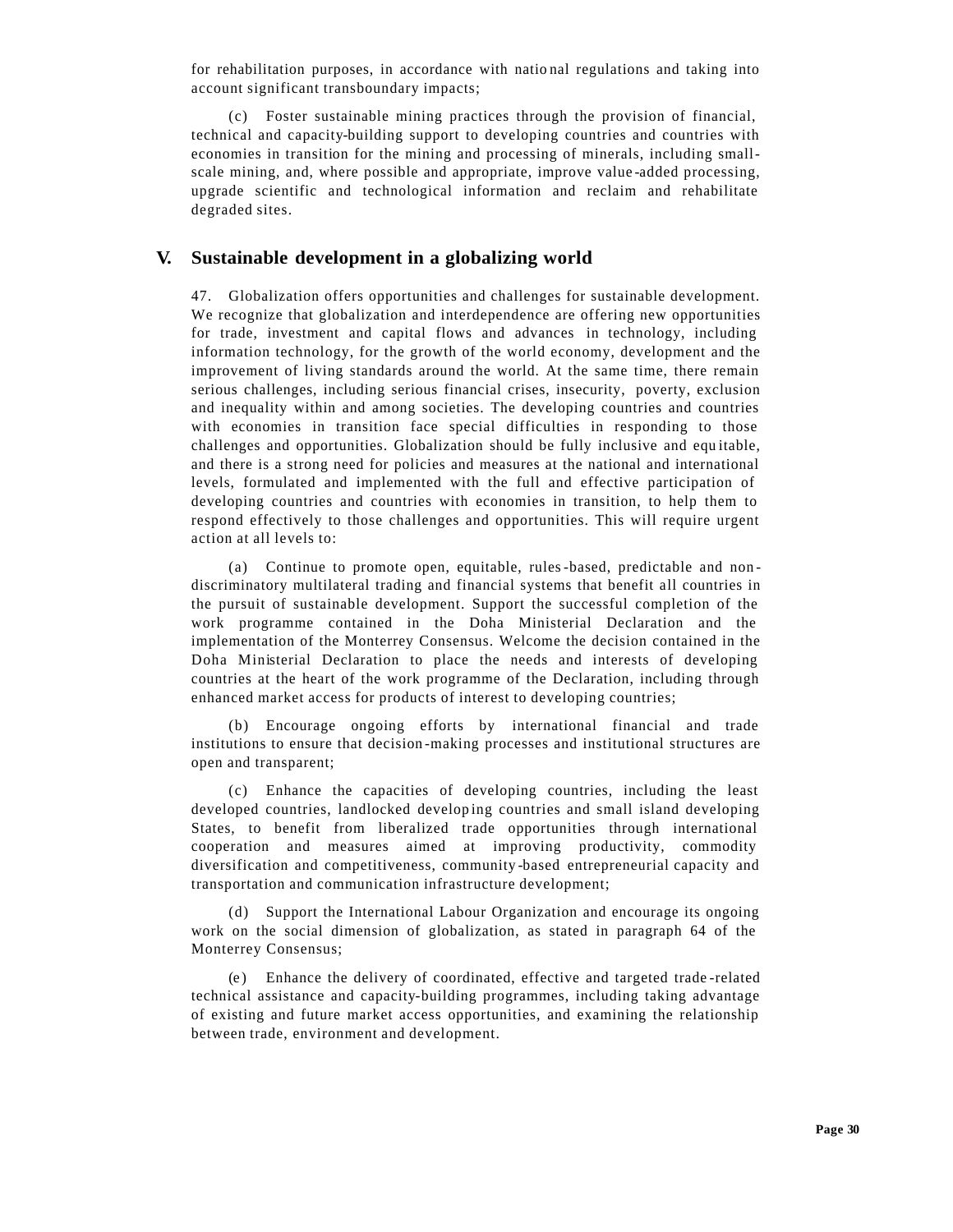48. Implement the outcomes of the Doha Ministerial Conference by the members of the World Trade Organization, further strengthen trade -related technical assistance and capacity -building and ensure the meaningful, effective and full participation of developing countries in multilateral trade negotiations by placing their needs and interests at the heart of the work programme of the World Trade Organization.

49. Actively promote corporate responsibility and accountability, based on the Rio principles, including through the full development and effective implementation of intergovernmental agreements and measures, international initiatives and public private partnerships and appropriate national regulations, and support continuous improvement in corporate practices in all countries.

50. Strengthen the capacities of developing countries to encourage public/private initiatives that enhance the ease of access, accuracy, timeliness and coverage of information on countries and financial markets. Multilateral and regional financial institutions could provide further assistance for these purposes.

51. Strengthen regional trade and cooperation agreements, consistent with the multilateral trading system, among developed and developing countrie s and countries with economies in transition, as well as among developing countries, with the support of international finance institutions and regional development banks, as appropriate, with a view to achieving the objectives of sustainable development.

52. Assist developing countries and countries with economies in transition in narrowing the digital divide, creating digital opportunities and harnessing the potential of information and communication technologies for development through technology transfer on mutually agreed terms and the provision of financial and technical support and, in this context, support the World Summit on the Information Society.

# **VI. Health and sustainable development**

53. The Rio Declaration on Environment and Development states that human beings are at the centre of concerns for sustainable development, and that they are entitled to a healthy and productive life, in harmony with nature. The goals of sustainable development can only be achieved in the absence of a high prevalence of debilitating diseases, while obtaining health gains for the whole population requires poverty eradication. There is an urgent need to address the causes of ill health, including environmental causes, and their impact on development, with particular emphasis on women and children, as well as vulnerable groups of society, such as people with disabilities, elderly persons and indigenous people.

54. Strengthen the capacity of health-care systems to deliver basic health services to all in an efficient, a ccessible and affordable manner aimed at preventing, controlling and treating diseases, and to reduce environmental health threats, in conformity with human rights and fundamental freedoms and consistent with national laws and cultural and religious values, and taking into account the reports of relevant United Nations conferences and summits and of special sessions of the General Assembly. This would include actions at all levels to:

(a) Integrate the health concerns, including those of the most vulnerable populations, into strategies, policies and programmes for poverty eradication and sustainable development;

(b) Promote equitable and improved access to affordable and efficient health-care services, including prevention, at all levels of the health system,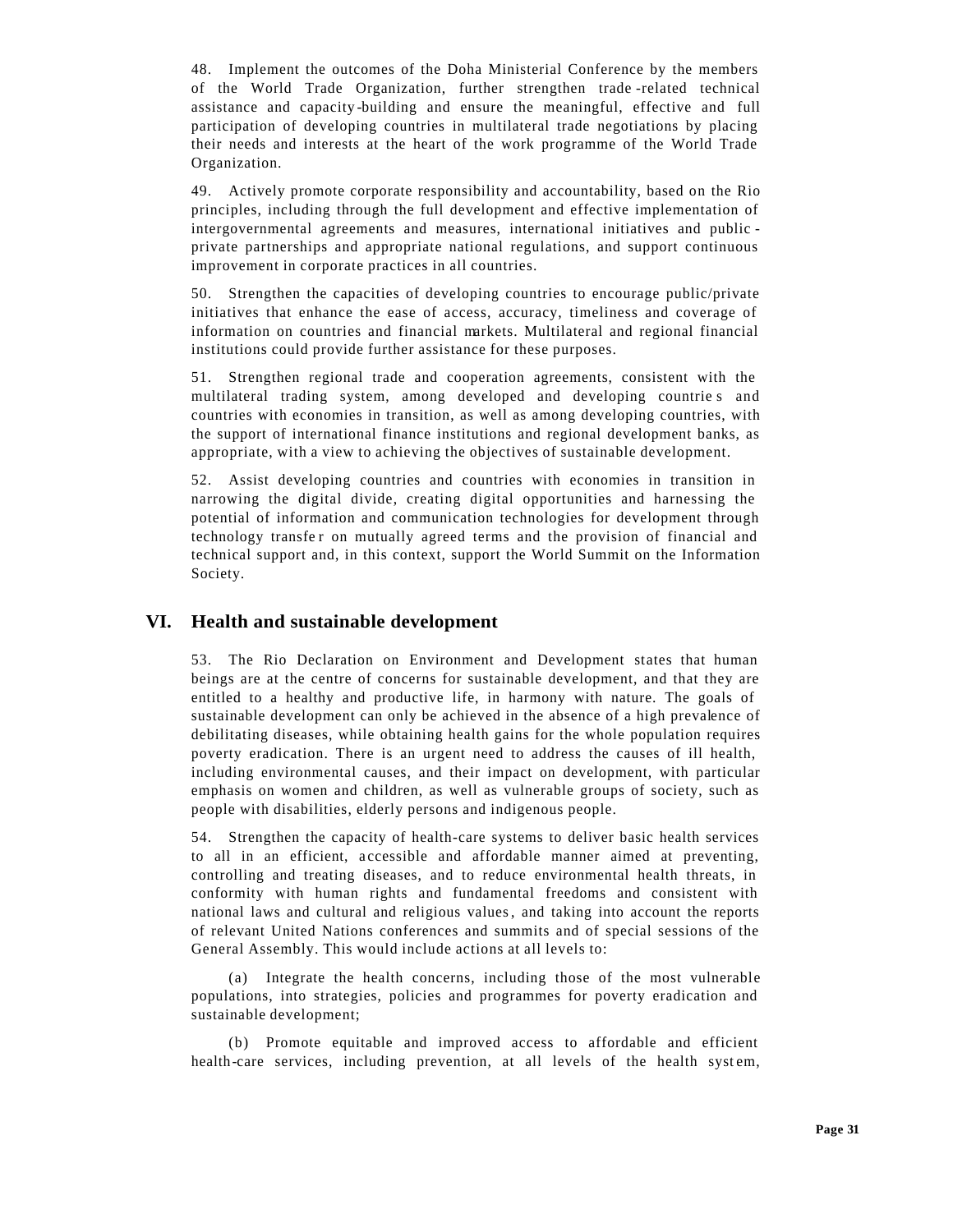essential and safe drugs at affordable prices, immunization services and safe vaccines and medical technology;

(c) Provide technical and financial assistance to developing countries and countries with economies in transition to implement the Health for All Strategy, including health information systems and integrated databases on development hazards;

(d) Improve the development and management of human resources in health care services;

(e) Promote and develop partnerships to enhance health education with the objective of achieving improved health literacy on a global basis by 2010, with the involvement of United Nations agencies, as appropriate;

(f) Develop programmes and initiatives to reduce, by the year 2015, mortality rates for infants and child ren under 5 by two thirds, and maternal mortality rates by three quarters, of the prevailing rate in 2000, and reduce disparities between and within developed and developing countries as quickly as possible, with particular attention to eliminating the pattern of disproportionate and preventable mortality among girl infants and children;

(g) Target research efforts and apply research results to priority public health issues, in particular those affecting susceptible and vulnerable populations, through the development of new vaccines, reducing exposures to health risks, building on equal access to health -care services, education, training and medical treatment and technology and addressing the secondary effects of poor health;

(h) Promote the preservation, development and use of effective traditional medicine knowledge and practices, where appropriate, in combination with modern medicine, recognizing indigenous and local communities as custodians of traditional knowledge and practices, while promoting effect ive protection of traditional knowledge, as appropriate, consistent with international law;

(i) Ensure equal access of women to health -care services, giving particular attention to maternal and emergency obstetric care;

(j) Address effectively, for all individuals of appropriate age, the promotion of healthy living, including their reproductive and sexual health, consistent with the commitments and outcomes of recent United Nations conferences and summits, including the World Summit for Children, the United Nations Conference on Environment and Development, the International Conference on Population and Development, the World Summit for Social Development and the Fourth World Conference on Women, and their respective reviews and reports;

(k) Launch intern ational capacity -building initiatives, as appropriate, that assess health and environment linkages and use the knowledge gained to create more effective national and regional policy responses to environmental threats to human health;

(l) Transfer and disseminate, on mutually agreed terms, including through public -private multisector partnerships, with international financial support, technologies for safe water, sanitation and waste management for rural and urban areas in developing countries and countries with economies in transition, taking into account country -specific conditions and gender equality, including specific technology needs of women;

(m) Strengthen and promote programmes of the International Labour Organization and World Health Organization to reduce occupational deaths, injuries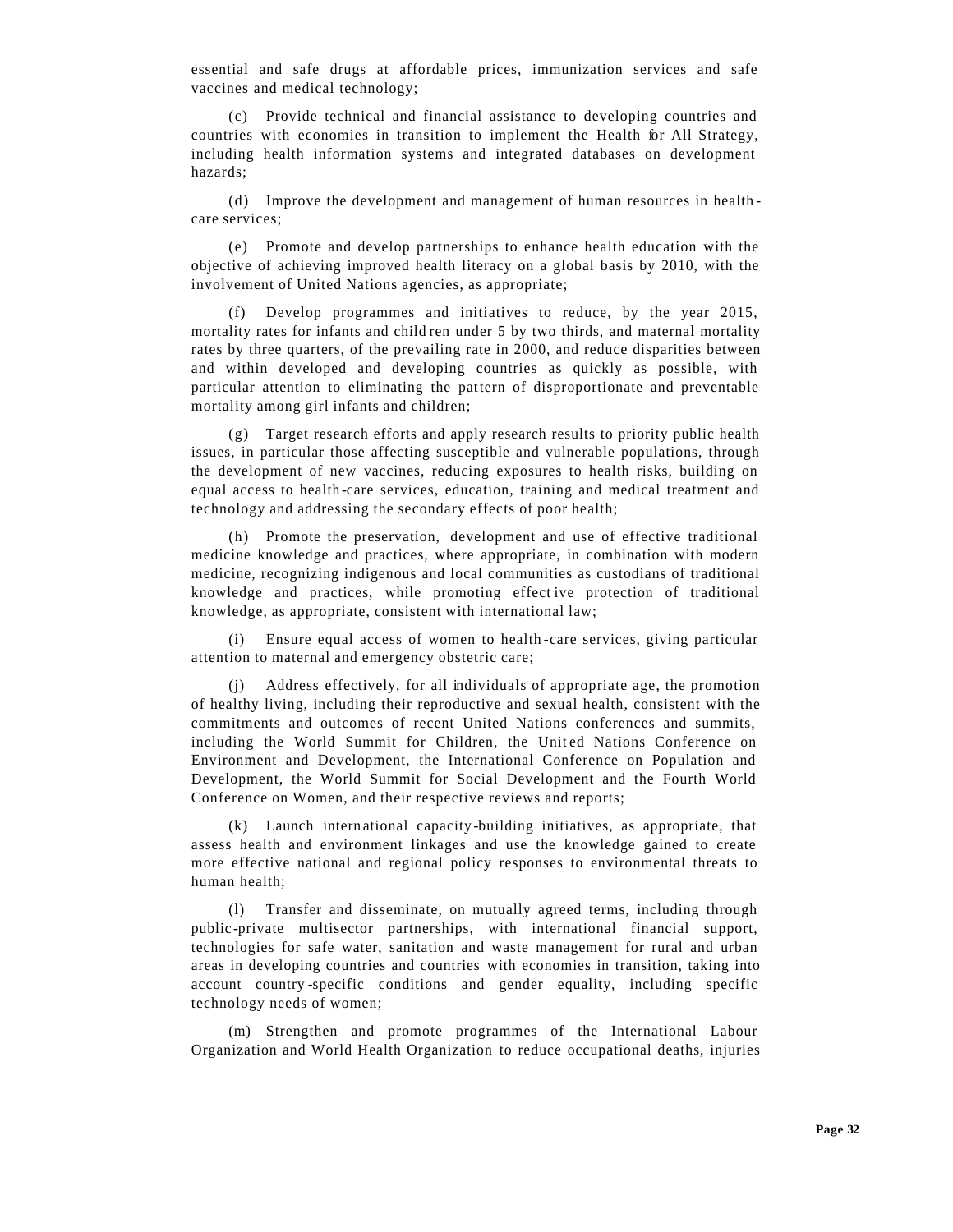and illnesses, and link occupational health with public health promotion as a means of promoting public health and education;

(n) Improve availability and access for all to sufficient, safe, culturally acceptable and nutritionally adequate food, increase consumer health protection, address issues of micronutrient deficiency and implement existing internationally agreed commitments and relevant standards and guidelines;

(o) Develop or strengthen, where applicable, preventive, promotive and curative programmes to address non-communicable diseases and conditions, such as cardiovascular diseases, cancer, diabetes, chronic respiratory diseases, injuries, violence and mental health disorders and associated risk factors, in cluding alcohol, tobacco, unhealthy diets and lack of physical activity.

55. Implement, within the agreed time frames, all commitments agreed in the Declaration of Commitment on HIV/AIDS34 adopted by the General Assembly at its twenty -sixth special session, emphasizing in particular the reduction of HIV prevalence among young men and women aged 15 to 24 by 25 per cent in the most affected countries by 2005, and globally by 2010, as well as combat malaria, tuberculosis and other diseases by, inter alia:

(a) Implementing national preventive and treatment strategies, regional and international cooperation measures and the development of international initiatives to provide special assistance to children orphaned by HIV/AIDS;

(b) Fulfilling commitments for the provision of sufficient resources to support the Global Fund to Fight AIDS, Tuberculosis and Malaria, while promoting access to the Fund by countries most in need;

(c) Protecting the health of workers and promoting occupational safety, by, inter alia, taking into account, as appropriate, the voluntary Code of Practice on HIV/AIDS and the World of Work of the International Labour Organization, to improve conditions of the workplace;

(d) Mobilizing adequate public, and encouraging private, financial resources for research and development on diseases of the poor, such as HIV/AIDS, malaria, and tuberculosis, directed at biomedical and health research, as well as new vaccine and drug development.

56. Reduce respiratory diseases and other health impacts resulting from air pollution, with particular attention to women and children, by:

(a) Strengthening regional and national programmes, including through public -private partnerships, with technical and financial assistance to developing countries;

(b) Supporting the phasing out of lead in gasoline;

(c) Strengthening and supporting efforts for the reduction of emissions through the use of cleaner fuels and modern pollution control techniques;

(d) Assisting developing countries in providing affordable energy to rural communities, particularly to reduce dependence on traditional fuel sources for cooking and heating, which affect the health of women and children.

57. Phase out lead in lead -based paints and in other sources of human exposure, work to prevent, in particular, children's exposure to lead and strengthen monitoring and surveillance efforts and the treatment of lead poisoning.

<sup>34</sup> General Assembly resolution S-26/2, annex.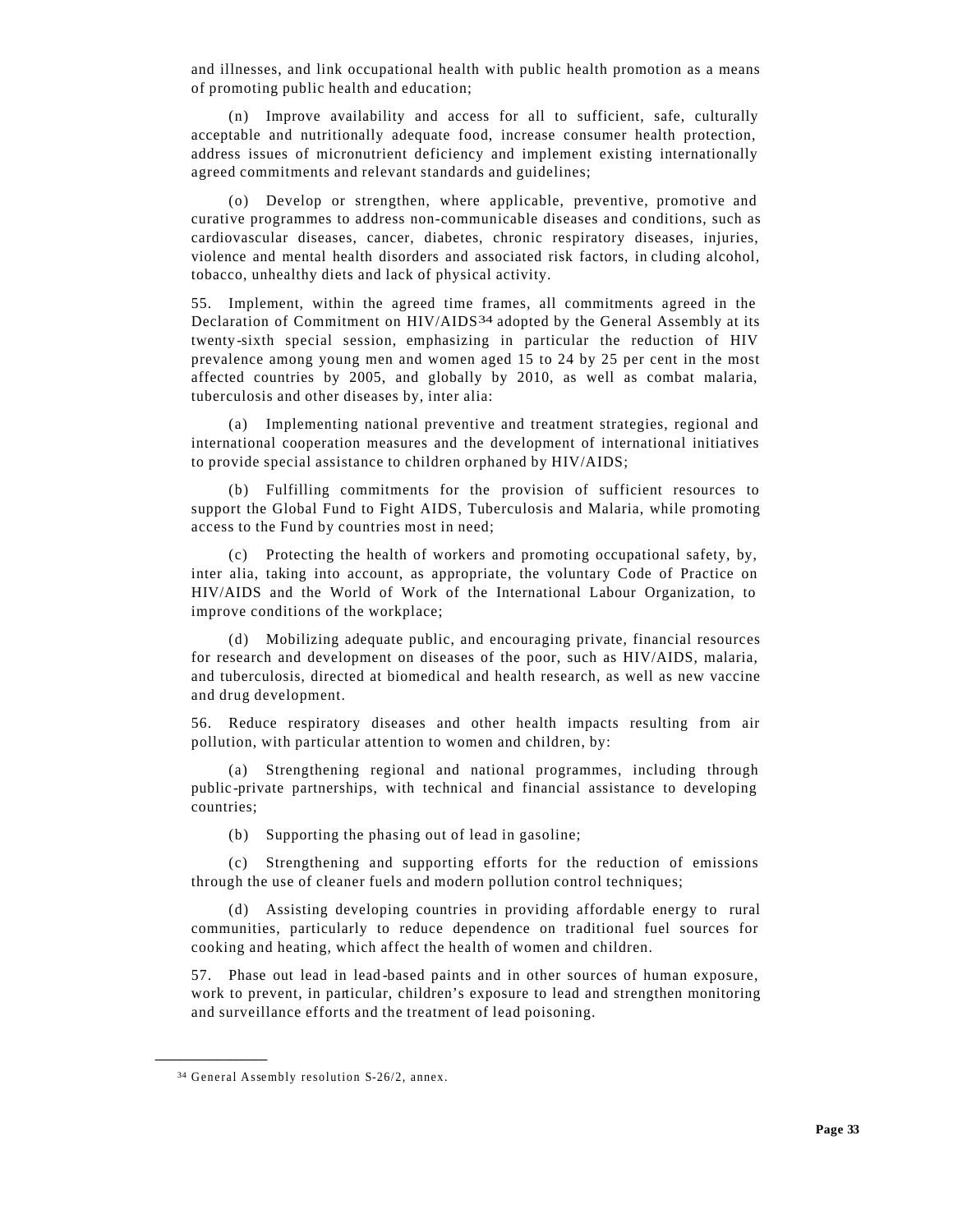# **VII. Sustainable development of small island developing States**

58. Small island developing States are a special case both for environment and development. Although they continue to take the lead in the path towards sustainable development in their countries, they are increasingly constrained by the interplay of adverse factors clearly underlined in Agenda 21, the Programme of Action for the Sustainable Development of Small Island Developing States 35 and the decisions adopted at the twenty-second special session of the General Assembly. This would include actions at all levels to:

(a) Accelerate national and regional implementation of the Programme of Action, with adequate financial resources, including through Global Environment Facility focal areas, transfer of environmentally sound technologies and assistance for capacity -building from the international community;

(b) Implement further sustainable fisheries management and improve financial returns from fisheries by supporting and strengthening relevant regional fisheries management organizations, as appropriate, such as the recently established Caribbean Regional Fisheries Mechan ism and such agreements as the Convention on the Conservation and Management of Highly Migratory Fish Stocks in the Western and Central Pacific Ocean;

(c) Assist small island developing States, including through the elaboration of specific initiatives, in delimiting and managing in a sustainable manner their coastal areas and exclusive economic zones and the continental shelf, including, where appropriate, the continental shelf areas beyond 200 miles from coastal baselines, as well as relevant regional management initiatives within the context of the United Nations Convention on the Law of the Sea and the regional seas programmes of the United Nations Environment Programme;

(d) Provide support, including for capacity-building, for the development and further implementation of:

(i) Small island developing States -specific components within programmes of work on marine and coastal biological diversity;

(ii) Freshwater programmes for small island developing States, including through the Global Environment Facility focal areas;

(e) Effectively reduce, prevent and control waste and pollution and their health -related impacts by undertaking initiatives by 2004 aimed at implementing the Global Programme of Action for the Protection of the Marine Environment from Land -based Activities in small island developing States;

(f) Work to ensure that, in the ongoing negotiations and elaboration of the World Trade Organization work programme on trade in small economies, due account is taken of small island developing States, which have severe structural handicaps in integrating into the global economy, within the context of the Doha development agenda;

(g) Develop community -based initiatives on sustainable tourism by 2004 and build the capacities necessary to diversify touris m products, while protecting culture and traditions and effectively conserving and managing natural resources;

<sup>35</sup> *Report of the Global Conference on the Sustainable Development of Small Island Developing States, Bridgetown, Barbados, 25 April-6 May 1994* (United Nations publication, Sales No. E.94.I.18 and corrigenda), chap. I, reso lution 1, annex II.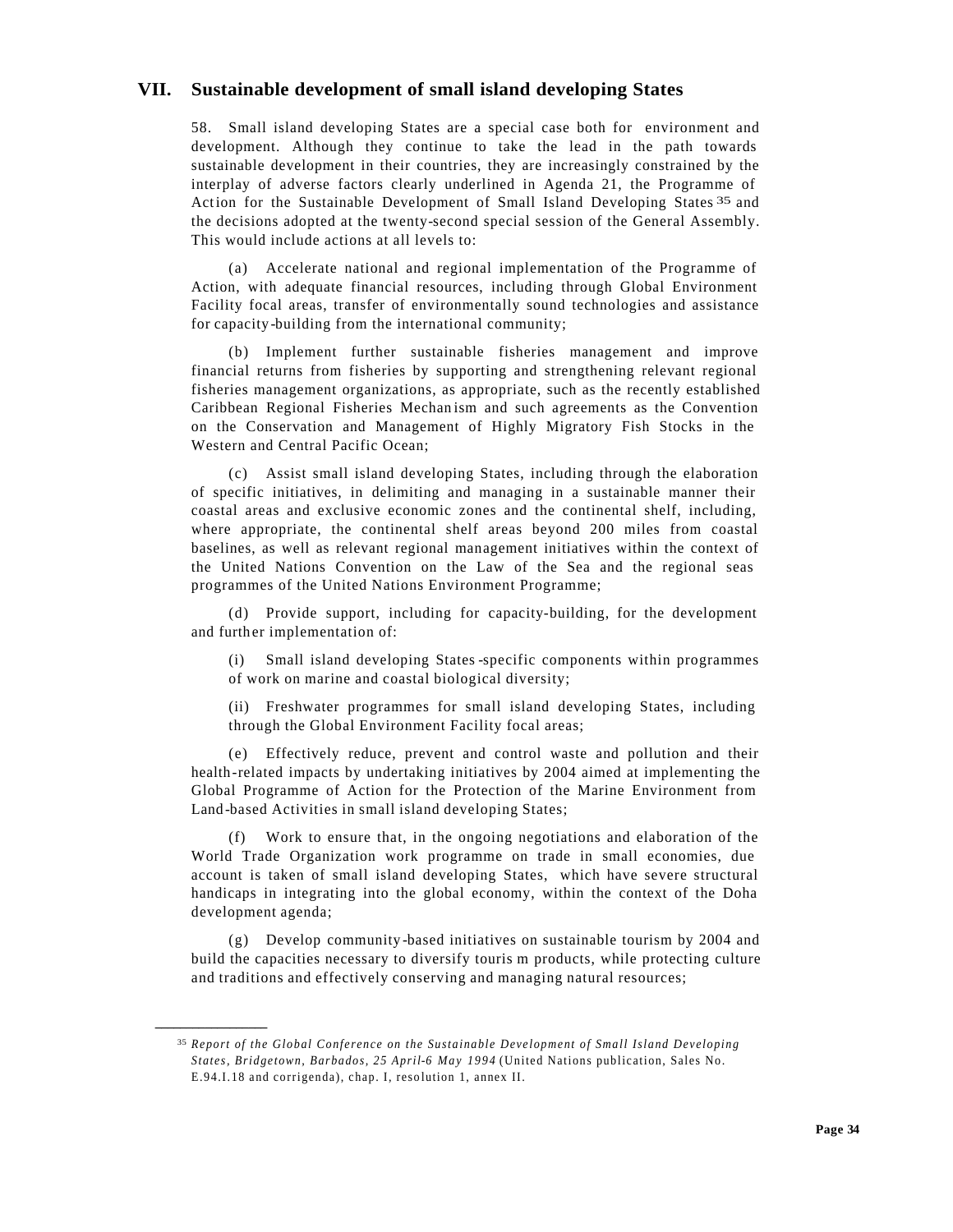(h) Extend assistance to small island developing States in support of local communities and appropriate national and regional organizations of small island developing States for comprehensive hazard and risk management, disaster prevention, mitigation and preparedness, and help relieve the consequences of disasters, extreme weather events and other emergencies;

(i) Support the finalization and su bsequent early operationalization, on agreed terms, of economic, social and environmental vulnerability indices and related indicators as tools for the achievement of the sustainable development of the small island developing States;

(j) Assist small island developing States in mobilizing adequate resources and partnerships for their adaptation needs relating to the adverse effects of climate change, sea level rise and climate variability, consistent with commitments under the United Nations Framework Conv ention on Climate Change, where applicable;

(k) Support efforts by small island developing States to build capacities and institutional arrangements to implement intellectual property regimes.

59. Support the availability of adequate, affordable and environmentally sound energy services for the sustainable development of small island developing States by, inter alia:

(a) Strengthening ongoing and supporting new efforts on energy supply and services, by 2004, including through the United Nations system and partnership initiatives;

(b) Developing and promoting efficient use of sources of energy, including indigenous sources and renewable energy, and building the capacities of small island developing States for training, technical know-how and strengthening national institutions in the area of energy management.

60. Provide support to small island developing States to develop capacity and strengthen:

(a) Health -care services for promoting equitable access to health care;

(b) Health systems for making available necessary drugs and technology in a sustainable and affordable manner to fight and control communicable and non communicable diseases, in particular HIV/AIDS, tuberculosis, diabetes, malaria and dengue fever;

(c) Efforts to reduce and manage waste and pollution and building capacity for maintaining and managing systems to deliver water and sanitation services, in both rural and urban areas;

(d) Efforts to implement initiatives aimed at poverty eradication, which have been outlined in section II of the present document.

61. Undertake a full and comprehensive review of the implementation of the Barbados Programme of Action for the Sustainable Development of Small Island Developing States in 2004, in accordance with the provisions set forth in General Assembly resolution S-22/2, and in this context requests the General Assembly at its fifty-seventh session to consider convening an international meeting for the sustainable development of small island developing States.

## **VIII. Sustainable development for Africa**

62. Since the United Nations Conference on Environment and Development, sustainable development has remained elusive for many African countries. Poverty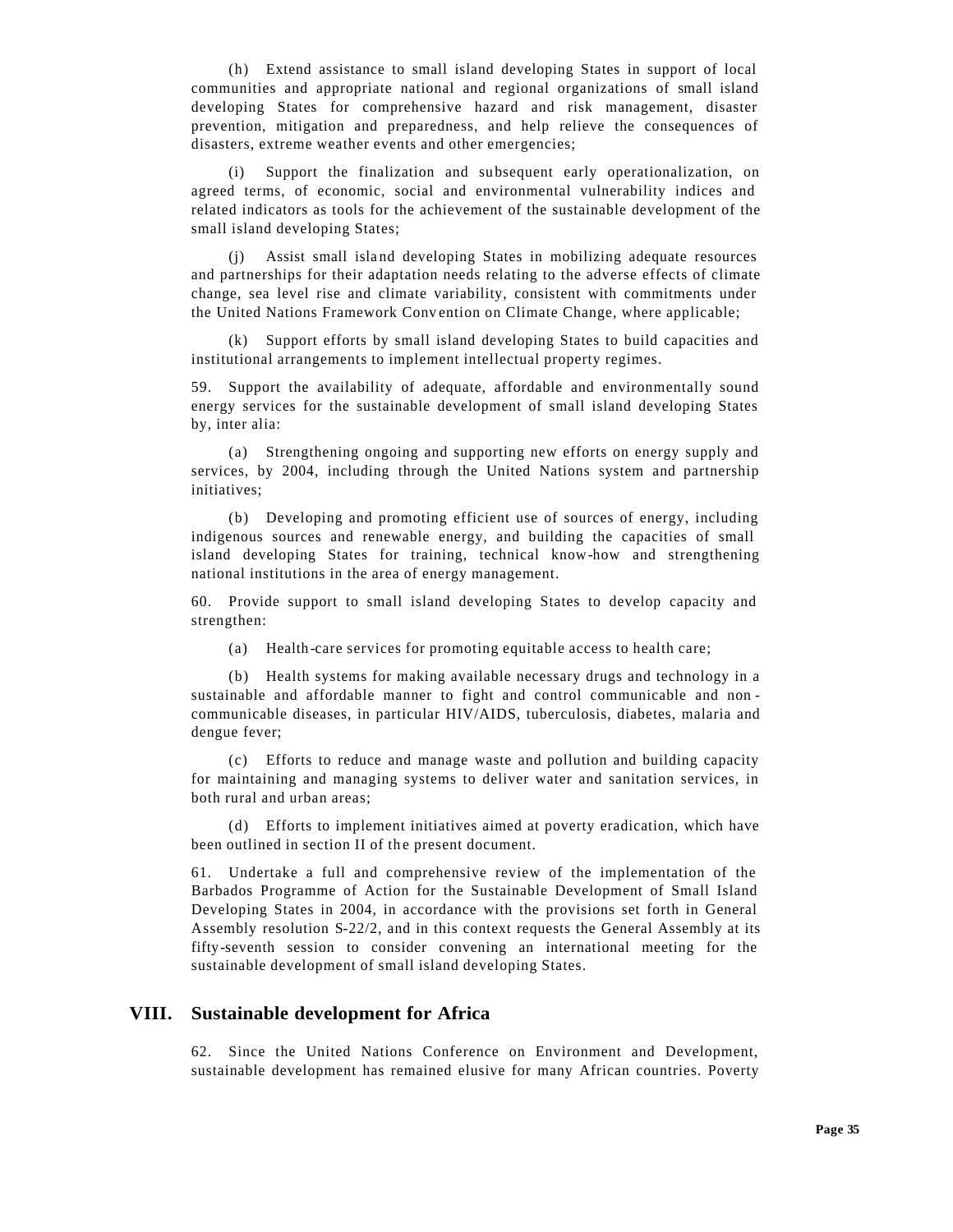remains a major challenge and most countries on the continent have not benefited fully from the opportunities of globalization, further exacerbating the continent's marginalization. Africa's efforts to achieve sustainable development have been hindered by conflicts, insufficient investment, limited market access opportunities and supply side constraints, unsustainable debt burdens, historically declining levels of official development assistance and the impact of HIV/AIDS. The World Summit on Sustainable Development should reinvigorate the commitment of the international community to address these special challenges and give effect to a new vision based on concrete actions for the implementation of Agenda 21 in Africa. The New Partnership for Africa's Development (NEPAD) is a commitment by African leaders to the people of Africa. It recognizes that p artnerships among African countries themselves and between them and with the international community are key elements of a shared and common vision to eradicate poverty, and furthermore it aims to place their countries, both individually and collectively, on a path of sustained economic growth and sustainable development, while participating actively in the world economy and body politic. It provides a framework for sustainable development on the continent to be shared by all Africa's people. The international community welcomes NEPAD and pledges its support to the implementation of this vision, including through utilization of the benefits of South - South cooperation supported, inter alia, by the Tokyo International Conference on African Development. It also pledges support for other existing development frameworks that are owned and driven nationally by African countries and that embody poverty reduction strategies, including poverty reduction strategy papers. Achieving sustainable development includes actions at all levels to:

(a) Create an enabling environment at the regional, subregional, national and local levels in order to achieve sustained economic growth and sustainable development and support African efforts for peace, stability and security, the resolution and prevention of conflicts, democracy, good governance, respect for human rights and fundamental freedoms, including the right to development and gender equality;

(b) Support the implementation of the vision of NEPAD and other established regio nal and subregional efforts, including through financing, technical cooperation and institutional cooperation and human and institutional capacity building at the regional, subregional and national levels, consistent with national policies, programmes and nationally owned and led strategies for poverty reduction and sustainable development, such as, where applicable, poverty reduction strategy papers;

(c) Promote technology development, transfer and diffusion to Africa and further develop technology and kn owledge available in African centres of excellence;

(d) Support African countries in developing effective science and technology institutions and research activities capable of developing and adapting to world class technologies;

(e) Support the development of national programmes and strategies to promote education within the context of nationally owned and led strategies for poverty reduction and strengthen research institutions in education in order to increase the capacity to fully support the achievement of internationally agreed development goals related to education, including those contained in the Millennium Declaration on ensuring that, by 2015, children everywhere, boys and girls alike, will be able to complete a full course of primary schooling and that girls and boys will have equal access to all levels of education relevant to national needs;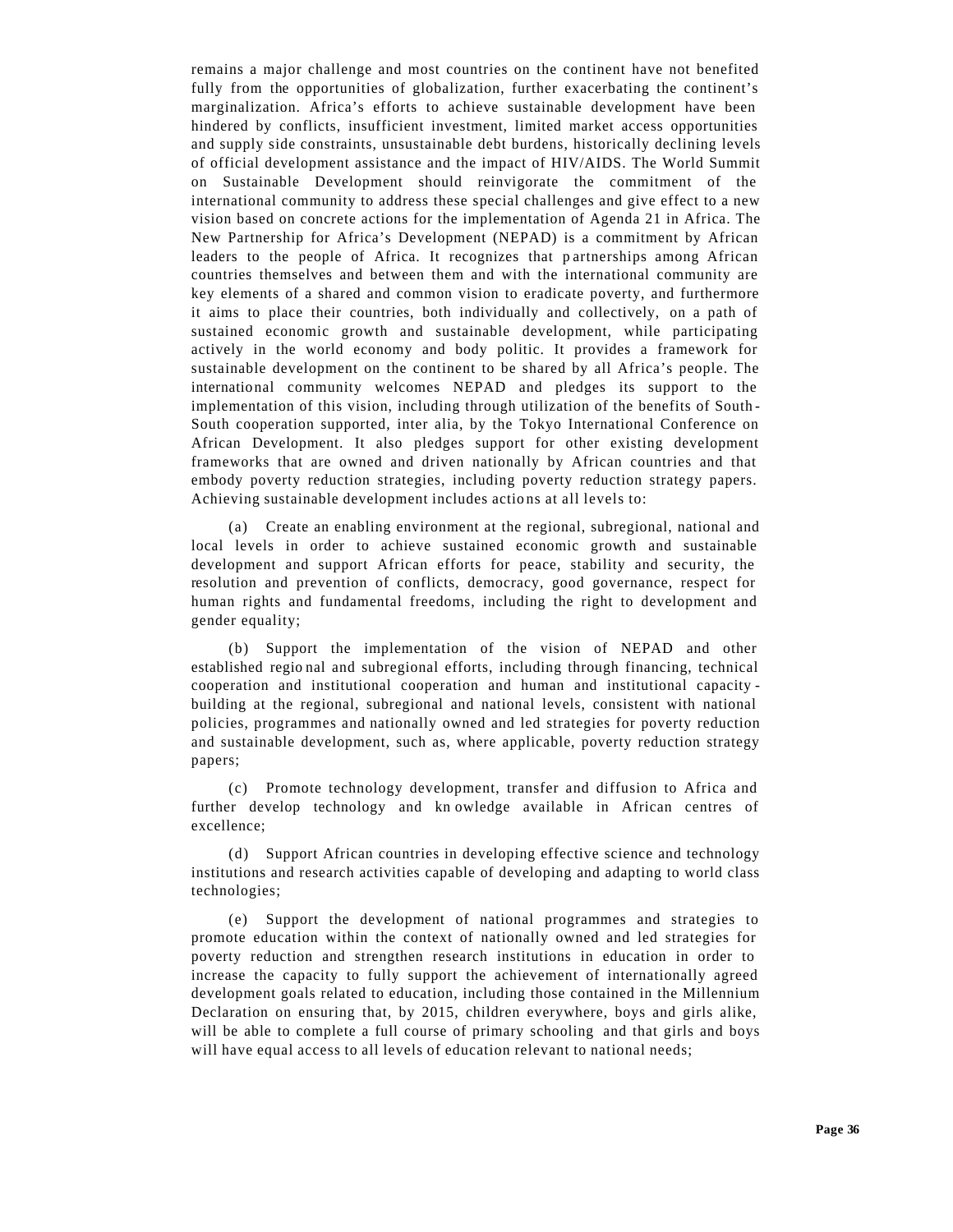(f) Enhance the industrial productivity, diversity and competitiveness of African countries through a combination of financial and technological support for the development of key infrastructure, access to technology, networking of research centres, adding value to export products, skills development and enhancing market access in support of sustainable development;

(g) Enhance the contribution of the industrial sector, in particular mining, minerals and metals, to the sustainable development of Africa by supporting the development of effective and transparent regulatory and management frameworks and value addition, broad -based participation, social and en vironmental responsibility and increased market access in order to create an attractive and conducive environment for investment;

(h) Provide financial and technical support to strengthen the capacity of African countries to undertake environmental legislative policy and institutional reform for sustainable development and to undertake environmental impact assessments and, as appropriate, to negotiate and implement multilateral environment agreements;

(i) Develop projects, programmes and partnerships with relevant stakeholders and mobilize resources for the effective implementation of the outcome of the African Process for the Protection and Development of the Marine and Coastal Environment;

(j) Deal effectively with energy problems in Africa, including through initiatives to:

(i) Establish and promote programmes, partnerships and initiatives to support Africa's efforts to implement NEPAD objectives on energy, which seek to secure access for at least 35 per cent of the African population within 20 years, e specially in rural areas;

(ii) Provide support to implement other initiatives on energy, including the promotion of cleaner and more efficient use of natural gas and increased use of renewable energy, and to improve energy efficiency and access to advanced energy technologies, including cleaner fossil fuel technologies, particularly in rural and peri-urban areas;

(k) Assist African countries in mobilizing adequate resources for their adaptation needs relating to the adverse effects of climate change, extre me weather events, sea level rise and climate variability, and assist in developing national climate change strategies and mitigation programmes, and continue to take actions to mitigate the adverse effects on climate change in Africa, consistent with the United Nations Framework Convention on Climate Change;

(l) Support African efforts to develop affordable transport systems and infrastructure that promote sustainable development and connectivity in Africa;

(m) Further to paragraph 42 above, address the poverty affecting mountain communities in Africa;

(n) Provide financial and technical support for afforestation and reforestation in Africa and to build capacity for sustainable forest management, including combating deforestation and measures to improve the policy and legal framework of the forest sector.

63. Provide financial and technical support for Africa's efforts to implement the Convention to Combat Desertification at the national level and integrate indigenous knowledge systems into land and natu ral resources management practices, as appropriate, and improve extension services to rural communities and promote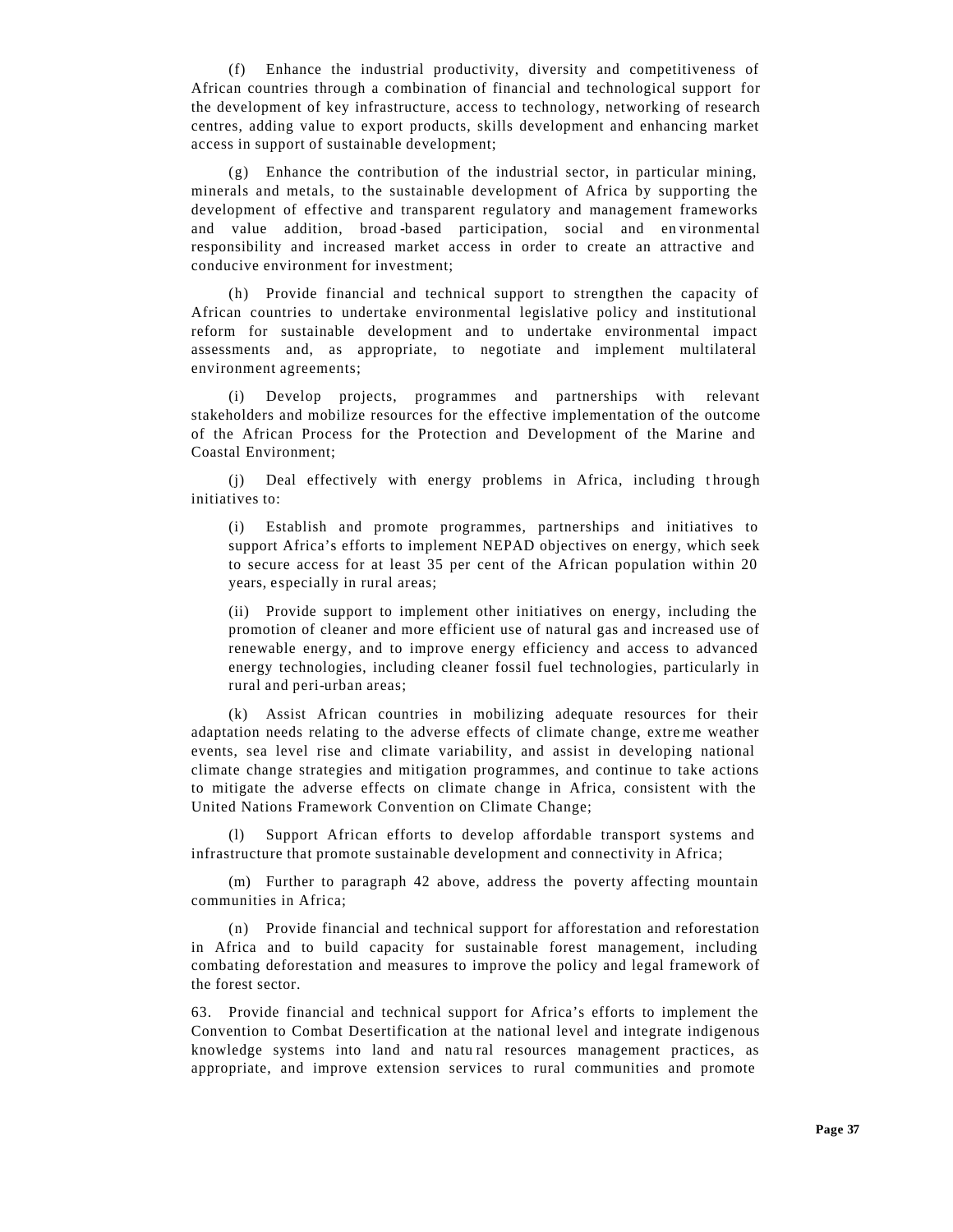better land and watershed management practices, including through improved agricultural practices that address land degradation, in order to develop capacity for the implementation of national programmes.

64. Mobilize financial and other support to develop and strengthen health systems that aim to:

(a) Promote equitable access to health -care services;

(b) Make available necessary drugs and technology in a sustainable and affordable manner to fight and control communicable diseases, including HIV/AIDS, malaria and tuberculosis, and trypanosomiasis, as well as non communicable diseases, including those caused by poverty;

(c) Build capacity of medical and paramedical personnel;

(d) Promote indigenous medical knowledge, as appropriate, including traditional medicine;

(e) Research and control Ebola disease.

65. Deal effectively with natural disasters and conflicts, including their humanitarian and environmental impacts, recognizing that conflicts in Africa have hindered, and in many cases obliterated, both the gains and efforts aimed at sustainable development, with the most vulnerable members of society, particularly women and children, being the most impacted victims, through efforts and initiatives, at all levels, to:

(a) Provide financial and technical assistance to strengthen the capacities of African countries, including institutional and human capacity, including at the local level, for effective disaster management, including observation and early warning systems, assessments, prevention, preparedness, response and recovery;

(b) Provide support to African countries to enable them to better deal with the displacement of people as a result of natural disasters and conflicts and put in place rapid response mechanisms;

(c) Support Africa's efforts for the prevention and resolution, management and mitigation of conflicts and its early response to emerging conflict situations to avert tragic humanitarian consequences;

(d) Provide support to refugee host countries in rehabilitating infrastructure and environment, including ecosystems and habitats, that were damaged in the process of receiving and settling refugees.

66. Promote integrated water resources development and optimize the upstream and downstream benefits therefrom, the development and effective management of water resources across all uses and the protection of water quality and aquatic ecosystems, including through initiatives at all levels, to:

(a) Provide access to potable domestic water, hygiene education and improved sanitation and waste management at the household level through initiatives to encourage public and private investment in water supply and sanitation that give priority to the needs of the poor within stable and transparent national regulatory frameworks provided by Governments, while respecting local conditions involving all concerned stakeholders and monitoring the performance and improving the accountability of public institutions and private companies; and develop critical water supply, reticulation and treatment infrastructure, and build capacity to maintain and manage systems to deliver water and sanitation services in both rural and urban areas;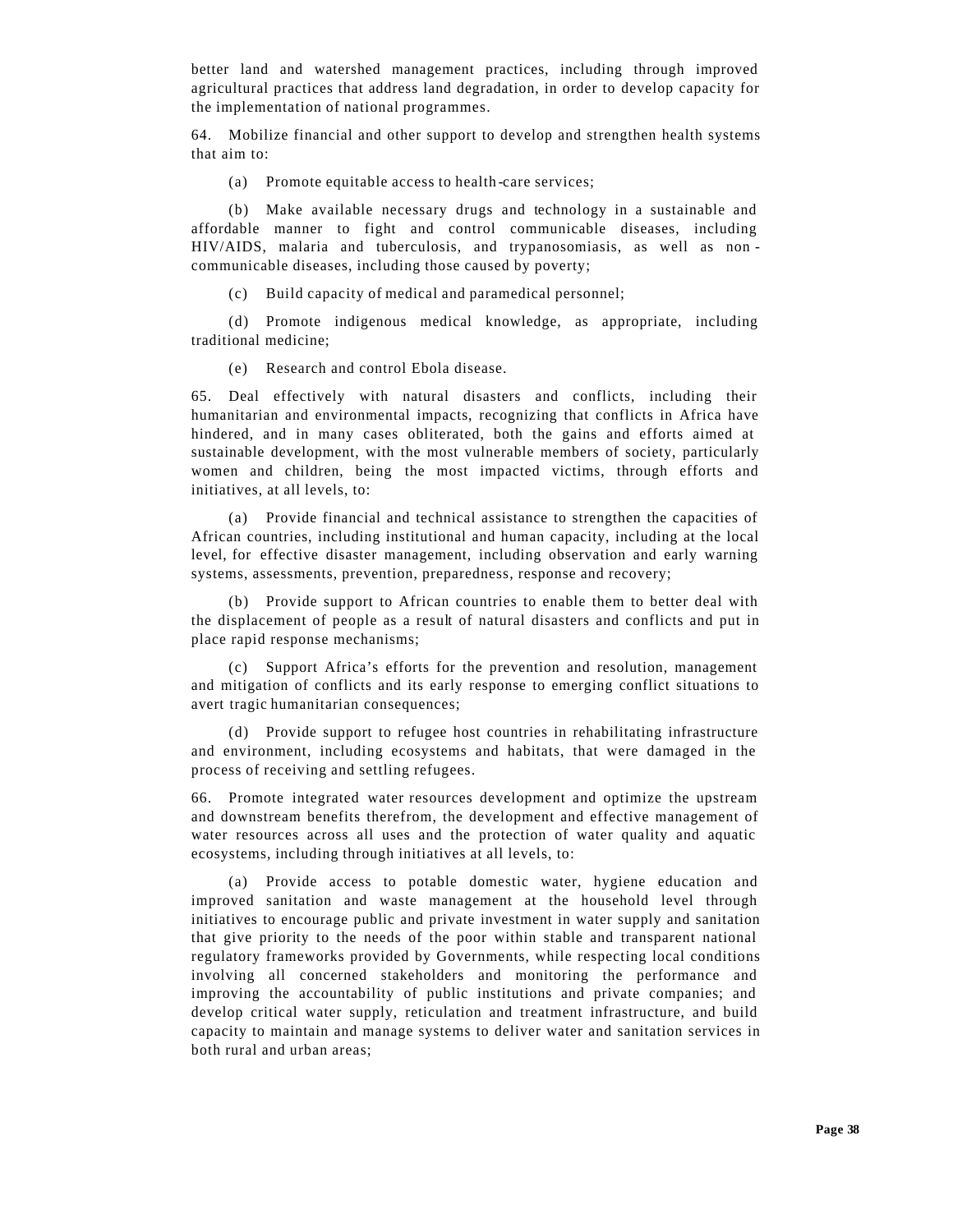(b) Develop and implement integrated river basin and watershed management strategies and plans for all major water bodies, consistent with paragraph 25 above;

(c) Strengthen regional, subregional and national capacities for data collection and processing and for planning, research, monitoring, assessment and enforcement, as well as arrangements for water resource management;

(d) Protect water resources, including groundwater and wetland ecosystems, against pollution, and, in cases of the most acute water scarcity, support efforts for developing non -conventional water resources, including the energy -efficient, costeffective and sustainable desalination of seawater, rainwater harvesting and recycling of water.

67. Achieve significantly improved sustainable agricultural productivity and food security in furtherance of the agreed Millennium development goals, including those contained in the Millennium Declaration, in particular to halve by 2015 the proportion of people who suffer from hunger, including through initiatives at all levels to:

(a) Support the development and implementation of national policies and programmes, including research programmes and development plans of African countries to regenerate their agricultural sector and sustainably develop their fisheries, and increase investment in infrastructure, technology and extension services, according to country needs. African countries should be in the process of developing and implementing food security strategies, within the context of national poverty eradication programmes, by 2005;

(b) Promote and support efforts and initiatives to secure equitable access to land tenure and clarify resource rights and responsibilities, through land and tenure reform processes that respect the rule of law and are enshrined in national law, and provide access to credit for all, especially women, and that enable economic and social empowerment and poverty eradication as well as efficient and ecologically sound utilization of land and that enable women producers to become decision makers and owners in the sector, including the right to inherit land;

(c) Improve market access for goods, including goods originating from African countries, in particular least developed countries, within the framework of the Doha Ministerial Declaration , without prejudging the outcome of the World Trade Organization negotiations, as well as within the framework of preferential agreements;

(d) Provide support for African countries to improve regional trade and economic integration between African countries. Attract and increase investment in regional market infrastructure;

(e) Support livestock development programmes aimed at progressive and effective control of animal diseases.

68. Achieve sound management of chemicals, with particular focus on hazardous chemicals and wastes, inter alia, through initiatives to assist African countries in elaborating national chemical profiles and regional and national frameworks and strategies for chemical management and establishing chemical focal points.

69. Bridge the digital divide and create digital opportunity in terms of access infrastructure and technology transfer and application through integrated initiatives for Africa. Create an enabling environment to attract investment, accelerate existing and new programmes and projects to connect essential institutions and stimulate the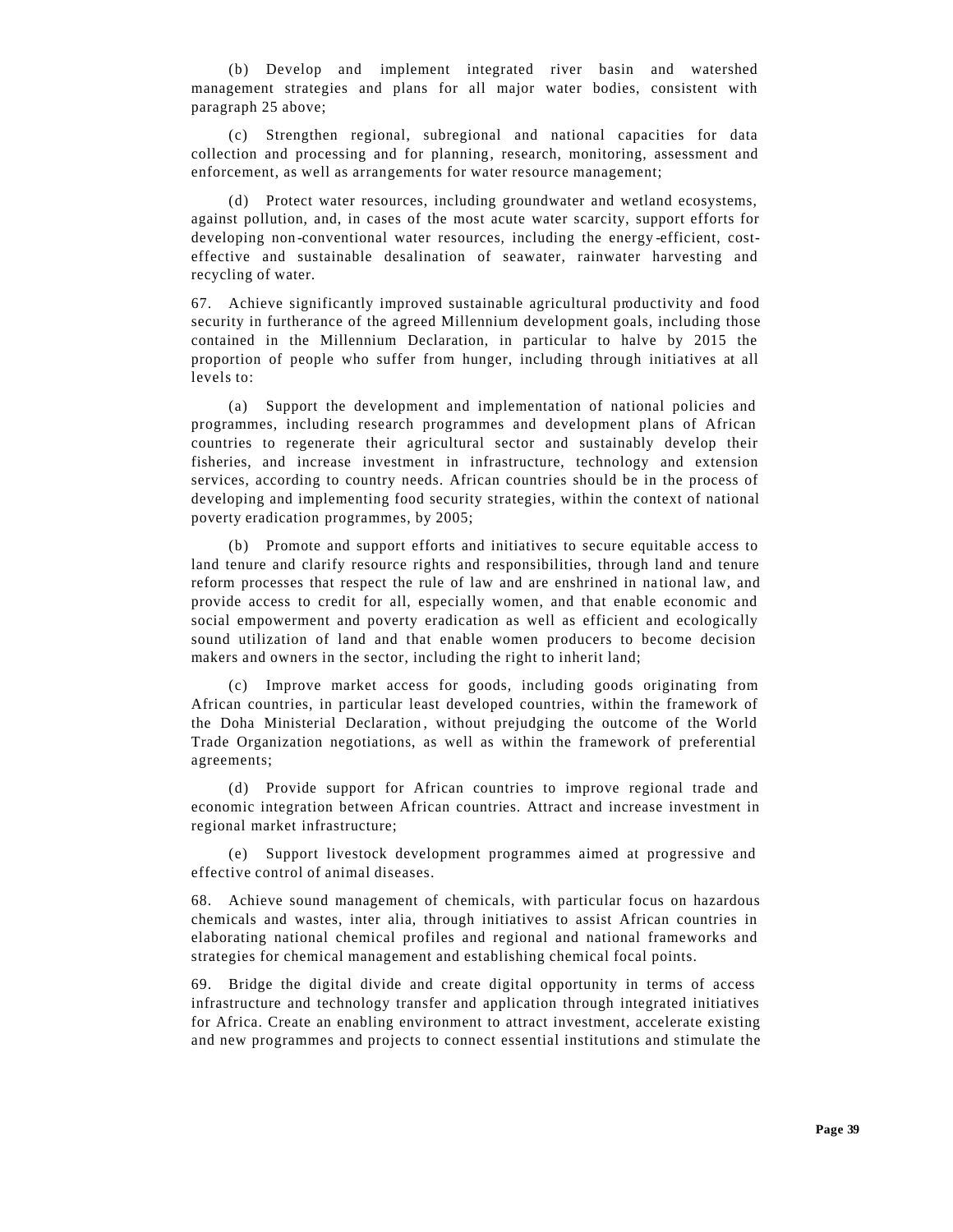adoption of information communication technologies in government and commerce programmes and other aspects of national economic and social life.

70. Support Africa's efforts to attain sustainable tourism that contributes to social, economic and infrastructure development through the following measures:

(a) Implementing projects at the local, national and subregional levels, with specific emphasis on marketing African tourism products, such as adventure tourism, ecotourism and cultural tourism;

(b) Establishing and supporting national and cross-border conservation areas to promote ecosystem conservation according to the ecosystem approach, and to promote sustainable tourism;

(c) Respecting local traditions and cultures and promoting the use of indigenous knowledge in natural resource management and ecotourism;

(d) Assisting host communities in managing their tourism projects for maximum benefit, while limiting negative impact on their trad itions, culture and environment;

(e) Support the conservation of Africa's biological diversity, the sustainable use of its components and the fair and equitable sharing of the benefits arising out of the utilization of genetic resources, in accordance wit h commitments that countries have under biodiversity -related agreements to which they are parties, including such agreements as the Convention on Biological Diversity and the Convention on International Trade in Endangered Species of Wild Fauna and Flora, as well as regional biodiversity agreements.

71. Support African countries in their efforts to implement the Habitat Agenda and the Istanbul Declaration through initiatives to strengthen national and local institutional capacities in the areas of sustainab le urbanization and human settlements, provide support for adequate shelter and basic services and the development of efficient and effective governance systems in cities and other human settlements and strengthen, inter alia, the joint programme on managing water for African cities of the United Nations Human Settlements Programme and the United Nations Environment Programme.

## **IX. Other regional initiatives**

72. Important initiatives have been developed within other United Nations regions and regional, subregional and transregional forums to promote sustainable development. The international community welcomes these efforts and the results already achieved, calls for actions at all levels for their further development, while encouraging interregional, in traregional and international cooperation in this respect, and expresses its support for their further development and implementation by the countries of the regions.

#### **A. Sustainable development in Latin America and the Caribbean**

73. The Initiative of La tin America and the Caribbean on Sustainable Development is an undertaking by the leaders of that region that, building on the Platform for Action on the Road to Johannesburg, 2002, 36 which was approved in Rio de Janeiro in October 2001, recognizes the impo rtance of regional actions towards sustainable development and takes into account the region's singularities, shared visions and cultural diversity. It is targeted towards the adoption of concrete

<sup>36</sup> E/CN.17/2002/PC.2/5/Add.2.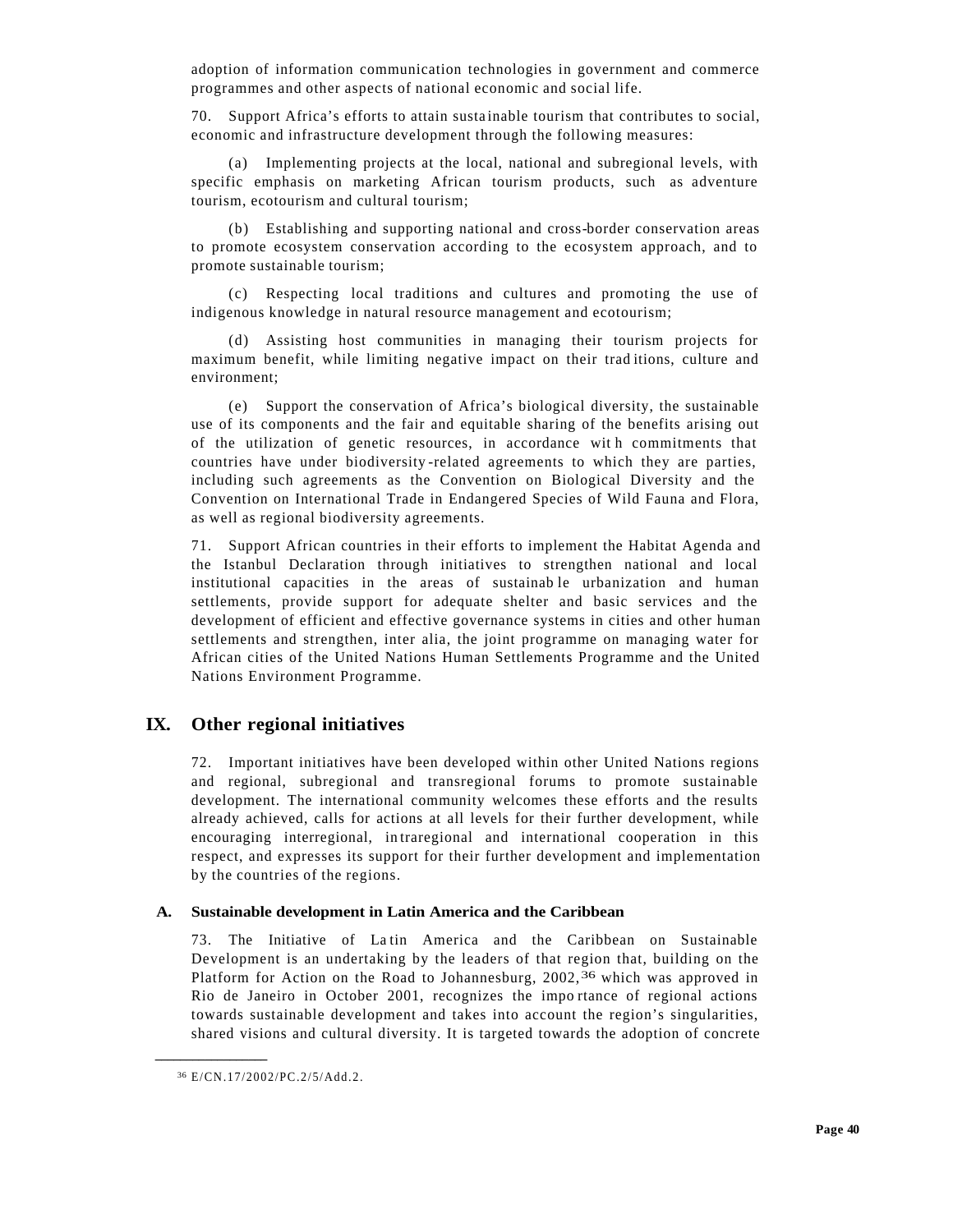actions in different areas of sustainable development, such as biodiversity, water resources, vulnerabilities and sustainable cities, social aspects, including health and poverty, economic aspects, including energy, and institutional arrangements, including capacity-building, indicators and participation of civil society, taking into account ethics for sustainable development.

74. The Initiative envisages the development of actions among countries in the region that may foster South -South cooperation and may count with the support of groups of countries, as well as multilateral and regional organizations, including financial institutions. As a framework for cooperation, the Initiative is open to partnerships with governments and all major groups.

## **B. Sustainable development in Asia and the Pacific**

75. Bearing in mind the target of halving the number of people who live in poverty by the year 2015, as provided in the Millennium Declaration, the Phnom Penh Regional Platform on Sustainable Development for Asia and the Pacific 37 recognized that the region contains over half of the world's population and the largest number of the world's people living in poverty. Hence, sustainable development in the region is critical to achieving sustainable development at the global level.

76. The Regional Platform identified seven initiatives for follow-up action: capacity -building for sustainable development; poverty reduction for sustainable development; cleaner production and sustainable energy; land management and biodiversity conservation; protection and management of and access to freshwater resources; oceans, coastal and marine resources and sustainable development of small island developing States; and action on atmosphere and climate change. Follow-up actions of these initiatives will be taken through national strategies and re levant regional and subregional initiatives, such as the Regional Action Programme for Environmentally Sound and Sustainable Development and the Kitakyushu Initiative for a Clean Environment, adopted at the Fourth Ministerial Conference on Environment and Development in Asia and the Pacific organized by the Economic and Social Commission for Asia and the Pacific.

## **C. Sustainable development in the West Asia region**

77. The West Asia region is known for its scarce water and limited fertile land resources. The region has made progress to a more knowledge -based production of higher value -added commodities.

78. The regional preparatory meeting endorsed the following priorities: poverty alleviation, relief of debt burden; and sustainable management of natural re sources, including, inter alia, integrated water resources management, implementation of programmes to combat desertification, integrated coastal zone management and land and water pollution control.

## **D. Sustainable development in the Economic Commission for Europe region**

79. The Economic Commission for Europe regional ministerial meeting for the World Summit on Sustainable Development recognized that the region has a major role to play and responsibilities in global efforts to achieve sustainable develop ment by concrete actions. The region recognized that different levels of economic development in countries of the region may require the application of different approaches and mechanisms to implement Agenda 21. In order to address the three

<sup>37</sup> E/CN.17/2002/PC.2/8.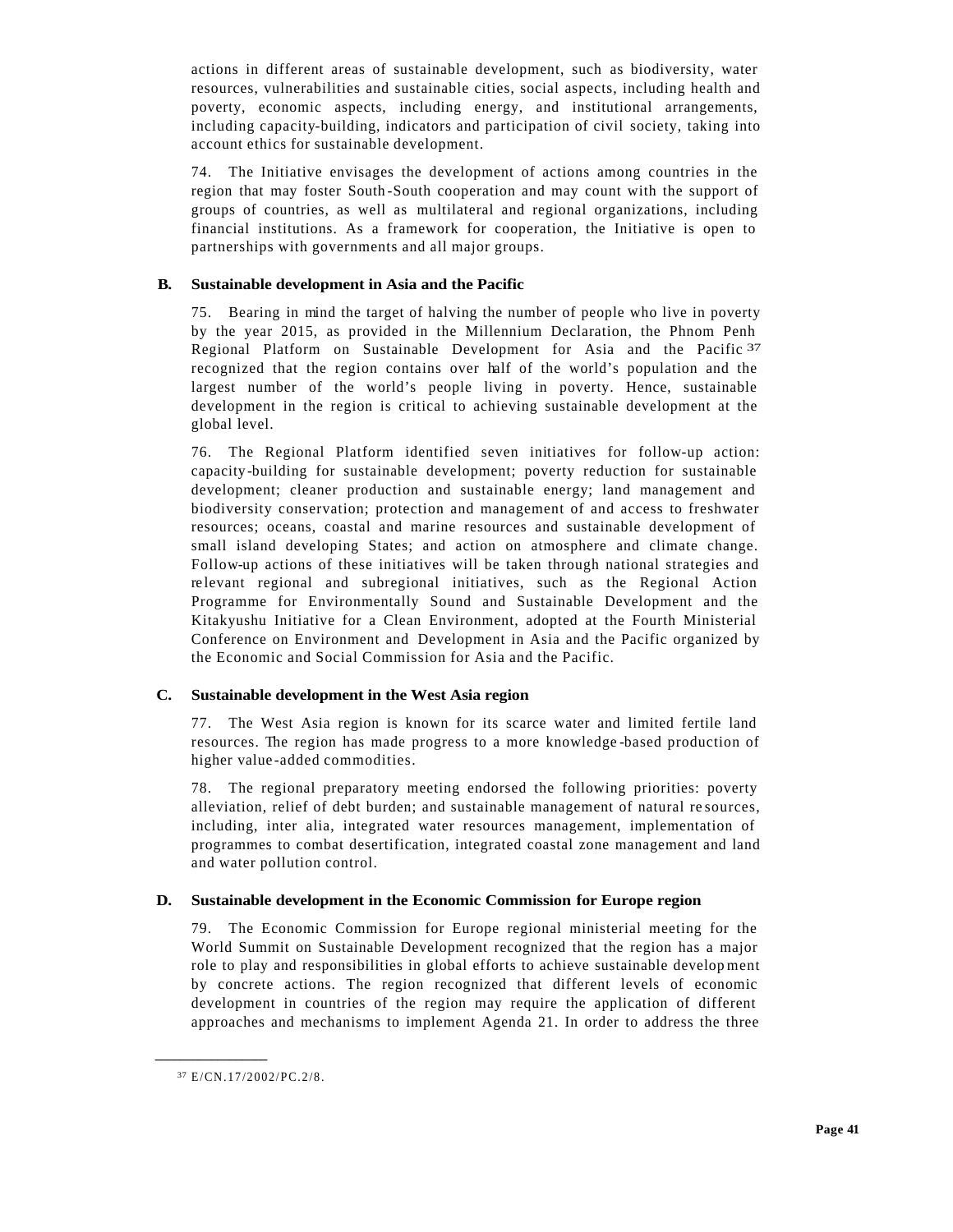pillars of sustainable development in a mutually reinforcing way, the region identified its priority actions for sustainable development for the Economic Commission for Europe region in its Ministerial Statement to the Summit.38

80. In furtherance of the region's commitment to sustainable development, there are ongoing efforts at the regional, subregional and transregional levels, including, inter alia, the Environment for Europe process; the fifth Economic Commission for Europe ministerial conference, to be held in Kiev in May 2003; the development of an environmental strategy for the 12 countries of Eastern Europe; the Caucasus and Central Asia; the Central Asian Agenda 21; work of the Organisation for Economic Cooperation and Development on sustainable development, the European Union sustainable development strategy; and regional and subregional conventions and processes relevant to sustainable development, including, inter alia, the Convention on Access to Information, Public Participation in Decision -Making and Access to Justice in Environmental Matters (Aarhus Convention), the Alpine Convention, the North American Commission for Environmental Cooperation, the International Boundary Waters Treaty Act, the Iqaluit Declaration of the Arctic Council, the Baltic Agenda 21 and the Mediterranean Agenda 21.

## **X. Means of implementation**

81. The implementation of Agenda 21 and the achievement of the internationally agreed development goals, including those contained in the Millennium Declaration as well as in the present plan of action, require a substantially increased effort, both by countries themselves and by the rest of the international community, based on the recognition that each country has primary responsibility for its own development and that the role of national policies and development strategies cannot be overemphasized, taking fully into account the Rio principles, including, in particular, the principle of common but differentiated responsibilities, which states:

"States shall cooperate in a spirit of global pa rtnership to conserve, protect and restore the health and integrity of the Earth's ecosystem. In view of the different contributions to global environmental degradation, States have common but differentiated responsibilities. The developed countries acknowledge the responsibility that they bear in the international pursuit of sustainable development in view of the pressures their societies place on the global environment and of the technologies and financial resources they command."

The internationally agreed development goals, including those contained in the Millennium Declaration and Agenda 21, as well as in the present plan of action, will require significant increases in the flow of financial resources as elaborated in the Monterrey Consensus, including through new and additional financial resources, in particular to developing countries, to support the implementation of national policies and programmes developed by them, improved trade opportunities, access to and transfer of environmentally sound techn ologies on a concessional or preferential basis, as mutually agreed, education and awareness-raising, capacity building and information for decision -making and scientific capabilities within the agreed time frame required to meet these goals and initiatives. Progress to this end will require that the international community implement the outcomes of major United Nations conferences, such as the programmes of action adopted at the Third United Nations Conference on the Least Developed Countries 39 and the Glob al

<sup>38</sup> ECE/ACC.22/2001/2, annex I.

<sup>39</sup> A/CONF.192/13.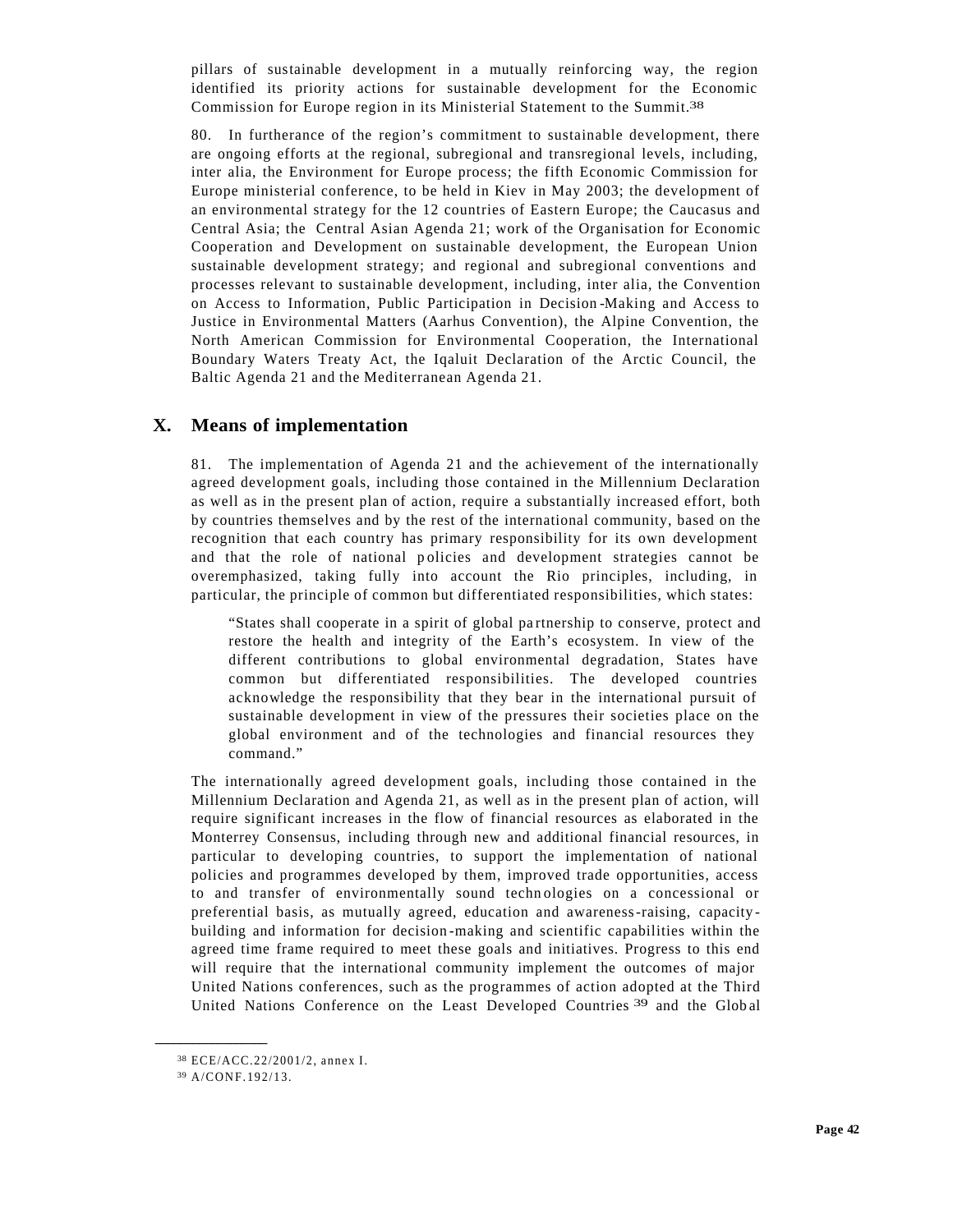Conference on the Sustainable Development of Small Island Developing States, and relevant international agreements since 1992, particularly those of the International Conference on Financing for Development and the Fourth Ministerial Conference of the World Trade Organization, including building on them as part of a process of achieving sustainable development.

82. Mobilizing and increasing the effective use of financial resources and achieving the national and international economic conditions needed to fulfil internationally agreed development goals, including those contained in the Millennium Declaration, to eliminate poverty, improve social conditions and raise living standards and protect our environment, will be our first step to ensuring that the t wenty -first century becomes the century of sustainable development for all.

83. In our common pursuit of growth, poverty eradication and sustainable development, a critical challenge is to ensure the necessary internal conditions for mobilizing domestic savings, both public and private, sustaining adequate levels of productive investment and increasing human capacity. A crucial task is to enhance the efficacy, coherence and consistency of macroeconomic policies. An enabling domestic environment is vital for mobilizing domestic resources, increasing productivity, reducing capital flight, encouraging the private sector and attracting and making effective use of international investment and assistance. Efforts to create such an environment should be supported by the international community.

84. Facilitate greater flows of foreign direct investment so as to support the sustainable development activities, including the development of infrastructure, of developing countries, and enhance the benefits that developing countries can draw from foreign direct investment, with particular actions to:

(a) Create the necessary domestic and international conditions to facilitate significant increases in the flow of foreign direct investment to developing countries, in particular the least developed countries, which is critical to sustainable development, particularly foreign direct investment flows for infrastructure development and other priority areas in developing countries to supplement the domestic resources mobilized by them;

(b) Encourage foreign direct investment in developing countries and countries with economies in transition through export credits that could be instrumental to sustainable development;

85. Recognize that a substantial increase in official development assistance and other resources will be required if developing countries are to achieve the internationally agreed development goals and objectives, including those contained in the Millennium Declaration. To build support for official development assista nce, we will cooperate to further improve policies and development strategies, both nationally and internationally, to enhance aid effectiveness, with actions to:

(a) Make available the increased commitments in official development assistance announced by several developed countries at the International Conference on Financing for Development. Urge the developed countries that have not done so to make concrete efforts towards the target of 0.7 per cent of gross national product as official development assistance to developing countries and effectively implement their commitment on such assistance to the least developed countries as contained in paragraph 83 of the Programme of Action for the Least Developed Countries for the Decade 2001-2010, 40 which was adopted in Brussels on 20 May 2001. We also encourage developing countries to build on progress achieved in ensuring that official development assistance is used effectively to help achieve

<sup>40</sup> A/CONF.191/11.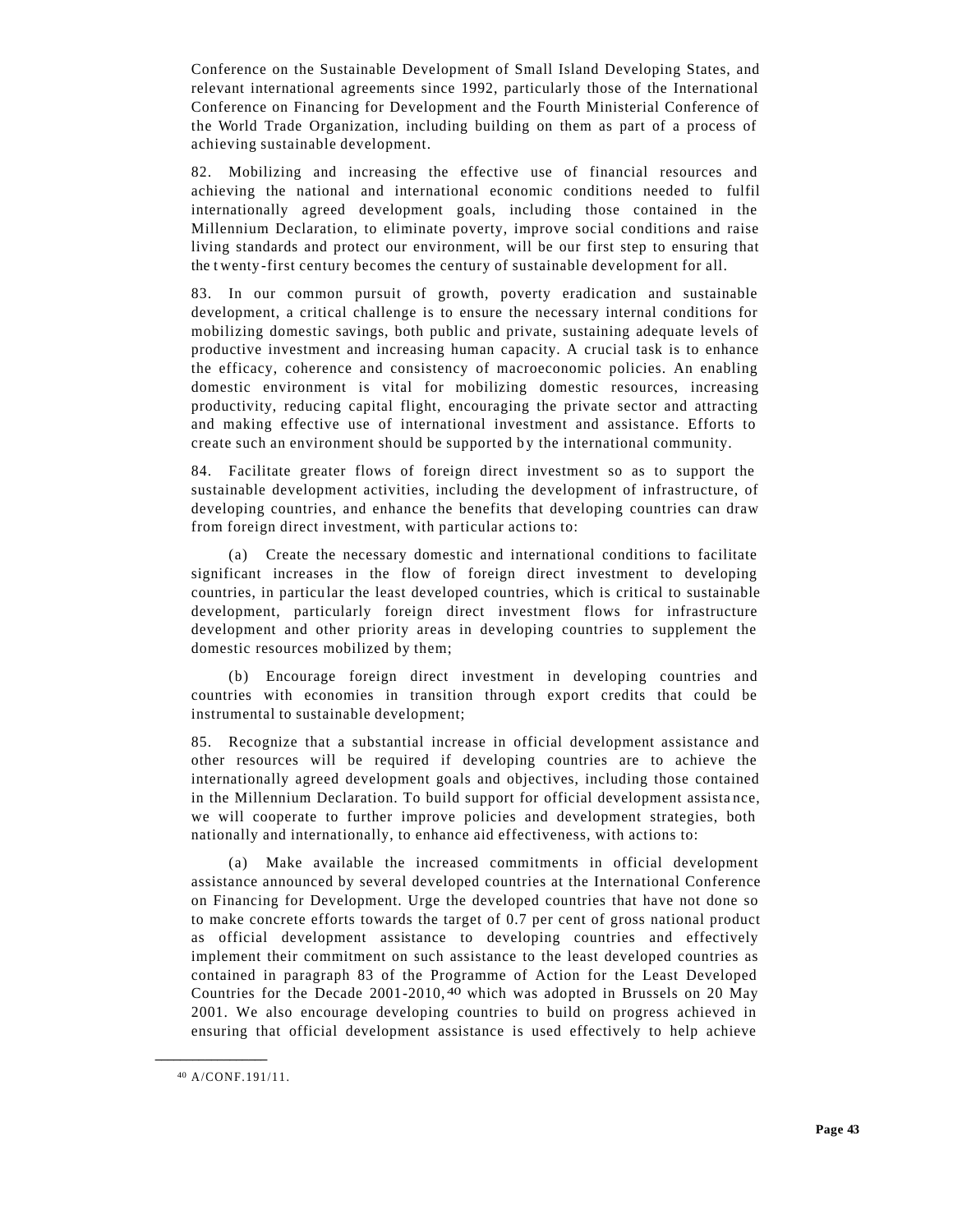development goals and targets in accordance with the outcome of the International Conference on Financing for Development. We acknowledge the efforts of all donors, commend those donors whose contributions exceed, reach or are increasing towards the targets, and underline the importance of undertaking to examine the means a nd time frames for achieving the targets and goals;

(b) Encourage recipient and donor countries, as well as international institutions, to make official development assistance more efficient and effective for poverty eradication, sustained economic growth and sustainable development. In this regard, intensify efforts by the multilateral and bilateral financial and development institutions, in accordance with paragraph 43 of the Monterrey Consensus, in particular to harmonize their operational procedures at the highest standards, so as to reduce transaction costs and make disbursement and delivery of official development assistance more flexible and more responsive to the needs of developing countries, taking into account national development needs and objectives under the ownership of recipient countries, and to use development frameworks that are owned and driven by developing countries and that embody poverty reduction strategies, including poverty reduction strategy papers, as vehicles for aid delivery, upon request.

86. Make full and effective use of existing financial mechanisms and institutions, including through actions at all levels to:

(a) Strengthen ongoing efforts to reform the existing international financial architecture to foster a transparent, equitable and inclusive system that is able to provide for the effective participation of developing countries in the international economic decision-making processes and institutions, as well as for their effective and equitable participation in the formulation of financial standards and codes;

(b) Promote, inter alia, measures in source and destination countries to improve transparency and information about financial flows to contribute to stability in the international financial environment. Measures that mitigate the impact of excessive volatility of short -term capital flows are important and must be considered;

(c) Work to ensure that the funds are made available on a timely, more assured and predictable basis to international organizations and agenc ies, where appropriate, for their sustainable development activities, programmes and projects;

(d) Encourage the private sector, including transnational corporations, private foundations and civil society institutions, to provide financial and technical assistance to developing countries;

(e) Support new and existing public/private sector financing mechanisms for developing countries and countries with economies in transition, to benefit in particular small entrepreneurs and small, medium-sized and commun ity-based enterprises and to improve their infrastructure, while ensuring the transparency and accountability of such mechanisms.

87. Welcome the successful and substantial third replenishment of the Global Environment Facility, which will enable it to address the funding requirements of new focal areas and existing ones and continue to be responsive to the needs and concerns of its recipient countries, in particular developing countries, and further encourage the Global Environment Facility to leverage add itional funds from key public and private organizations, improve the management of funds through more speedy and streamlined procedures and simplify its project cycle.

88. Explore ways of generating new public and private innovative sources of finance for development purposes, provided that those sources do not unduly burden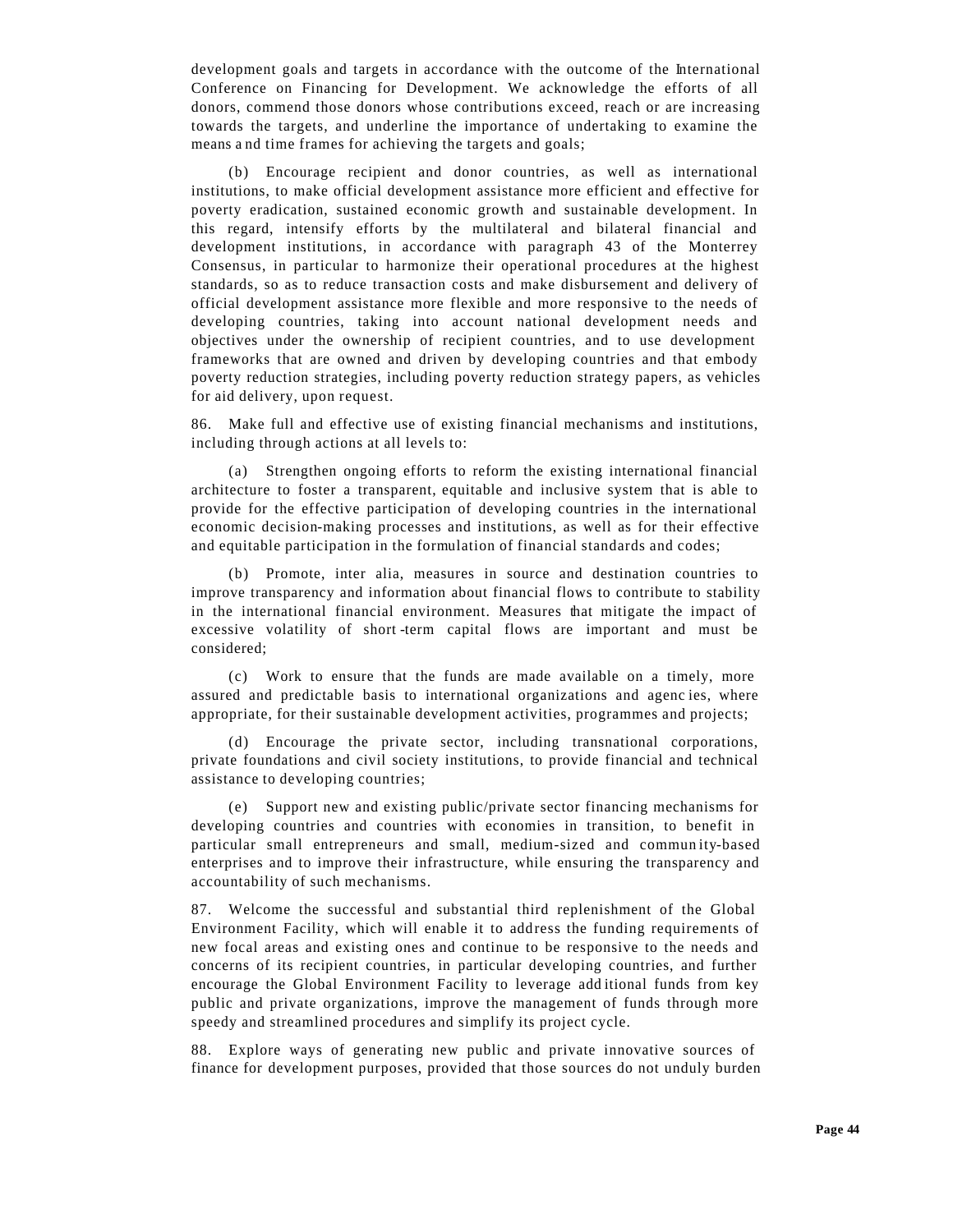developing countries, noting the proposal to use special drawing rights allocations for development purposes, as set forth in paragraph 44 of the Monterrey Consensus.

89. Reduce unsustainable debt burden through such actions as debt relief and, as appropriate, debt cancellation and other innovative mechanisms geared to comprehensively address the debt problems of developing countries, in particular the poorest and most heavily indebted ones. Therefore, debt relief measures should, where appropriate, be pursued vigorously and expeditiously, including within the Paris and London Clubs and other relevant forums, in order to contribute to debt sustainability and facilitate sustainable develop ment, while recognizing that debtors and creditors must share responsibility for preventing and resolving unsustainable debt situations, and that external debt relief can play a key role in liberating resources that can then be directed towards activities consistent with attaining sustainable growth and development. Therefore, we support paragraphs 47 to 51 of the Monterrey Consensus dealing with external debt. Debt relief arrangements should seek to avoid imposing any unfair burdens on other developing cou ntries. There should be an increase in the use of grants for the poorest, debt-vulnerable countries. Countries are encouraged to develop national comprehensive strategies to monitor and manage external liabilities as a key element in reducing national vuln erabilities. In this regard, actions are required to:

(a) Implement speedily, effectively and fully the enhanced heavily indebted poor countries (HIPC) initiative, which should be fully financed through additional resources, taking into consideration, as appropriate, measures to address any fundamental changes in the economic circumstances of those developing countries with unsustainable debt burden caused by natural catastrophes, severe terms -oftrade shocks or affected by conflict, taking into account in itiatives which have been undertaken to reduce outstanding indebtedness;

(b) Encourage participation in the HIPC initiative of all creditors that have not yet done so;

(c) Bring international debtors and creditors together in relevant international forums to restructure unsustainable debt in a timely and efficient manner, taking into account the need to involve the private sector in the resolution of crises due to indebtedness, where appropriate;

(d) Acknowledge the problems of the debt sustainability of some non -HIPC low-income countries, in particular those facing exceptional circumstances;

(e) Encourage exploring innovative mechanisms to comprehensively address the debt problems of developing countries, including middle -income countries and countries with economies in transition. Such mechanisms may include debt -forsustainable -development swaps;

(f) Encourage donor countries to take steps to ensure that resources provided for debt relief do not detract from official development assistance resources intended for developing countries.

90. Recognizing the major role that trade can play in achieving sustainable development and in eradicating poverty, we encourage members of the World Trade Organization (WTO) to pursue the work programme agreed at their Fo urth Ministerial Conference. In order for developing countries, especially the least developed among them, to secure their share in the growth of world trade commensurate with the needs of their economic development, we urge WTO members to take the following actions: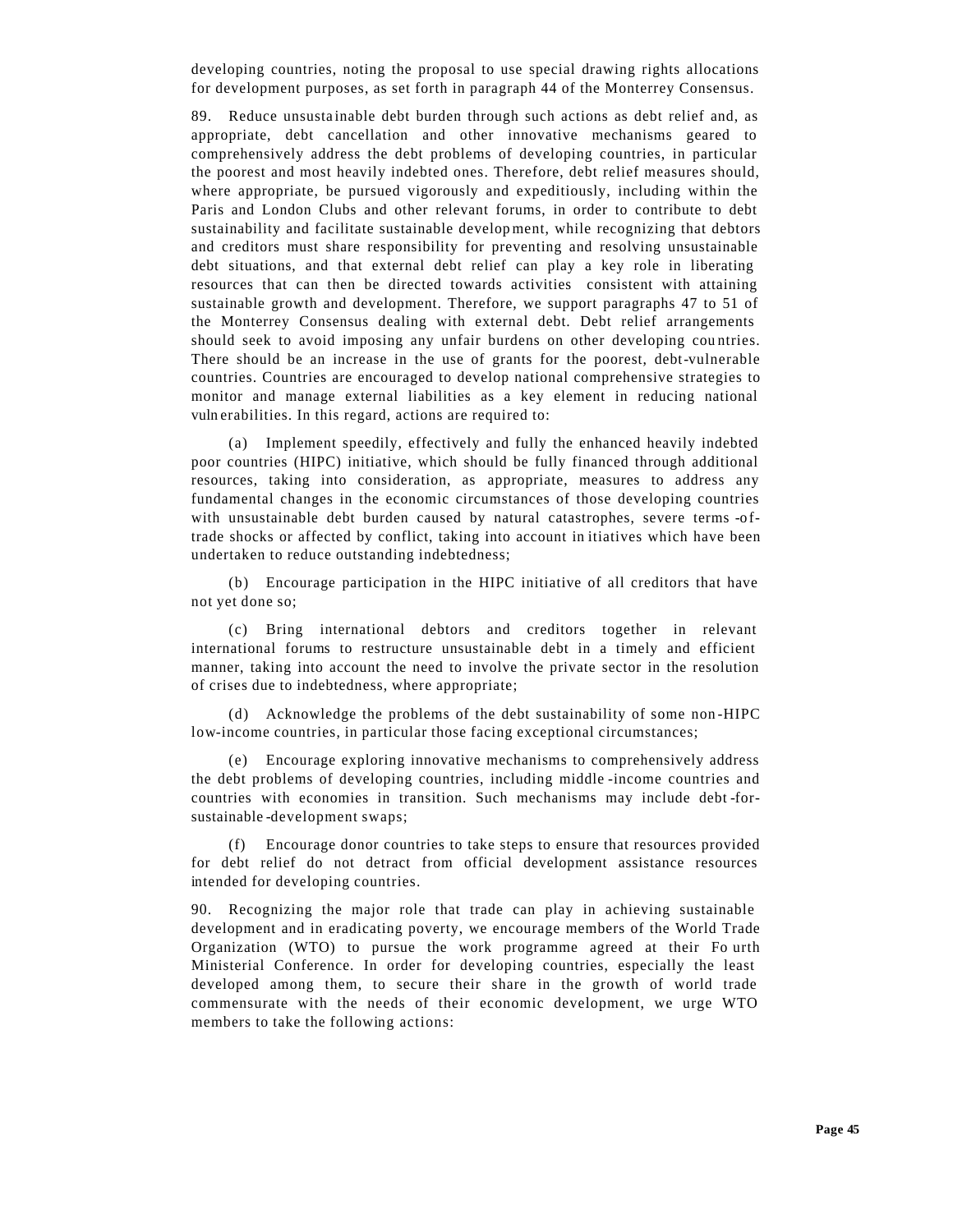(a) Facilitate the accession of all developing countries, particularly the least developed countries, as well as countries with economies in transition, that apply for membership in WTO, in accordance with the Monterrey Consensus;

(b) Support the work programme adopted at the Doha Ministerial Conference as an important commitment on the part of developed and developing countries to mainstream appropriate trade policies in their respective development policies and programmes;

(c) Implement substantial trade -related technical assistance and capacity building measures and support the Doha Development Agenda Global Trust Fund, established after the Doha Ministerial Conference, as an important step forward in ensuring a sound and predictable basis for WTO-related technical assistance and capacity -building;

(d) Implement the New Strategy for Technical Cooperation for Capacity - Building, Growth and Integration endorsed in the Doha Declaration;

(e) Fully support the implementation of the Integrated Fr amework for Trade-Related Technical Assistance to Least Developed Countries and urge development partners to significantly increase contributions to the Trust Fund for the Framework, in accordance with the Doha Ministerial Declaration.

91. In accordance with the Doha Declaration as well as with relevant decisions taken at Doha, we are determined to take concrete action to address issues and concerns raised by developing countries regarding the implementation of some WTO agreements and decisions, including the difficulties and resource constraints faced by them in fulfilling those agreements.

92. Call upon members of the World Trade Organization to fulfil the commitments made in the Doha Ministerial Declaration, notably in terms of market access, in particula r for products of export interest to developing countries, especially least developed countries, by implementing the following actions, taking into account paragraph 45 of the Doha Ministerial Declaration:

(a) Review all special and differential treatment provisions with a view to strengthening them and making them more precise, effective and operational, in accordance with paragraph 44 of the Doha Ministerial Declaration;

(b) Aim to reduce or, as appropriate, eliminate tariffs on non -agricultural products, including the reduction or elimination of tariff peaks, high tariffs and tariff escalation, as well as non -tariff barriers, in particular on products of export interest to developing countries. Product coverage should be comprehensive and without a prio ri exclusions. The negotiations shall take fully into account the special needs and interests of developing and least developed countries, including through less than full reciprocity in reduction commitments, in accordance with the Doha Ministerial Declaration;

(c) Fulfil, without prejudging the outcome of the negotiations, the commitment for comprehensive negotiations initiated under article 20 of the Agreement on Agriculture, as referred to in the Doha Ministerial Declaration,41 aiming at substantial imp rovements in market access, reductions of with a view to phasing out all forms of export subsidies, and substantial reductions in trade distorting domestic support, while agreeing that the provisions for special and differential treatment for developing countries shall be an integral part of all elements of the negotiations and shall be embodied in the schedules of concession and commitments and, as appropriate, in the rules and disciplines to be negotiated,

<sup>41</sup> A/C.2/56/2, annex, paras. 13 and 14.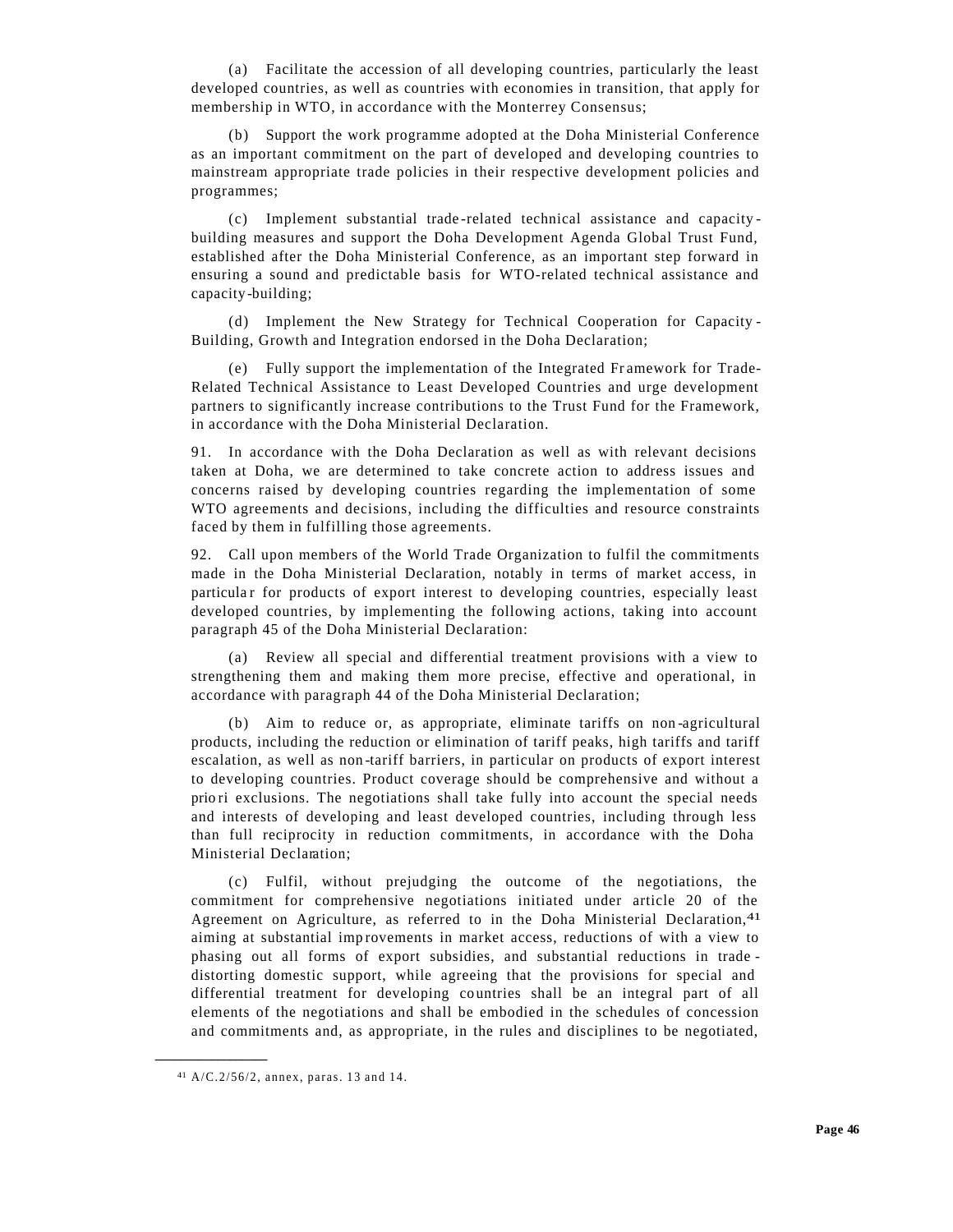so as to be operationally effective and to enable developing countries to effectively take account of their development needs, including food security and rural development. Take note of the non -trade concerns reflected in the negotiating proposals submitted by members of the World Trade Organization and confirm that non-trade concerns will be taken into account in the negotiations as provided for in the Agreement on Agriculture, in accordance with the Doha Ministerial Declaration.

93. Call on developed countries that have not already done so to work towards the objective of duty -free and quota -free access for all least developed countries' exports, as envisaged in the Programme of Action for the Least Developed Countries for the Decade 2001-2010.

94. Commit to actively pursue the work programme of the World Trade Organization to address the trade -related issues and concerns affecting the fuller integration of small, vulnerable economies into the multilateral trading system in a manner commensurate with their special circumstances and in support of their efforts towards sustainable development, in accordance with paragraph 35 of the Doha Declaration.

95. Build the capacity of commodity -dependent countries to diversify exports through, inter alia, financial and technical assistance, international assistance for economic diversification and sustainable resource management and address the instability of commodity prices and declining terms of trade, as well as strengthen the activities covered by the second account of the Common Fund for Commodities to support sustainable development.

96. Enhance the benefits for developing countries, as well as countries with economies in transition, from trade liberalization, including through public -private partnerships, through, inter alia, action at all levels, including through financial support for technical assistance, the development of technology and capacity building to developing countries to:

(a) Enhance trade infrastructure and strengthen institutions;

(b) Increase developing country capacity to diversify and incre ase exports to cope with the instability of commodity prices and declining terms of trade;

(c) Increase the value added of developing country exports.

97. Continue to enhance the mutual supportiveness of trade, environment and development with a view to achieving sustainable development through actions at all levels to:

(a) Encourage the WTO Committee on Trade and Environment and the WTO Committee on Trade and Development, within their respective mandates, to each act as a forum to identify and debate developmental and environmental aspects of the negotiations, in order to help achieve an outcome which benefits sustainable development in accordance with the commitments made under the Doha Ministerial Declaration;

(b) Support the completion of the work pro gramme of the Doha Ministerial Declaration on subsidies so as to promote sustainable development and enhance the environment, and encourage reform of subsidies that have considerable negative effects on the environment and are incompatible with sustainable development;

(c) Encourage efforts to promote cooperation on trade, environment and development, including in the field of providing technical assistance to developing countries, between the secretariats of WTO, UNCTAD, UNDP, UNEP, and other relevant international environmental and development and regional organizations;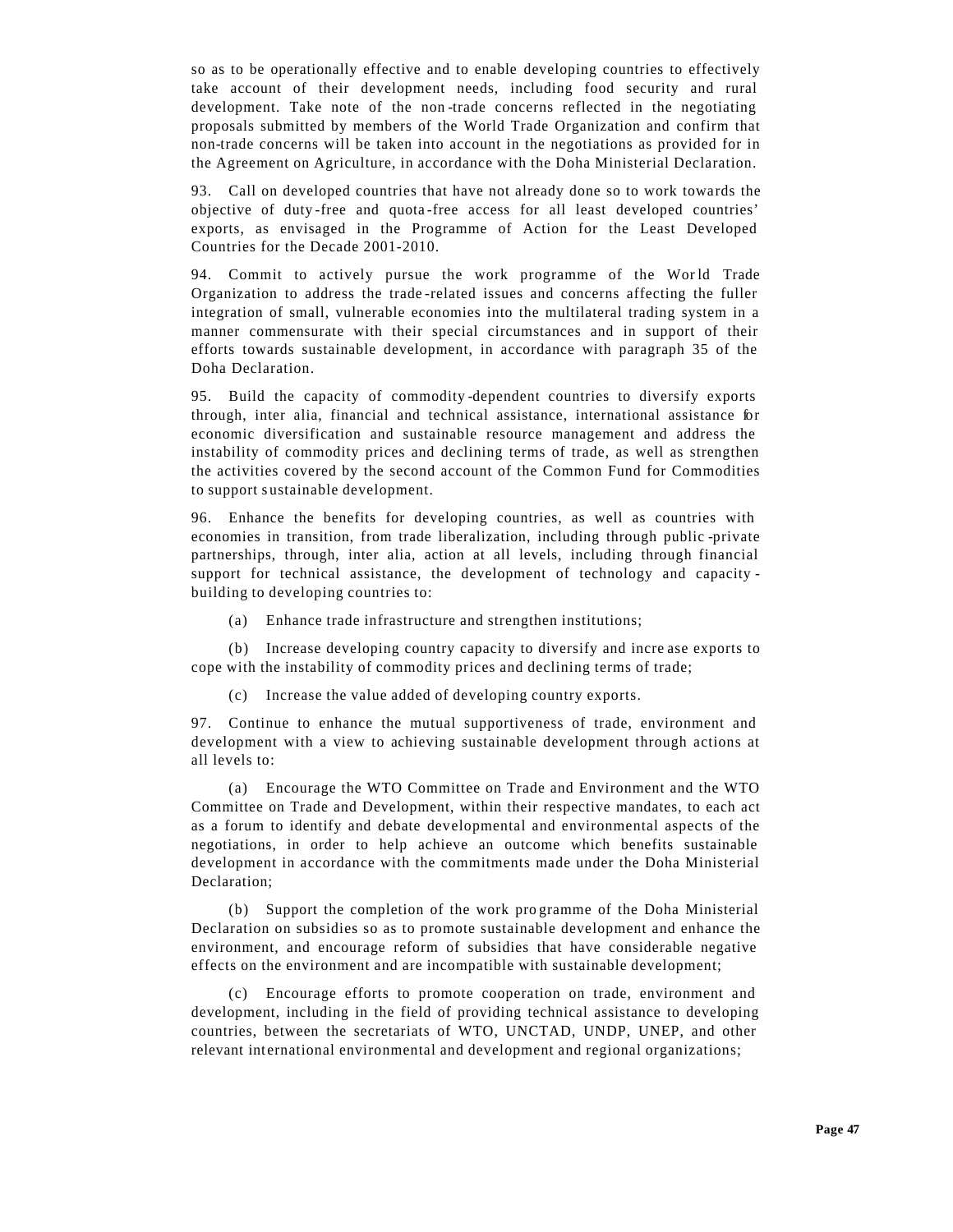(d) Encourage the voluntary use of environmental impact assessments as an important national-level tool to better identify trade, environment and development interlinkages. Further encourage countries and international organizations with experience in this field to provide technical assistance to developing countries for these purposes.

98. Promote mutual supportiveness between the multilateral trading system and the multilateral environmental agreements, consistent with sustainable development goals, in support of the work programme agreed through WTO, while recognizing the importance of maintaining the integrity of both sets of instruments.

99. Complement and support the Doha Ministerial Declaration and the Monterrey Consensus by undertaking further action at the national, regional and international levels, including through public/private partnerships, to enhance the benefits, in particular for developing countries as well as for countries with economies in transition, of trade liberalization, through, inter alia, actions at all levels to:

(a) Establish and strengthen existing trade and cooperation agreements, consistent with the multilateral trading system, with a view to achieving sustainable development;

(b) Support voluntary WTO-compatible market-based initiatives for the creation and expansion of domestic and international markets for environmentally friendly goods and services, including organic products, which maximize environmental and developmental benefits through, inter alia, capacity-building and technical assistance to developing countries;

(c) Support measures to simplify and make more transparent domestic regulations and procedures that affect trade so as to assist exporte rs, particularly those from developing countries.

100. Address the public health problems affecting many developing and least developed countries, especially those resulting from HIV/AIDS, tuberculosis, malaria and other epidemics, while noting the importance of the Doha Declaration on the Agreement on Trade-Related Aspects of Intellectual Property Rights (TRIPS Agreement) and public health,<sup>42</sup> in which it was agreed that the TRIPS Agreement does not and should not prevent WTO members from taking measures to protect public health. Accordingly, while reiterating our commitment to the TRIPS Agreement, we reaffirm that the Agreement can and should be interpreted and implemented in a manner supportive of WTO members' right to protect public health and, in particular, to promote access to medicines for all.

101. States should cooperate to promote a supportive and open international economic system that would lead to economic growth and sustainable development in all countries to better address the problems of enviro nmental degradation. Trade policy measures for environmental purposes should not constitute a means of arbitrary or unjustifiable discrimination or a disguised restriction on international trade. Unilateral actions to deal with environmental challenges out side the jurisdiction of the importing country should be avoided. Environmental measures addressing transboundary or global environmental problems should, as far as possible, be based on an international consensus.

102. Take steps with a view to the avoid ance of, and refrain from, any unilateral measure not in accordance with international law and the Charter of the United Nations that impedes the full achievement of economic and social development by the population of the affected countries, in particular women and children, that

<sup>42</sup> Ibid,. paras. 17-19.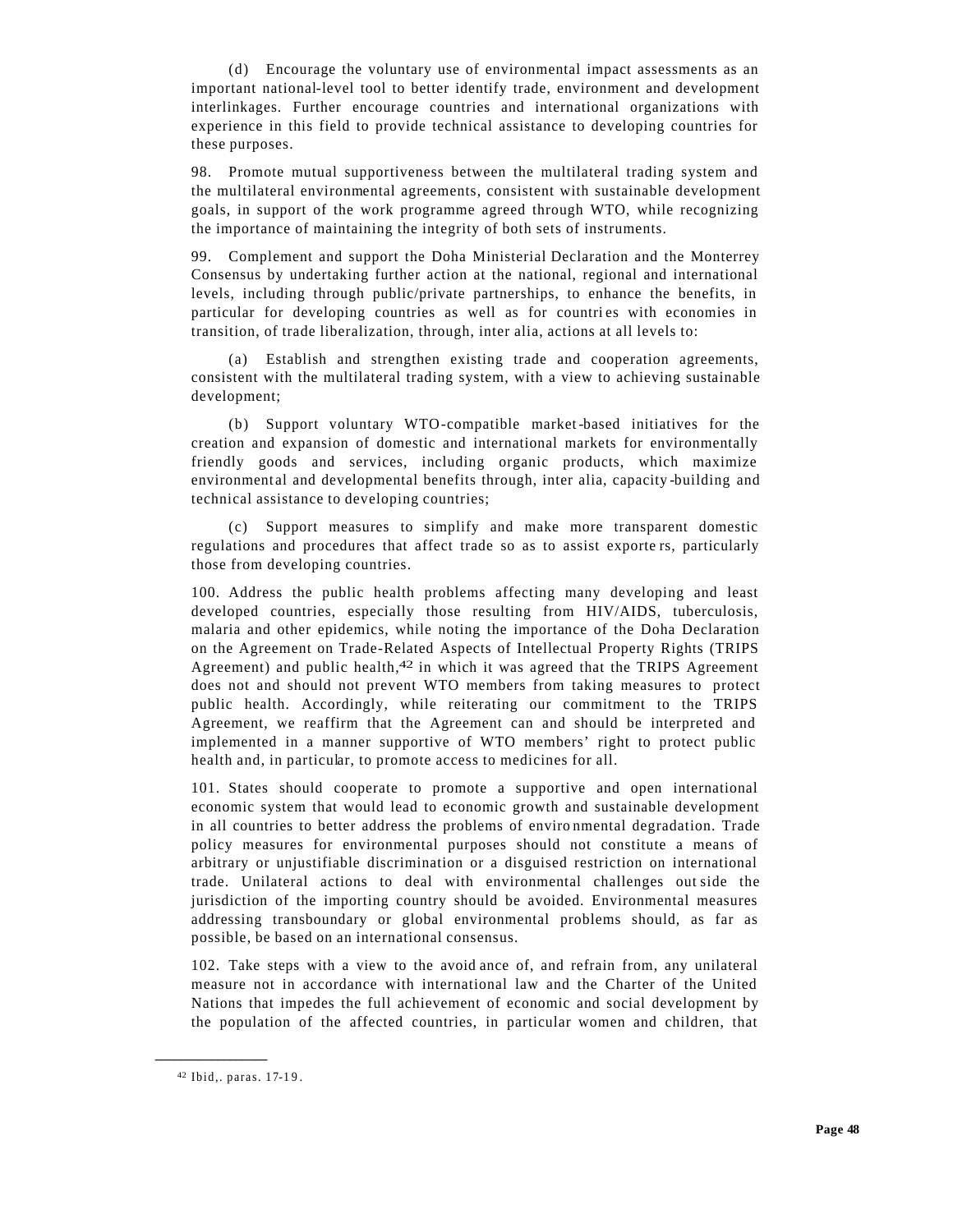hinders their well-being or that creates obstacles to the full enjoyment of their human rights, including the right of everyone to a standard of living adequate for their health and well-being and their right to food, medical care and the necessary social services. Ensure that food and medicine are not used as tools for political pressure.

103. Take further effective measures to remove obstacles to the realization of the right of peoples to self-determination, in particular peoples living under colonial and foreign occupation, which continue to adversely affect their economic and social development and are incompatible with the dignity and worth of the human person and must be combated and eliminated. People under foreign occupation must be protected in accordance with the provisions of international humanitarian law.

104. In accordance with the Declaration on Principles of International Law concerning Friendly Relations and Cooperation among States in accordance with the Charter of the United Nations,43 this shall not be construed as authorizing or encouraging any action which would dismember or impair, totally or in part, the territorial integrity or political unity of sovereign and independent States conducting themselves in complia nce with the principle of equal rights and self-determination of peoples and thus possessed of a Government representing the whole people belonging to the territory without distinction of any kind.

\* \* \*

105. Promote, facilitate and finance, as appropria te, access to and the development, transfer and diffusion of environmentally sound technologies and corresponding know-how, in particular to developing countries and countries with economies in transition on favourable terms, including on concessional and preferential terms, as mutually agreed, as set out in chapter 34 of Agenda 21, including through urgent actions at all levels to:

(a) Provide information more effectively;

(b) Enhance existing national institutional capacity in developing countries to improve access to and the development, transfer and diffusion of environmentally sound technologies and corresponding know-how;

(c) Facilitate country -driven technology needs assessments;

(d) Establish legal and regulatory frameworks in both supplier and recipient countries that expedite the transfer of environmentally sound technologies in a costeffective manner by both public and private sectors and support their implementation;

(e) Promote the access and transfer of technology related to early warning systems and to mitigation programmes to developing countries affected by natural disasters.

106. Improve the transfer of technologies to developing countries, in particular at the bilateral and regional levels, including through urgent actions at all levels to:

(a) Improve interaction and collaboration, stakeholder relationships and networks between and among universities, research institutions, government agencies and the private sector;

(b) Develop and strengthen networking of related institutional supp ort structures, such as technology and productivity centres, research, training and development institutions, and national and regional cleaner production centres;

<sup>43</sup> General Assembly resolution 2625 (XXV), annex.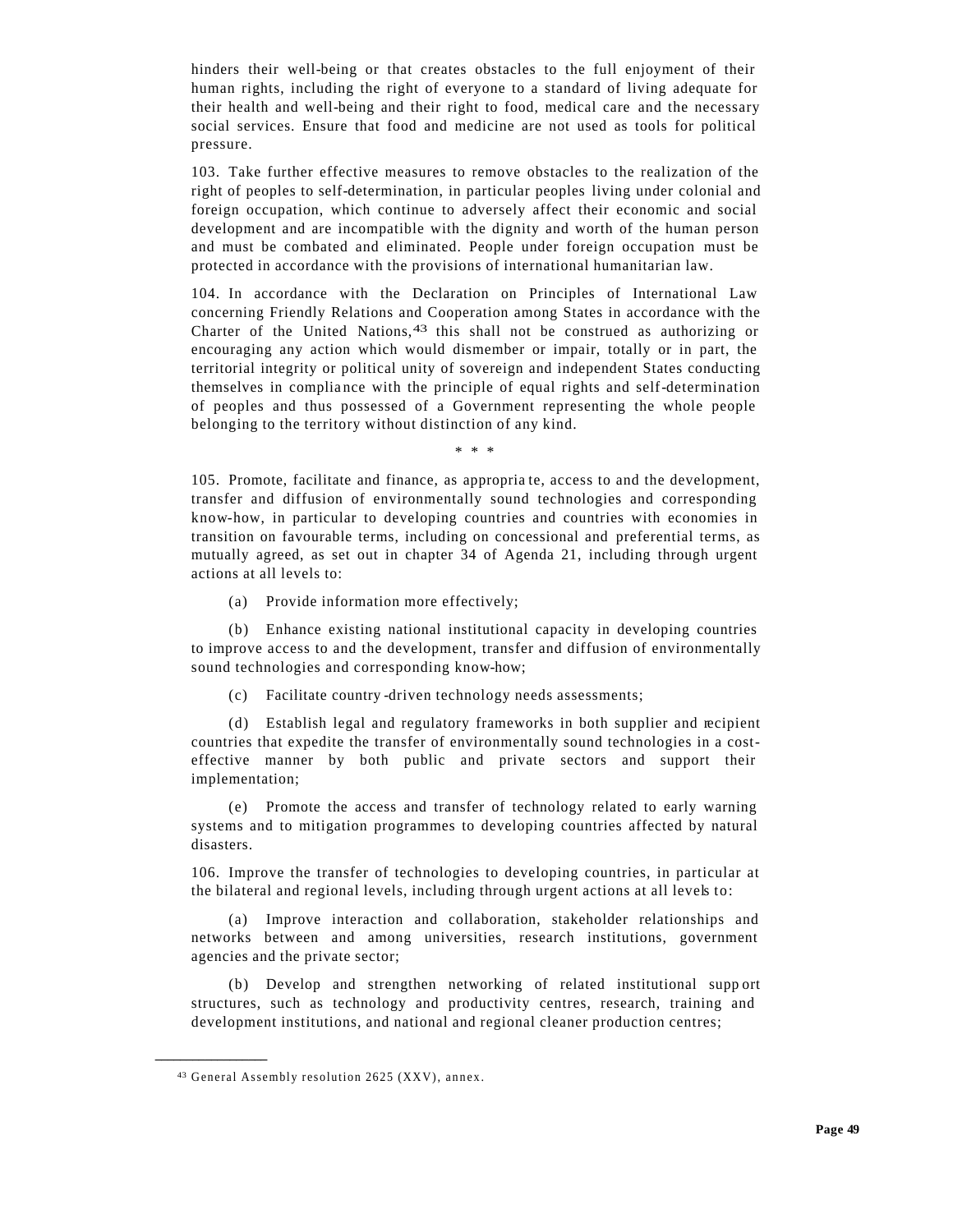(c) Create partnerships conducive to investment and technology transfer, development and diffusion, to assist developing countries, as well as countries with economies in transition, in sharing best practices and promoting programmes of assistance, and encourage collaboration between corporations and research institutes to enhance industrial efficiency, agricultural productivity, environmental management and competitiveness;

(d) Provide assistance to developing countries, as well as countries with economies in transition, in accessing environmentally sound technologies that are publicly owned or in the public domain, as well as available knowledge in the public domain on science and technology, and in accessing the know-how and expertise required in order for them to make independent use of this knowledge in pursuing their development goals;

(e) Support existing mechanisms and, where appropriate, establish new mechanisms for the development, transfer and diffusion of environmentally sound technologies to developing countries and economies in transition.

\* \* \*

107. Assist developing countries in building capacity to access a larger share of multilateral and global research and development programmes. In this regard, strengthen and, where appropriate, create centres for sustainable development in developing countries.

108. Build greater capacity in science and technology for sustainable development, with action to improve collaboration and partnerships on research and development and their widespread application among research institutions, universities, the private sector, governments, non -govern mental organizations and networks, as well as between and among scientists and academics of developing and developed countries, and in this regard encourage networking with and between centres of scientific excellence in developing countries.

109. Improve policy and decision -making at all levels through, inter alia, improved collaboration between natural and social scientists, and between scientists and policy makers, including through urgent actions at all levels to:

(a) Increase the use of scientific kno wledge and technology and increase the beneficial use of local and indigenous knowledge in a manner respectful of the holders of that knowledge and consistent with national law;

(b) Make greater use of integrated scientific assessments, risk assessments and interdisciplinary and intersectoral approaches;

(c) Continue to support and collaborate with international scientific assessments supporting decision -making, including the Intergovernmental Panel on Climate Change, with the broad participation of deve loping country experts;

(d) Assist developing countries in developing and implementing science and technology policies;

(e) Establish partnerships between scientific, public and private institutions, including by integrating the advice of scientists into decision-making bodies to ensure a greater role for science, technology development and engineering sectors;

(f) Promote and improve science -based decision -making and reaffirm the precautionary approach as set out in principle 15 of the Rio Declaration o n Environment and Development, which states:

"In order to protect the environment, the precautionary approach shall be widely applied by States according to their capabilities. Where there are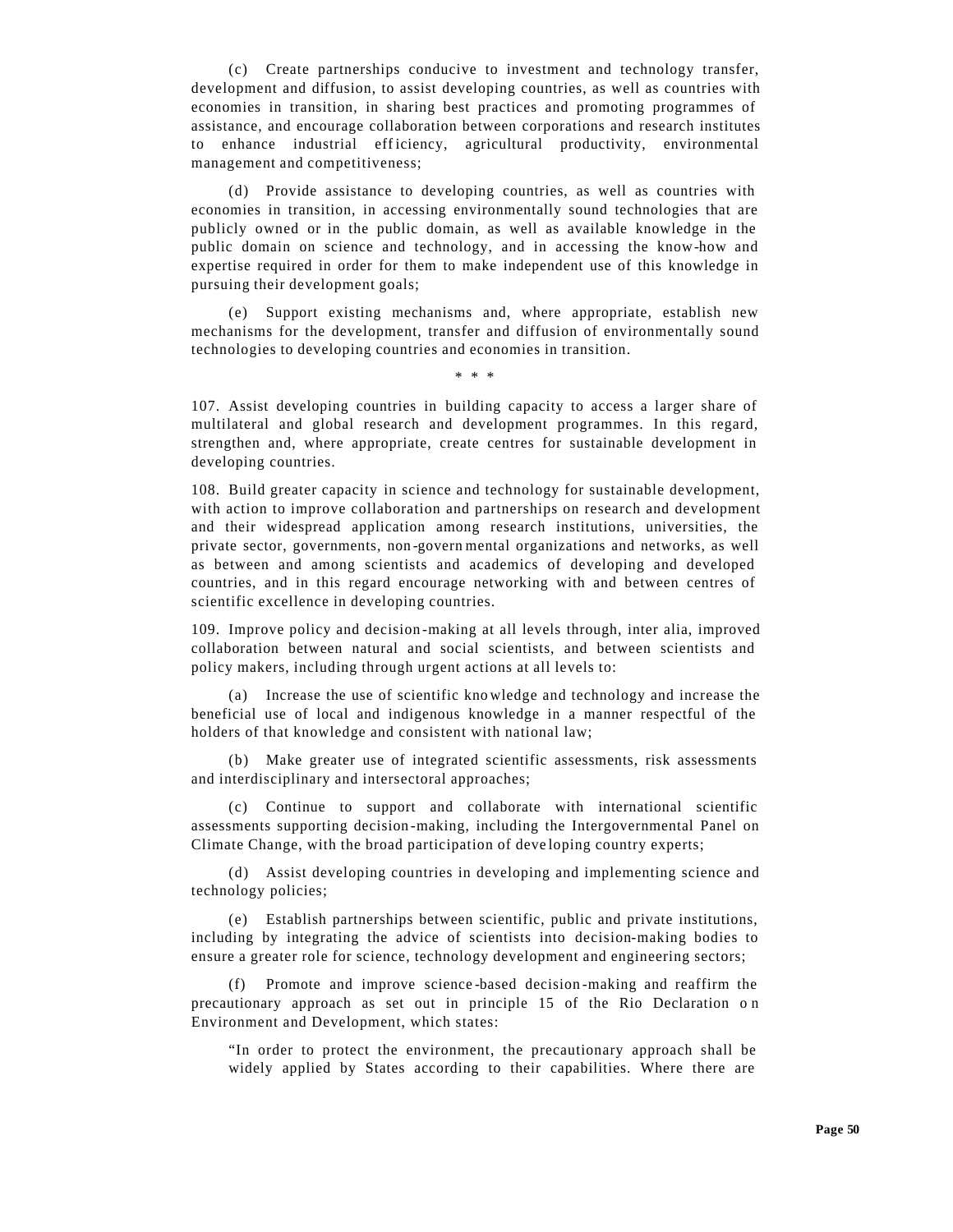threats of serious or irreversible damage, lack of full scientific certainty shall not be used as a reason for postponing cost-effective measures to prevent environmental degradation."

110. Assist developing countries, through international cooperation, in enhancing their capacity in their efforts to address issues pe rtaining to environmental protection, including in their formulation and implementation of policies for environmental management and protection, including through urgent actions at all levels to:

(a) Improve their use of science and technology for environ mental monitoring, assessment models, accurate databases and integrated information systems;

(b) Promote and, where appropriate, improve their use of satellite technologies for quality data collection, verification and updating, and further improve aerial and ground -based observations, in support of their efforts to collect quality, accurate, long -term, consistent and reliable data;

(c) Set up and, where appropriate, further develop national statistical services capable of providing sound data on science education and research and development activities that are necessary for effective science and technology policy -making.

111. Establish regular channels between policy makers and the scientific community to request and receive science and technology advice for the implementation of Agenda 21 and create and strengthen networks for science and education for sustainable development, at all levels, with the aim of sharing knowledge, experience and best practices and building scientific capacities, particularly in developing countries.

112. Use information and communication technologies, where appropriate, as tools to increase the frequency of communication and the sharing of experience and knowledge and to improve the quality of and access to information and communications technology in all countries, building on the work facilitated by the United Nations Information and Communications Technology Task Force and the efforts of other relevant international and regional forums.

113. Support publicly funded research and development entities to engage in strategic alliances for the purpose of enhancing research and development to achieve cleaner production and product technologies, through, inter alia, the mobilization from all sources of adequate financial and technic al resources, including new and additional resources, and encourage the transfer and diffusion of those technologies, in particular to developing countries.

114. Examine issues of global public interest through open, transparent and inclusive workshops to promote a better public understanding of such questions.

115. Further resolve to take concerted action against international terrorism, which causes serious obstacles to sustainable development.

\* \* \*

116. Education is critical for promoting sustainable development. It is therefore essential to mobilize necessary resources, including financial resources at all levels, by bilateral and multilateral donors, including the World Bank and the regional development banks, by civil society and by foundations, to complement the efforts by national governments to pursue the following goals and actions: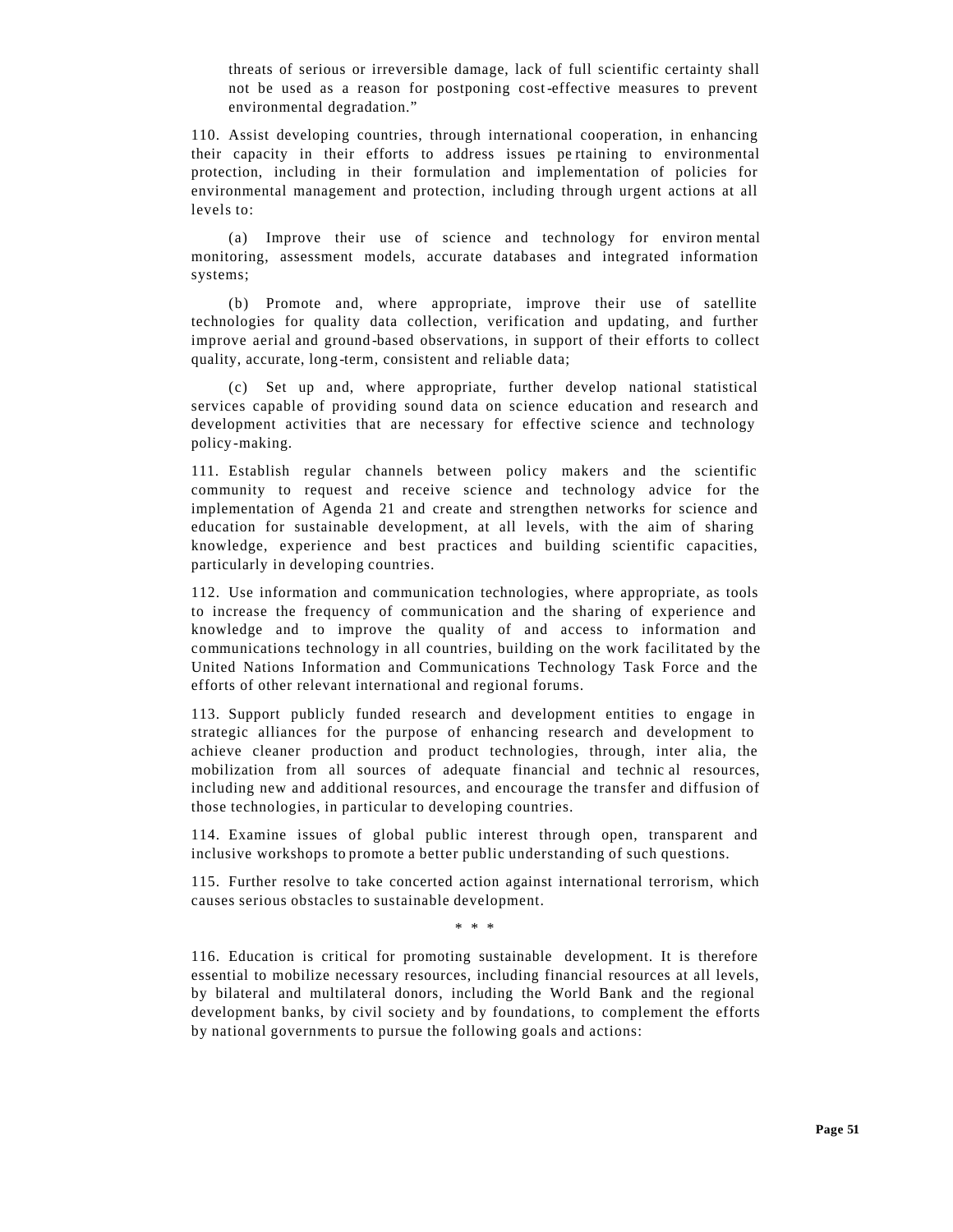(a) Meet the Millennium development goal of achieving universal primary education, ensuring that, by 2015, children everywhere, boys and girls alike, will be able to complete a full course of primary schooling;

(b) Provide all children, particularly those living in rural areas and those living in poverty, especially girls, with the access and opportunity to complete a full course of primary education.

117. Provide financial assistance and support to education, research, public awareness programmes and developmental institutions in developing countries and countries with economies in transition in order to:

(a) Sustain their educational infrastructures and programmes, including those related to environment and public health education;

(b) Consider means of avoiding the frequent, serious financial constraints faced by many institutions of higher learning, including universities around the world, particularly in developing countries and countries in transition.

118. Address the impact of HIV/AIDS on the educational system in those countries seriously affected by the pandemic.

119. Allocate national and international resources for basic education as proposed by the Dakar Framework for Action on Education for All and for improved integration of sustainable development into education and in bilateral and multilateral development programmes, and improve integration between publicly funded research and development and development programmes.

120. Eliminate gender disparity in primary and secondary education by 2005, as provided in the Dakar Framework for Action on Education for All, and at all levels of education no later than 2015, to meet the development goals contained in the Millennium Declaration, with action to ensure, inter alia, equal access to all levels and forms of education, training and capacity -building by gender mainstreaming, and by creating a gender-sensitive educational system.

121. Integrate sustainable development into education systems at all levels of education in order to promote education as a key agent for change.

122. Develop, implement, monitor and review education action plans and programmes at the national, subnational and local levels, as appropriate, that reflect the Dakar Framework for Action on Education for All and that are relevant to local conditions and needs leading to the achievement of community development and make education for sustainable development a part of those plans.

123. Provide all community members with a wide range of formal and non -formal continuing educational opportunities, including volunteer community service programmes, in order to end illiteracy and emphasize the importance of lifelong learning and promote sustainable development.

124. Support the use of education to promote sustainable development, including through urgent actions at all levels to:

(a) Integrate information and communications technology in school curriculum development to ensure its access by both rural and urban communities and provide assistance, particularly to developing countries, inter alia, for the establishment of an appropriate enabling environment required for such technology;

(b) Promote, as appropriate, affordable and increased access to prog rammes for students, researchers and engineers from developing countries in the universities and research institutions of developed countries in order to promote the exchange of experience and capacity that will benefit all partners;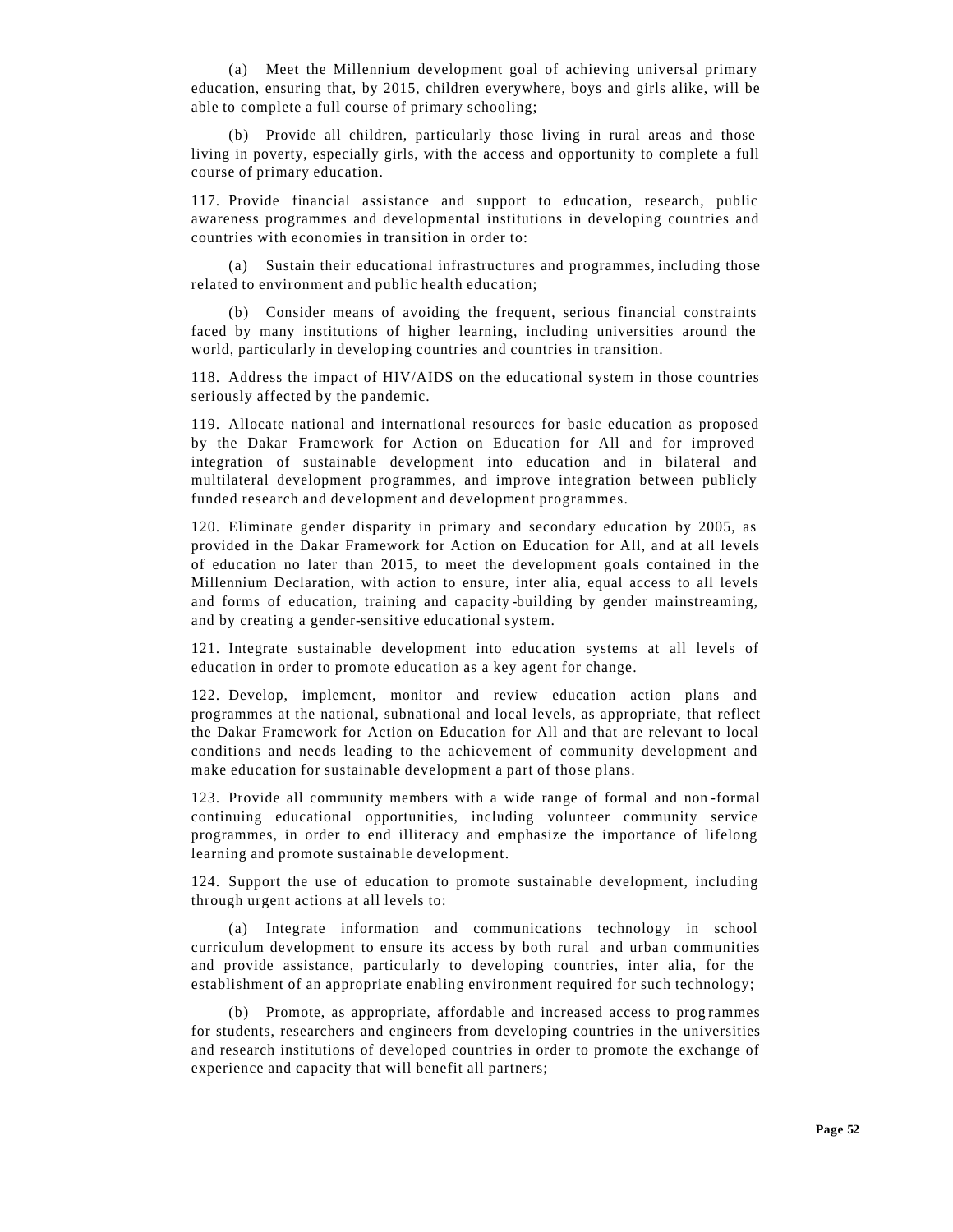(c) Continue to imple ment the work programme of the Commission on Sustainable Development on education for sustainable development;

(d) Recommend to the United Nations General Assembly that it consider adopting a decade of education for sustainable development, starting in 2005.

\* \* \*

125. Enhance and accelerate human, institutional and infrastructure capacity building initiatives and promote partnerships in that regard that respond to the specific needs of developing countries in the context of sustainable development.

126. Support local, national, subregional and regional initiatives with action to develop, use and adapt knowledge and techniques and to enhance local, national, subregional and regional centres of excellence for education, research and training in order to strengthen the knowledge capacity of developing countries and countries with economies in transition through, inter alia, the mobilization from all sources of adequate financial and other resources, including new and additional resources.

127. Provide technical and financial assistance to developing countries, including through the strengthening of capacity -building efforts, such as the United Nations Development Programme Capacity 21 programme, to:

(a) Assess their own capacity development needs and opportu nities at the individual, institutional and societal levels;

(b) Design programmes for capacity -building and support for local, national and community -level programmes that focus on meeting the challenges of globalization more effectively and attaining the internationally agreed development goals, including those contained in the Millennium Declaration;

(c) Develop the capacity of civil society, including youth, to participate, as appropriate, in designing, implementing and reviewing sustainable developme nt policies and strategies at all levels;

(d) Build and, where appropriate, strengthen national capacities for carrying out effective implementation of Agenda 21.

\* \* \*

128. Ensure access, at the national level, to environmental information and judicial and administrative proceedings in environmental matters, as well as public participation in decision -making, so as to further principle 10 of the Rio Declaration on Environment and Development, taking into full account principles 5, 7 and 11 of the Declaration.

129. Strengthen national and regional information and statistical and analytical services relevant to sustainable development policies and programmes, including data disaggregated by sex, age and other factors, and encourage donors to provide financ ial and technical support to developing countries to enhance their capacity to formulate policies and implement programmes for sustainable development.

130. Encourage further work on indicators for sustainable development by countries at the national level, including integration of gender aspects, on a voluntary basis, in line with national conditions and priorities.

131. Promote further work on indicators, in conformity with paragraph 3 of decision 9/4 of the Commission on Sustainable Development.<sup>44</sup>

<sup>44</sup> See *Official Records of the Economic and Social Council, 2001, Supplement No. 9* (E/2001/29), chap. I.B.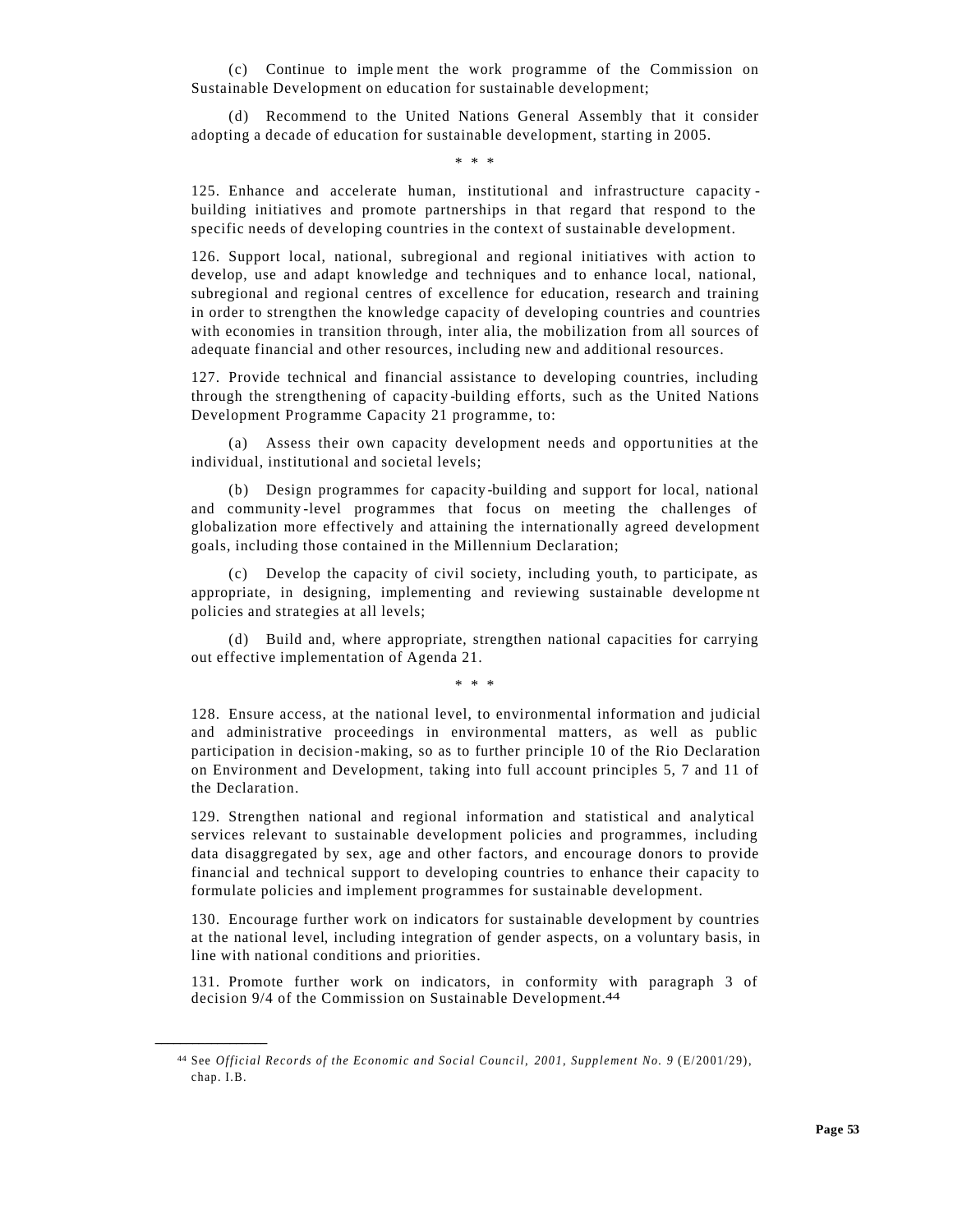132. Promote the development and wider use of earth observation technologies, including satellite remote sensing, global mapping and geographic information systems, to collect quality data on environmental impacts, land use and land -use changes, including through urgent actions at all levels to:

(a) Strengthen cooperation and coordination among global observing systems and research programmes for integrated global observations, taking into account the need for building capacity and sharing of data from ground -based observations, satellite remote sensing and other sources among all countries;

(b) Develop information systems that make the sharing of valuable data possible, including the active exchange of Earth observation data;

(c) Encourage initiatives and part nerships for global mapping.

133. Support countries, particularly developing countries, in their national efforts to:

(a) Collect data that are accurate, long -term, consistent and reliable;

(b) Use satellite and remote-sensing technologies for data collection and further improvement of ground -based observations;

(c) Access, explore and use geographic information by utilizing the technologies of satellite remote sensing, satellite global positioning, mapping and geographic information systems.

134. Support efforts to prevent and mitigate the impacts of natural disasters, including through urgent actions at all levels to:

(a) Provide affordable access to disaster-related information for early warning purposes;

(b) Translate available data, particularly from global meteorological observation systems, into timely and useful products.

135. Develop and promote the wider application of environmental impact assessments, inter alia, as a national instrument, as appropriate, to provide essential decision -support information on projects that could cause significant adverse effects to the environment.

136. Promote and further develop methodologies at policy, strategy and project levels for sustainable development decision -making at the local and national levels, and where relevant at the regional level. In this regard, emphasize that the choice of the appropriate methodology to be used in countries should be adequate to their country -specific conditions and circumstances, should be on a voluntary basis and should conform to their development priority needs.

#### **XI. Institutional framework for sustainable development**

137. An effective institutional framework for sustainable development at all levels is key to the full implementation of Agenda 21, the follow-up to the outcomes of the World Summit on Sustainable Development and meeting emerging sustainable development challenges. Measures aimed at strengthening such a framework should build on the provisions of Agenda 21, as well as the Programme for the Further Implementation of Agenda 21 of 1997, and the principles of the Rio Declaration on Environment and Development and should promote the achievement of the internationally agreed development goals, including those contained in the Millennium Declaration, taking into ac count the Monterrey Consensus and relevant outcomes of other major United Nations conferences and international agreements since 1992. It should be responsive to the needs of all countries, taking into account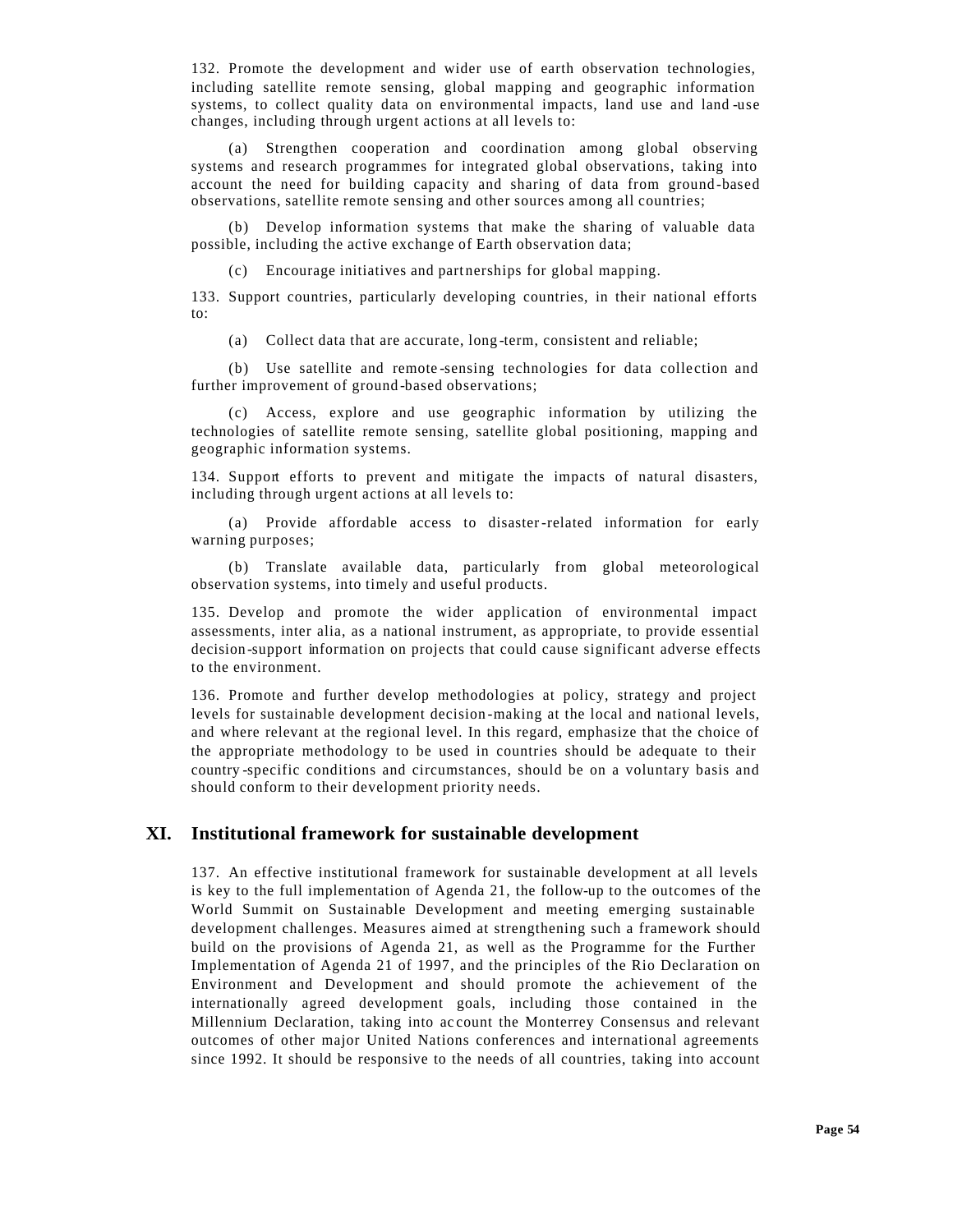the specific needs of developing countries including the means of implementation. It should lead to the strengthening of international bodies and organizations dealing with sustainable development, while respecting their existing mandates, as well as to the strengthening of relevant regional, national and local institutions.

138. Good governance is essential for sustainable development. Sound economic policies, solid democratic institutions responsive to the needs of the people and improved infrastructure are the basis for sustained economic growth, po verty eradication, and employment creation. Freedom, peace and security, domestic stability, respect for human rights, including the right to development, and the rule of law, gender equality, market-oriented policies, and an overall commitment to just and democratic societies are also essential and mutually reinforcing.

#### **A. Objectives**

**\_\_\_\_\_\_\_\_\_\_\_\_\_\_\_\_\_\_**

139. Measures to strengthen institutional arrangements on sustainable development, at all levels, should be taken within the framework of Agenda 21, 45 build on developments since the United Nations Conference on Environment and Development and lead to the achievement of, inter alia, the following objectives:

(a) Strengthening commitments to sustainable development;

(b) Integration of the economic, social and environmental dimensions of sustainable development in a balanced manner;

(c) Strengthening of the implementation of Agenda 21, including through the mobilization of financial and technological resources, as well as capacity -building programmes, particularly for developing countries;

- (d) Strengthening coherence, coordination and monitoring;
- (e) Promoting the rule of law and strengthening of governmental institutions;

(f) Increasing effectiveness and efficiency through limiting overlap and duplication of activities of international organizations, within and outside the United Nations system, based on their mandates and comparative advantages;

(g) Enhancing participation and effective involvement of civil society and other relevant stakeholders in the implementation of Agenda 21, as well as promoting transparency and broad public participation;

(h) Strengthening capacities for sustainable development at all levels, including the local level, in particular those of developing countries;

(i) Strengthening international cooperation aimed at reinforcing the implementation of Agenda 21 and the outcomes of the Summit.

#### **B. Strengthening the institutional framework for sustainable development at the international level**

140. The international community should:

(a) Enhance the integration of sustainable development goals as reflected in Agenda 21 and support for implementation of Agenda 21 and the outcomes of the Summit into the policies, work programmes and operational guidelines of relevant United Nations agencies, programmes and funds, the Global Environment Facility and international financial and trade institutions, within their mandates, while stressing that their activities should take full account of national programmes and

<sup>45</sup> References in the present chapter to Agenda 21 are deemed to include Agenda 21, the Programme for the Further Implementation of Agenda 21 and the outcomes of the Summit.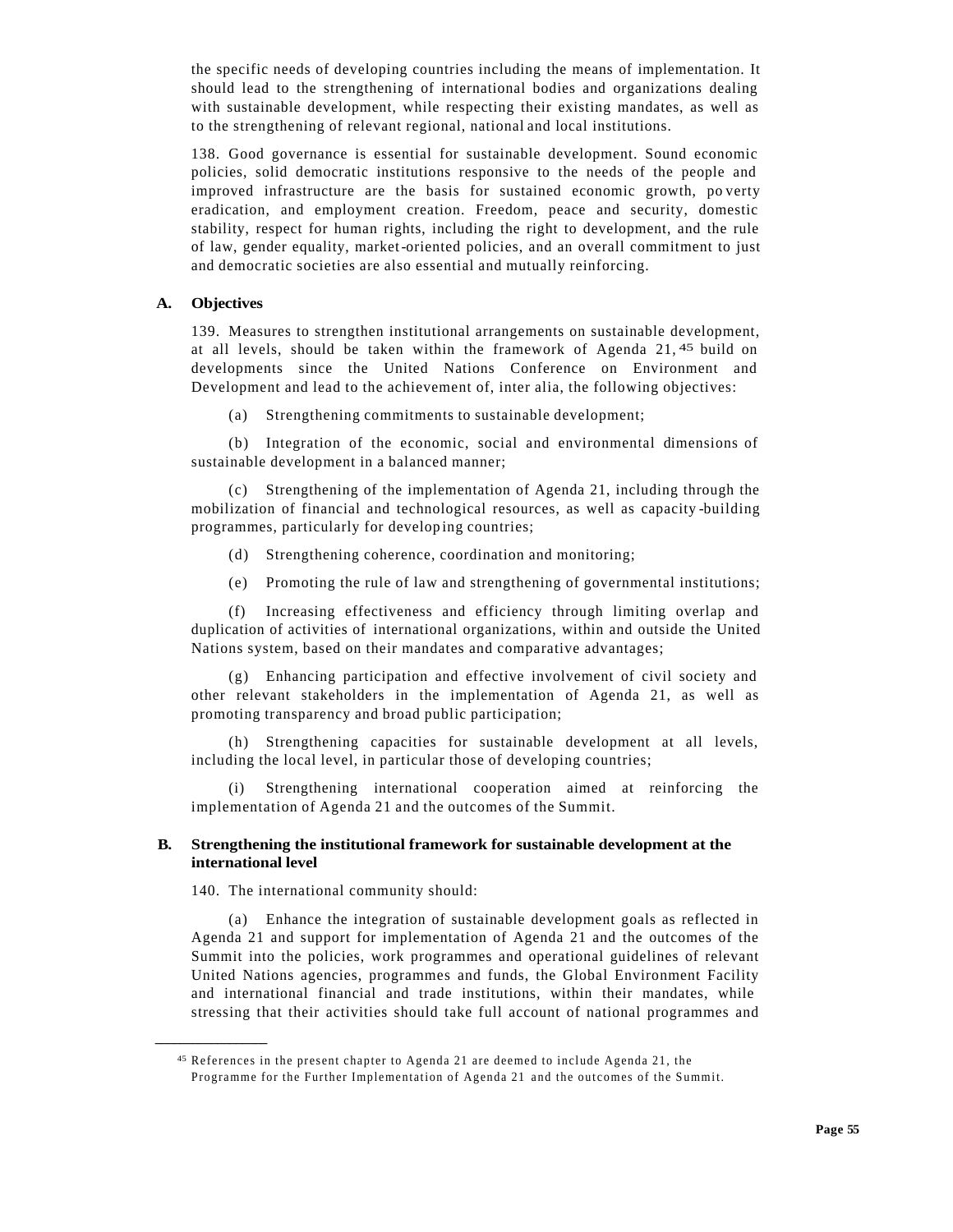priorities, particularly those of developing countries, as well as, where appropriate, countries with economies in transition, to achieve sustainable development;

(b) Strengthen collaboration within and between the United Nations system, international financial institutions, the Global Environment Facility and the World Trade Organization, utilizing the United Nations System Chief Executives Board for Coordination, the United Nations Development Group, the Environment Management Group and other inter-agency coordinating bodies. Strengthened interagency collaboration should be pursued in all relevant contexts, with special emphasis on the operational level and involving partnership arrangements on specific issues, to support, in particular, the efforts of developing countries in implementing Agenda 21;

(c) Strengthen and better integrate the three dimensions of sustainable development policies and programmes and promote the full integration of sustainable development objectives into programmes and policies of bodies that have a primary focus on social issues. In particular, the social dimension of sustainable development should be strengthened, inter alia, by emphasizing followup to the outcomes of the World Summit for Social Development and its five -year review, and taking into account their reports, and by support to social protection systems;

(d) Fully implement the outcomes of the decision on international environmental governance adopted by the Governing Council of the United Nations Environment Programme at its seventh special session 46 and invite the General Assembly at its fifty -seventh session to consider the important but complex issue of establishing universal membership for the Governing Council/Global Ministerial Environment Forum;

(e) Engage actively and constructively in ensuring the time ly completion of the negotiations on a comprehensive United Nations convention against corruption, including the question of repatriation of funds illicitly acquired to countries of origin;

(f) Promote corporate responsibility and accountability and the exchange of best practices in the context of sustainable development, including, as appropriate, through multi-stakeholder dialogue, such as through the Commission on Sustainable Development, and other initiatives;

(g) Take concrete action to implement the Monterrey Consensus at all levels.

141. Good governance at the international level is fundamental for achieving sustainable development. In order to ensure a dynamic and enabling international economic environment, it is important to promote global economic governance through addressing the international finance, trade, technology and investment patterns that have an impact on the development prospects of developing countries. To this effect, the international community should take all necessary and approp riate measures, including ensuring support for structural and macroeconomic reform, a comprehensive solution to the external debt problem and increasing market access for developing countries. Efforts to reform the international financial architecture need to be sustained with greater transparency and the effective participation of developing countries in decision -making processes. A universal, rules-based, open, non-discriminatory and equitable multilateral trading system, as well as meaningful trade liberalization, can substantially stimulate development worldwide, benefiting countries at all stages of development.

<sup>46</sup> UNEP/GCSS.VII/6, annex I.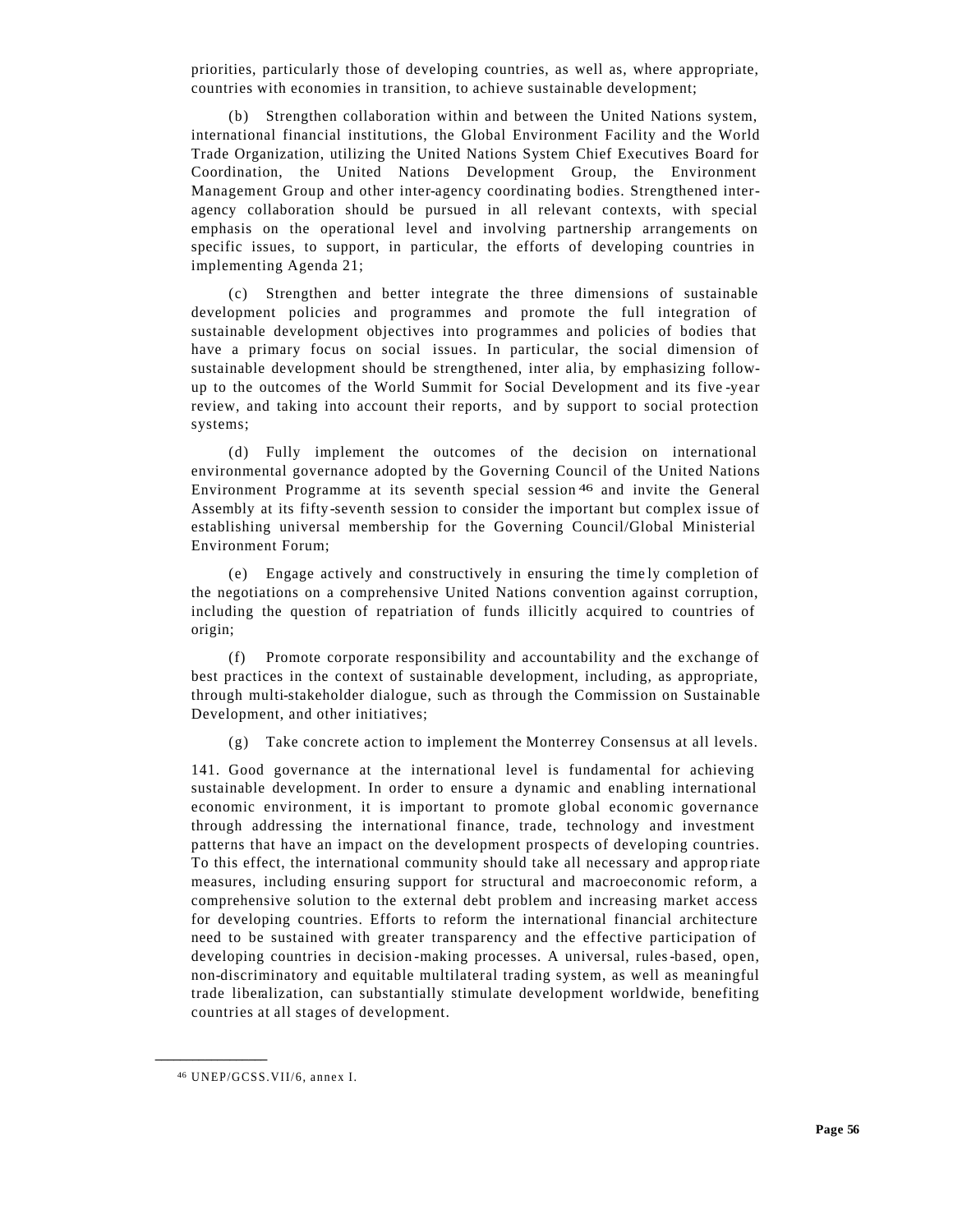142. A vibrant and effective United Nations system is fundamental to the promotion of international cooperation for sustainable development and to a global economic system that works for all. To this effect, a firm commitment to the ideals of the United Nations, the principles of international law and those enshrined in the Charter of the United Nations, as well as to strengthening the United Nat ions system and other multilateral institutions and promoting the improvement of their operations, is essential. States should also fulfil their commitment to negotiate and finalize as soon as possible a United Nations convention against corruption in all its aspects, including the question of repatriation of funds illicitly acquired to countries of origin and also to promoting stronger cooperation to eliminate money laundering.

#### **C. Role of the General Assembly**

143. The General Assembly of the United Nations should adopt sustainable development as a key element of the overarching framework for United Nations activities, particularly for achieving the internationally agreed development goals, including those contained in the Millennium Declaration, and shou ld give overall political direction to the implementation of Agenda 21 and its review.

#### **D. Role of the Economic and Social Council**

144. Pursuant to the relevant provisions of the Charter of the United Nations, the provisions of Agenda 21 regarding the Economic and Social Council and General Assembly resolutions 48/162 and 50/227, which reaffirmed the Council as the central mechanism for the coordination of the United Nations system and its specialized agencies and supervision of subsidiary bodies, in part icular its functional commissions, and to promote the implementation of Agenda 21 by strengthening system-wide coordination, the Council should:

(a) Increase its role in overseeing system-wide coordination and the balanced integration of economic, social and environmental aspects of United Nations policies and programmes aimed at promoting sustainable development;

(b) Organize periodic consideration of sustainable development themes in regard to the implementation of Agenda 21, including the means of implementation. Recommendations in regard to such themes could be made by the Commission on Sustainable Development;

(c) Make full use of its high -level, coordination, operational activities and the general segments to effectively take into account all relevant aspects of the work of the United Nations on sustainable development. In this context, the Council should encourage the active participation of major groups in its high -level segment and the work of its relevant functional commissions, in accordance with the respective rules of procedure;

(d) Promote greater coordination, complementarity, effectiveness and efficiency of activities of its functional commissions and other subsidiary bodies that are relevant to the implementation of Agenda 21;

(e) Termina te the work of the Committee on Energy and Natural Resources for Development and transfer its work to the Commission on Sustainable Development;

(f) Ensure that there is a close link between the role of the Council in the follow-up to the Summit and its role in the follow-up to the Monterrey Consensus, in a sustained and coordinated manner. To that end, the Council should explore ways to develop arrangements relating to its meetings with the Bretton Woods institutions and the World Trade Organization, as set out in the Monterrey Consensus;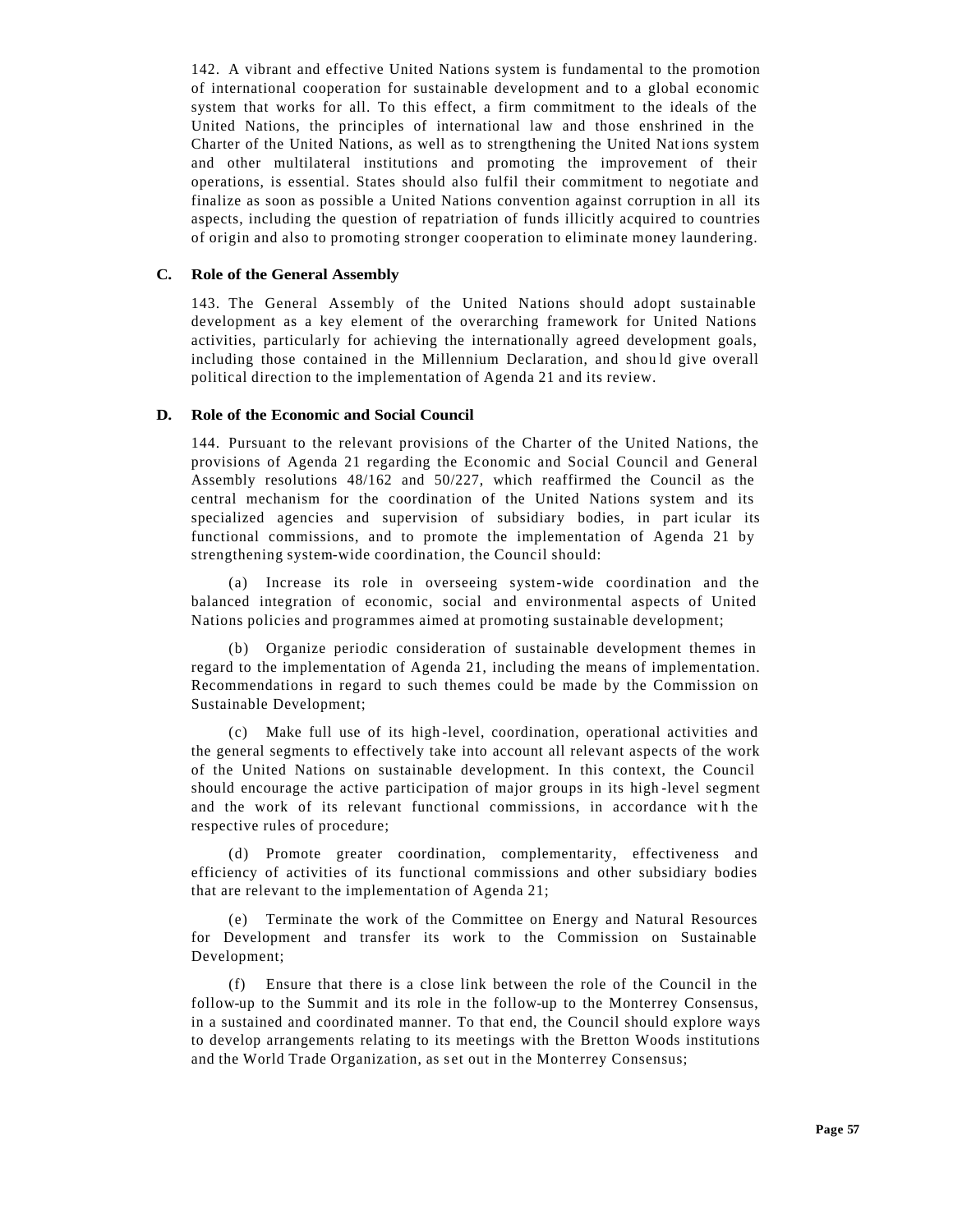(g) Intensify its efforts to ensure that gender mainstreaming is an integral part of its activities concerning the coordinated implementation of Agenda 21.

#### **E. Role and function of the Commission on Sustainable Development**

145. The Commission on Sustainable Development should continue to be the high level commission on sustainable development within the United Nations system and serve as a forum for consideration of issues related to integration of the three dimensions of sustainable development. Although the role, functions and mandate of the Commission as set out in relevant parts of Agenda 21 and adopted in General Assembly resolution 47/191 continue to be relevant, the Commission needs to be strengthened, taking into account the role of relevant institutions and organizations. An enhanced role of the Commission should include reviewing and monitoring progress in the implementation of Agenda 21 and fostering coherence of implementation, initiatives and partnerships.

146. Within that context, the Commission should place more emphasis on actions that enable implementation at all levels, including promoting and facilitating partnerships involving Governments, international organizations and relevant stakeholders for the implementation of Agenda 21.

147. The Commission should:

(a) Review and evaluate progress and promote further implementation of Agenda 21;

(b) Focus on the cross-sectoral aspects of specific sectoral issues and provide a forum for better integration of policies, including through interaction among Ministers dealing with the various dimensions and sectors of sustainable development through the high-level segments;

(c) Address new challenges and opportunities related to the implementation of Agenda 21;

(d) Focus on actions related to implementation of Agenda 21, limiting negotiations in the sessions of the Commission to every two years;

(e) Limit the number of themes addressed in each session.

148. In relation to its role in facilitating implementation, the Commission should emphasize the following:

(a) Review progress and promote the further implementation of Agenda 21. In this context, the Commission should identify constraints on implementation and make recommendations to overcome those constraints;

(b) Serve as a focal point for the discussion of partnerships that promote sustainable development, including sharing lessons learned, progress made and best practices;

(c) Review issues related to financial assistance and transfer of technology for sustain able development, as well as capacity-building, while making full use of existing information. In this regard, the Commission on Sustainable Development could give consideration to more effective use of national reports and regional experience and to this end make appropriate recommendations;

(d) Provide a forum for analysis and exchange of experience on measures that assist sustainable development planning, decision -making and the implementation of sustainable development strategies. In this regard, the Commission could give consideration to more effective use of national and regional reports;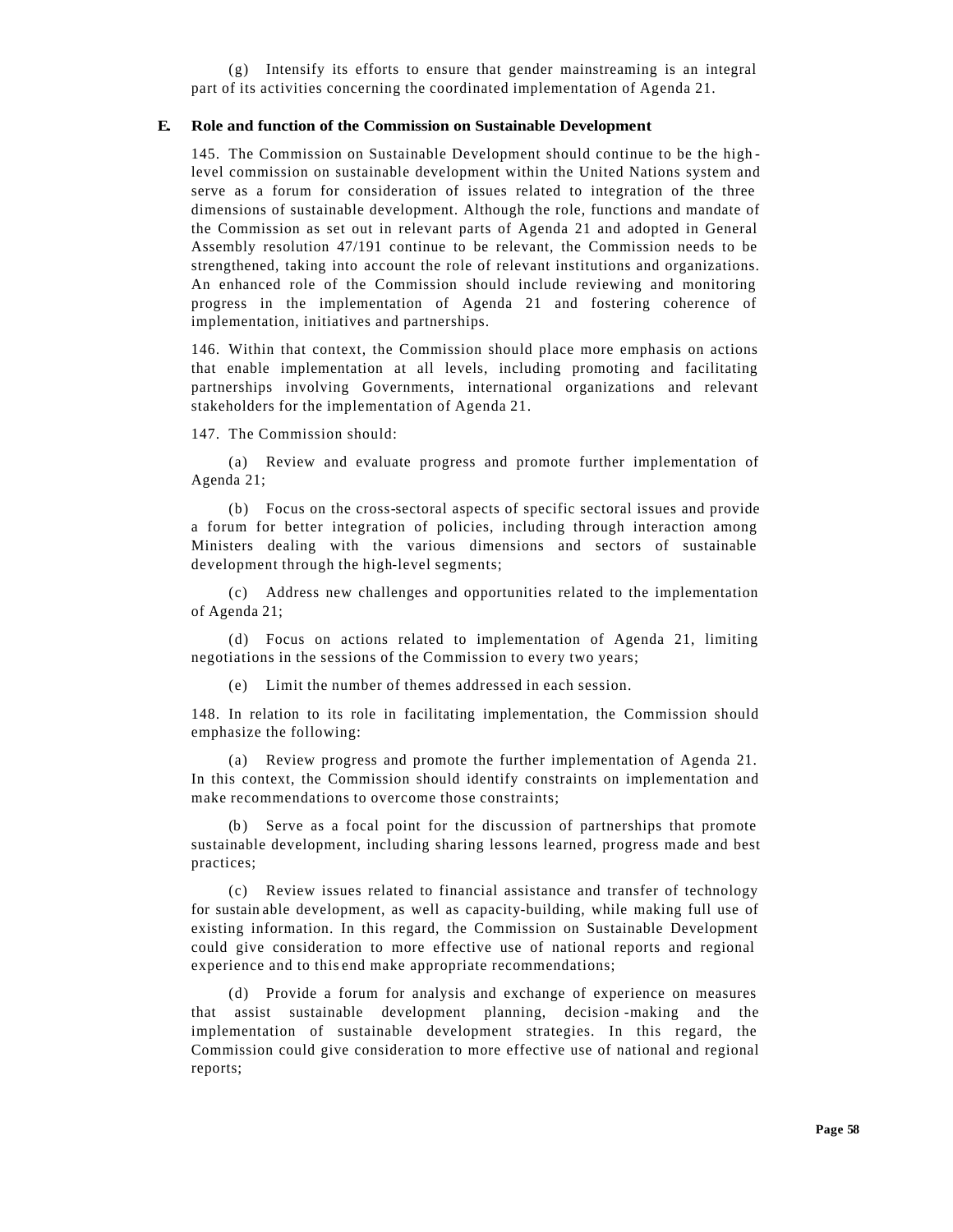(e) Take into account significant legal developments in the field of sustainable development, with due regard to the role of relevant intergovernmental bodies in promoting the implementation of Agenda 21 relating to international legal instruments and mechanisms.

149. With regard to the practical modalities and programme of work of the Commission, specific decisions on those issues should be taken by the Commission at its next session, when the Commission's thematic work programme will be elaborated. In particular, the following issues should be considered:

(a) Giving a balanced consideration to implementation of all of the mandates of the Commission contained in General Assembly resolution 47/191;

(b) Continuing to provide for more direct and substantive involvement of international organizations and major groups in the work of the Commission;

(c) Give greater consideration to the scientific contributions to sustai nable development through, for example, drawing on the scientific community and encouraging national, regional and international scientific networks to be involved in the Commission;

(d) Furthering the contribution of educators to sustainable development, including, where appropriate, in the activities of the Commission;

(e) The scheduling and duration of intersessional meetings.

150. Undertake further measures to promote best practices and lessons learned in sustainable development, and in addition promote the use of contemporary methods of data collection and dissemination, including broader use of information technologies.

#### **F. Role of international institutions**

151. Stress the need for international institutions both within and outside the United Nations system, including international financial institutions, the World Trade Organization and the Global Environment Facility, to enhance, within their mandates, their cooperative efforts to:

(a) Promote effective and collective support to the implementation of Agenda 21 at all levels;

(b) Enhance the effectiveness and coordination of international institutions to implement Agenda 21, the outcomes of the World Summit on Sustainable Development, relevant sustainable development aspects of the Millennium Dec laration, the Monterrey Consensus and the outcome of the Fourth Ministerial Meeting of the World Trade Organization, held in Doha in November 2001.

152. Request the Secretary -General of the United Nations, utilizing the United Nations System Chief Executiv es Board for Coordination, including through informal collaborative efforts, to further promote system-wide inter-agency cooperation and coordination on sustainable development, to take appropriate measures to facilitate exchange of information, and to continue to keep the Economic and Social Council and the Commission informed of actions being taken to implement Agenda 21.

153. Significantly strengthen support for the capacity-building programmes of the United Nations Development Programme for sustainable development, building on the experience gained from the Capacity 21 programme, as important mechanisms for supporting local and national development capacity -building efforts, in particular in developing countries.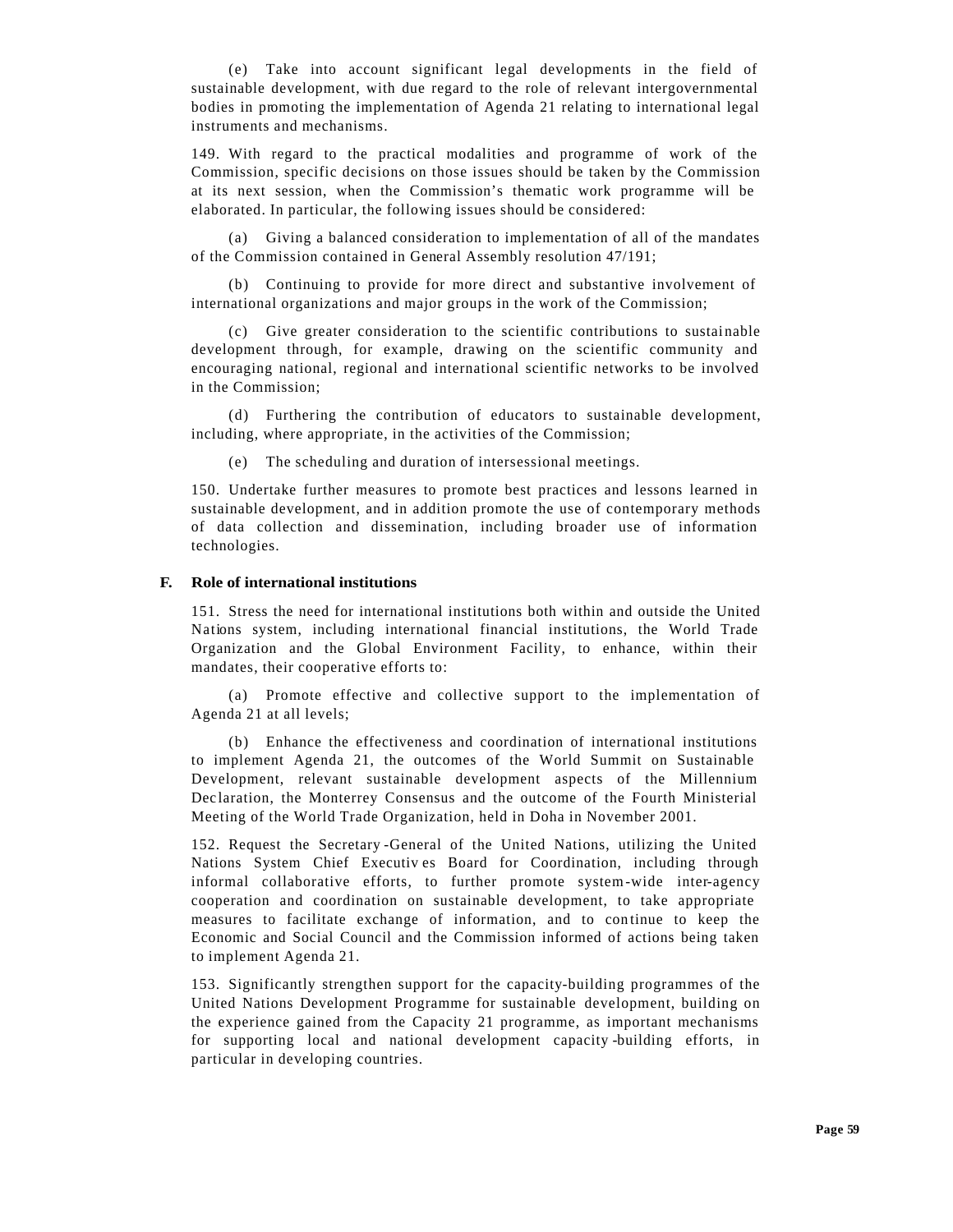154. Strengthen cooperation between the United Nations Environment Programme and other United Nations bodies and specialized agencies, the Bretton Woods institutions and the World Trade Organization, within their mandates.

155. The United Nations Environment Programme, the United Nations Centre for Human Settlements, the United Nations Development Programme and the United Nations Conference on Trade and Development, within their mandates, should strengthen their contribution to sustainable development programmes and the implementation of Agenda 21 at all levels, particularly in the area of promoting capacity -building.

156. To promote effective implementation of Agenda 21 at the international level, the following should also be undertaken:

(a) Streamline the international sustainable development me eting calendar and, as appropriate, reduce the number of meetings, the length of meetings and the amount of time spent on negotiated outcomes in favour of more time spent on practical matters related to implementation;

(b) Encourage partnership initiatives for implementation by all relevant actors to support the outcome of the World Summit on Sustainable Development. In this context, further development of partnerships and partnership follow-up should take note of the preparatory work for the Summit;

(c) Make full use of developments in the field of information and communication technologies.

157. Strengthening of the international institutional framework for sustainable development is an evolutionary process. It is necessary to keep relevant arrangements under review; identify gaps; eliminate duplication of functions; and continue to strive for greater integration, efficiency and coordination of the economic, social and environmental dimensions of sustainable development aiming at the implementation of Agenda 21.

#### **G. Strengthening institutional arrangements for sustainable development at the regional level**

158. Implementation of Agenda 21 and the outcomes of the Summit should be effectively pursued at the regional and subregional levels, through the regio nal commissions and other regional and subregional institutions and bodies.

159. Intraregional coordination and cooperation on sustainable development should be improved among the regional commissions, United Nations Funds, programmes and agencies, regional development banks and other regional and subregional institutions and bodies. This should include, as appropriate, support for development, enhancement and implementation of agreed regional sustainable development strategies and action plans, reflecting national and regional priorities.

160. In particular, taking into account relevant provisions of Agenda 21, the regional commissions, in collaboration with other regional and subregional bodies, should:

(a) Promote the integration of the three dimensions of sustainable development into their work in a balanced way, including through implementation of Agenda 21. To this end, the regional commissions should enhance their capacity through internal action and be provided, as appropriate, with external support;

(b) Facilitate and promote a balanced integration of the economic, social and environmental dimensions of sustainable development into the work of regional, subregional and other bodies, for example by facilitating and strengthening the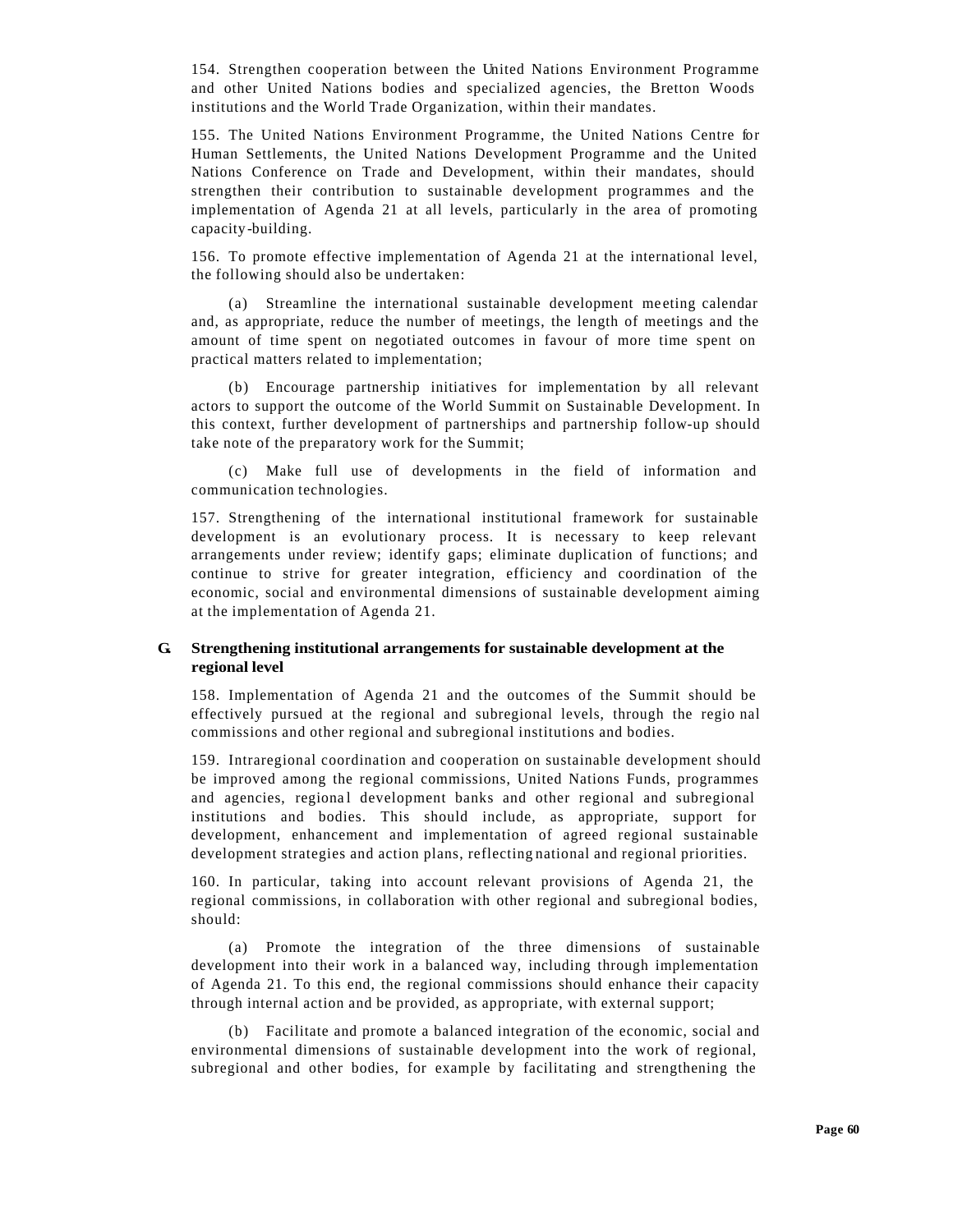exchange of experiences, including national experience, best practices, case studies and partnership experience related to the implementation of Agenda 21;

(c) Assist in the mobilization of technical and financial assistance, and facilitate the provision of adequate financing for the implementation of regionally and subregionally agreed sustainable development programmes and projects, including addressing the objective of poverty eradication;

(d) Continue to promote multi-stakeholder participation and encourage partnerships to support the implementation of Agenda 21 at the regional and subregional levels.

161. Regionally and subregionally agreed sustainable development initiatives and programmes, such as the New Partnership for Africa's Development (NEPAD) and the interregional aspects of the globally agreed Programme of Action for the Sustainable Development of Small Island Developing States, should be supported.

### **H. Strengthening institutional frameworks for sustainable development at the national level**

162. States should:

(a) Continue to promote coherent and coordinated approaches to institutional frameworks for sustainable development at all national levels, including through, as appropriate, the establishment or strengthening of existing authorities and mechanisms necessary for policy -making, coordination and implementation and enforcement of laws;

(b) Take immediate steps to make progress in the formulation and elaboration of national strategies for sustainable development and begin their implementation by 2005. To this end, as appropriate, strategies should be supported through international cooperation, taking into account the special needs of developing countries, in particular the least developed countries. Such strategies, which, where applicable, could be formu lated as poverty reduction strategies that integrate economic, social and environmental aspects of sustainable development, should be pursued in accordance with each country's national priorities.

163. Each country has the primary responsibility for its own sustainable development, and the role of national policies and development strategies cannot be overemphasized. All countries should promote sustainable development at the national level by, inter alia, enacting and enforcing clear and effective laws that support sustainable development. All countries should strengthen governmental institutions, including by providing necessary infrastructure and by promoting transparency, accountability and fair administrative and judicial institutions.

164. All countries should also promote public participation, including through measures that provide access to information regarding legislation, regulations, activities, policies and programmes. They should also foster full public participation in sustainable development policy formulation and implementation. Women should be able to participate fully and equally in policy formulation and decision -making.

165. Further promote the establishment or enhancement of sustainable development councils and/or coordination structures at the national level, including at the local level, in order to provide a high -level focus on sustainable development policies. In that context, multi-stakeholder participation should be promoted.

166. Support efforts by all countries, particularly developing countries, as well as countries with economies in transition, to enhance national institutional arrangements for sustainable development, including at the local level. That could